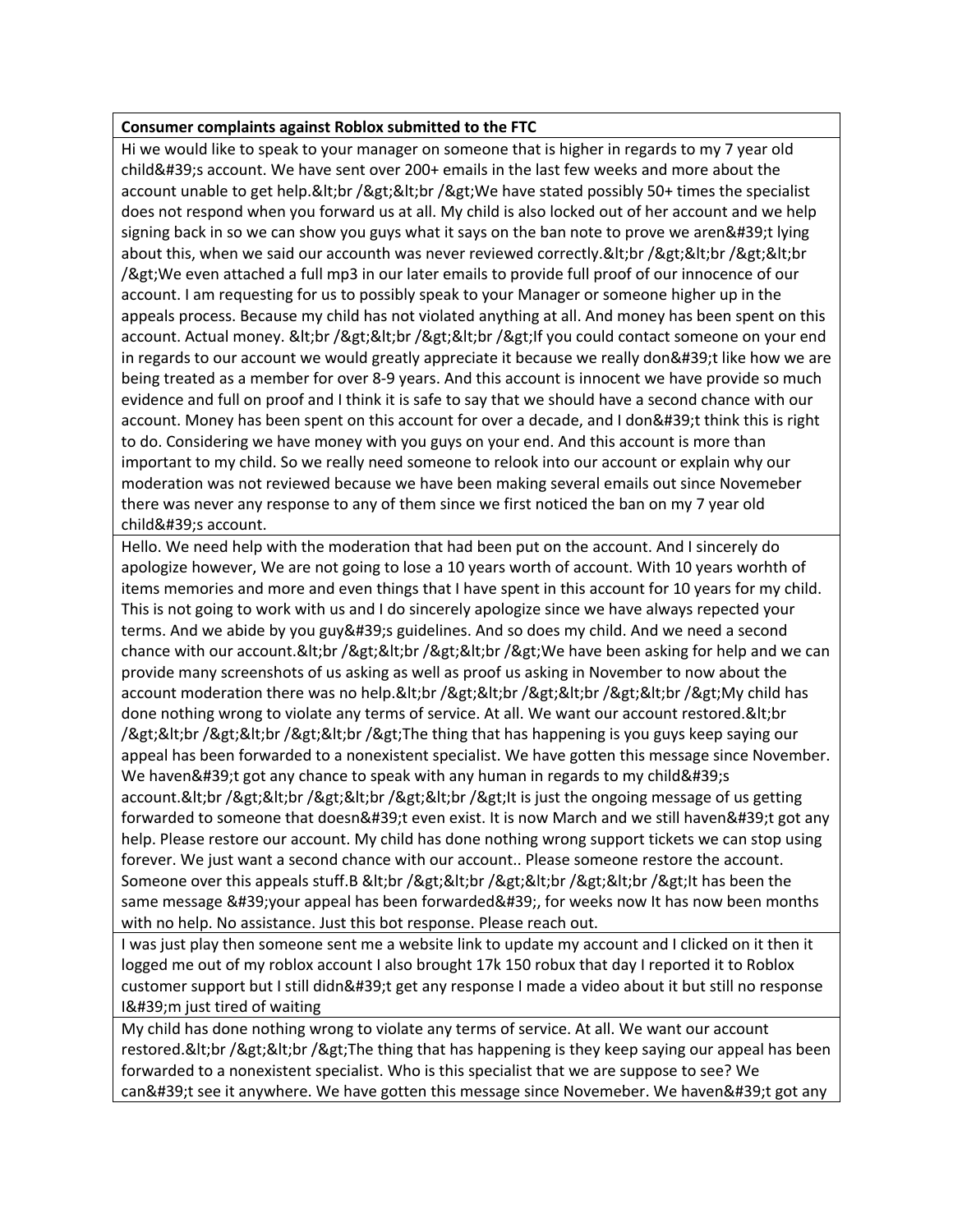chance to speak with any human in regards to my child  $\&\#39$ ; account.  $\&$  It; br /  $\&$ gt;  $\&$ lt; lt is just the ongoing message of us getting forwarded to someone that doesn't even exist. It is now March and we still haven't got any help. Please restore our account. My child has done nothing wrong support tickets we can stop using forever. We just want a second chance with our account  $b(6)$ . Please someone restore the account. Someone over this appeals stuff. &It;br />&It;br />It has been the same message 'your appeal has been forwarded', for weeks now It has now been months with no help. No assistance. Just this bot response. Please reach out.

I opened an account with Roblox back around 2007 - 2009. I used an email account which I had access to at that time to create an account with their service. I have since lost access to said email address's due to due inactivity/not remembering the security questions I placed on those accounts as I was younger. Stated in their terms, if you are unable to recover your original email address that they will work with you to restore access for your account. Great. So, I filled out a ticket, saying my account has been compromised and that I wish to restore access and if needed I will prove anything they need. They inquired about the billing email address, belonging to my father which he no longer has access to anymore either. I correctly gave them the email address, with a response stating that they could no longer help me and to review the information they sent me. I reviewed it, it was simply them telling me they need more information to prove my ownership. No problem. Opened a new ticket, asked them what information besides the billing address they needed me to provide, and I' ve been left with generic emails stating that they cannot help me with my inquiry. No human response. I asked several times to have my issue forwarded to a supervisor and it doesn't seem that request has been fulfilled as I continue to receive human-less responses from this company. My family put money into my account when I was younger, we paid for this service previously. I feel like I'm at a loss as I just wish to have access to my childhood accounts as they hold dear sentiment to me. Please help me get in contact with someone who can help me resolve my issue. It ' s ridiculous to have to even go this far. &It; br /> &It; br /> Tickets:  $b(6)$ &It; br />b(6)<br /&gt;b(6)&lt;br /&gt;b(6)&lt;br /&gt;b(6) --- Additional Comments: Contact by the business; I need my issue to be handled as stated in their guidelines. They clearly state in their terms that they will work to restore account access.

My 7 year old child has been threatened by one the support staff members their name goes by  $b(6)$ . They have threatened my child gave my child a 7 day ban on her account and then changed it to a full account ban. This was uncalled for and trying to do this so we don't contact anymore about my innocent child's account. We don't deserve to be treated like this and treated unfairly. There is favoritism going around in the platform and we need help with our account. & It; br / & gt; & It; br /><br /&gt;Our main account was banned for using support channels. We used them because we were trying to get items restored for our account. We explained all of this is November we have screenshots that date back to November about this. I don't think that this is right.&It;br /><br /&gt;We shouldn&#39;t be getting threatened and having our accounts banned that we have spent money on. And being told that we are not welcome to roblox if we continue to write about our affected account. Keep in mind we have documented how we are being treated and we may take this to court if we cannot get this resolved soon or resolved in a better way. & It; br /><br /&gt;My child is 7 years old and she told me she has had this username for a year now. There was never any warning b(6) for the username on this account non at all. Our account was closed without our permission and we have been denied help to get a reset for the account username. I don't think this is fair and we need help with my 7 year old child's account.&It;br />&It;br />We reached out in early November as well asking for a reset for the username on the account and not once was their any responses from the staff team. If it was a response it would be botted or automated saying that our appeal is forwarded to a specialist. And the specialist doesn't respond.<br /&gt;&lt;br /&gt;I don&#39;t like how we are being treated and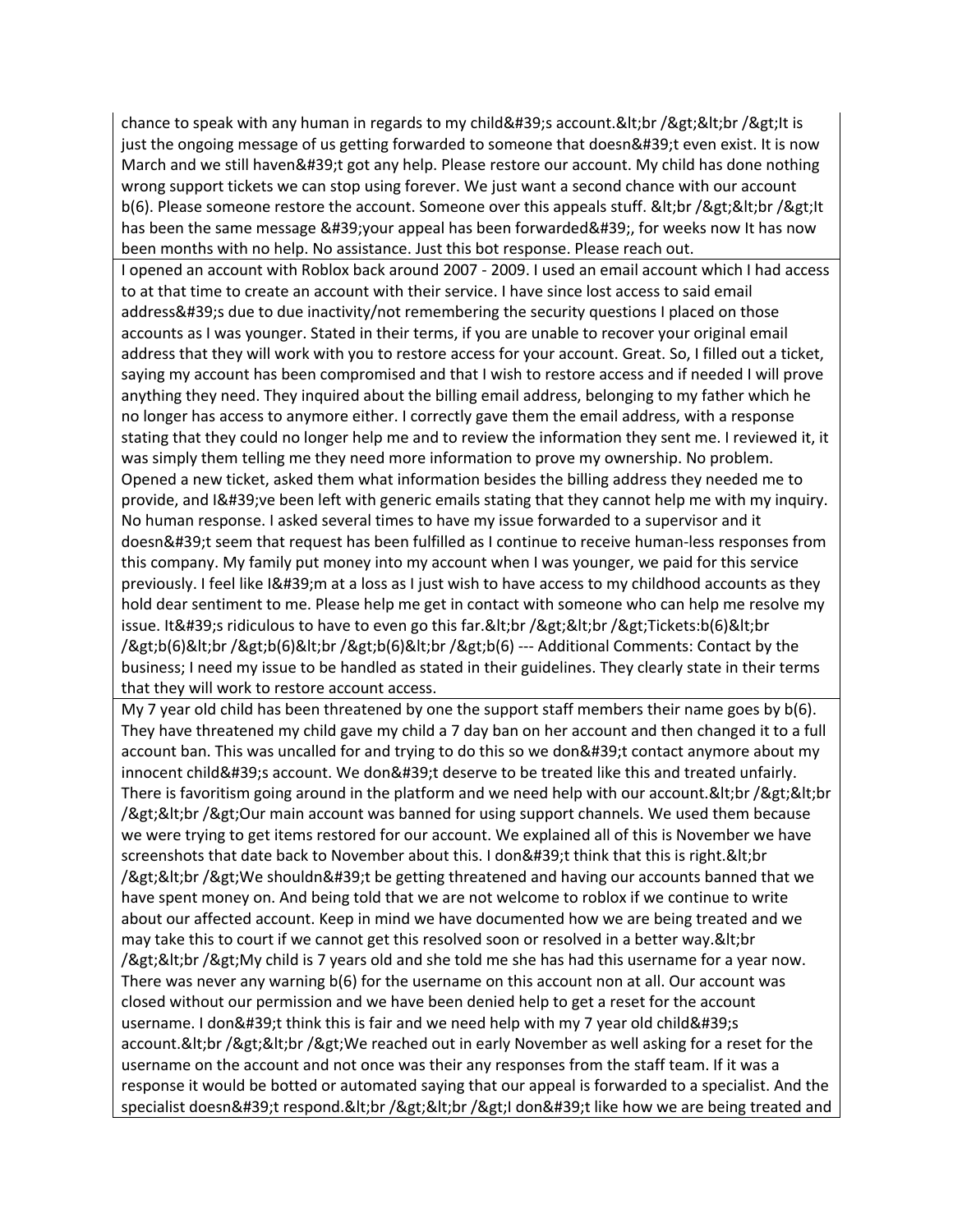we need help with our account. There has to be a more better resolution to this. And we need to speak to a manager or someone over this. We have been threatened for no reason for standing up for our account.

Hi. We need help with our accounts. We have been asking for someone to look in our situation. Another one of my innocent child's accounts has just been banned as well and that account didn't violate anything. We need help with our innocent account and the other account that had been recently banned.&It;br />&It;br />&It;br />We have not been treated very kindly and I just don't understand why we are like very other user on the platform. And we deserve some help. The staff said something was wrong with the username on our account and we asked if they could take it off or reset it for my 7 year old child. And there hasn't been any response. We have had this account for 10 years and we bought items and more and we would really like help. We want to reset the username on the account. And the support channels we won't use anymore if needed.&It;br />&It;br />I just don't know why other accounts of ours have been banned. Please help us and restore our accounts as a second chance. Thank you.

Hi there, my Roblox account b(6) was banned for card spending, I have spoken with 2 agents and they refuse to give me asnwers --- Additional Comments: Finish the job; Explanation of charges

Af?ter 7 years as a member, my son's b(6) account was unfairly deleted by Roblox on Jan 29, wasting years of effort  $\&$ amp; hundreds of  $\oint$  (for in-app purchases, toys  $\&$ amp; coding classes). $\&$ lt;br />?<br /&gt;On ?Xmas morning the huge Santa paws he hatched in the pet simulator lottery purchase ?vanished?, and after a lot of his tears, multiple support tickets were submitted to no avail. (We asked that either the item be reinstated, or the \$20 for the purchase be refunded, but neither occured.) By mid-January, it was clear someone had hacked the account ?& amp; added a security pin, so we couldn'??t get in to turn off in-app purchases as they ran up charges of \$20-80 a day. We submitted a new wave of support tickets?, and after many days of ?fraudulent charges ?& amp; no assistance from Roblox, I ?began? rejecting the charges, after which the account wa?s ?deleted. If customer support had only stepped in? earlier??, it would have never escalated to that point.? ?We requested moderation/review but was told they wouldn't change their mind. As a? RBLX? shareholder?, we then submitted multiple emails to ?IR, but they didn't ?help? either.&It;br /><br /&gt;I would like to have his b(6) account reinstated. Even reverting it to before ?Xmas ?is? fine, as he wasn't the one that benefited from the ?\$300 in fraudulent charges? in January?.? If they can't do that, they should refund us for all the legitimate purchases that were made in the game before it was summarily deleted.&It;br />&It;br /> <br /&gt;&lt;br /&gt;&lt;br /&gt;&lt;br /&gt; &lt;br /&gt;

i have emailed this gaming company twice today asking for someone to return my call someone has use or stolen my debit card info and is using it to purchase items on this game i have never use my debit card for online gaming i have 40 dollars missing from my card and instead of someone calling me back so i can talk to someone to figure this out instead im getting a respond of i dont know what the issue is or basically given the run around i want my money back that was stolen from my card Basically someone scammed me for 2 \$1k+ limiteds on Roblox and they arent rolling the trade back. It happened March 12th, my username is 'b(6)' The scammer purged our discord messages, though.

My child & #39;s account username is  $b(6)$  we have been making appeal requests when we first found out the account was wrongfully banned for reasons that my child has never did before on this account at all. The account moderation was incorrectly reviewed for something else unrelated to the ban on the account. Meaning my child's moderation or the actual moderation was never looked into. This has turned into weeks with no response or help and we would like my child's account back or we may have to take legal action in regards to this. Money has been spent on this account things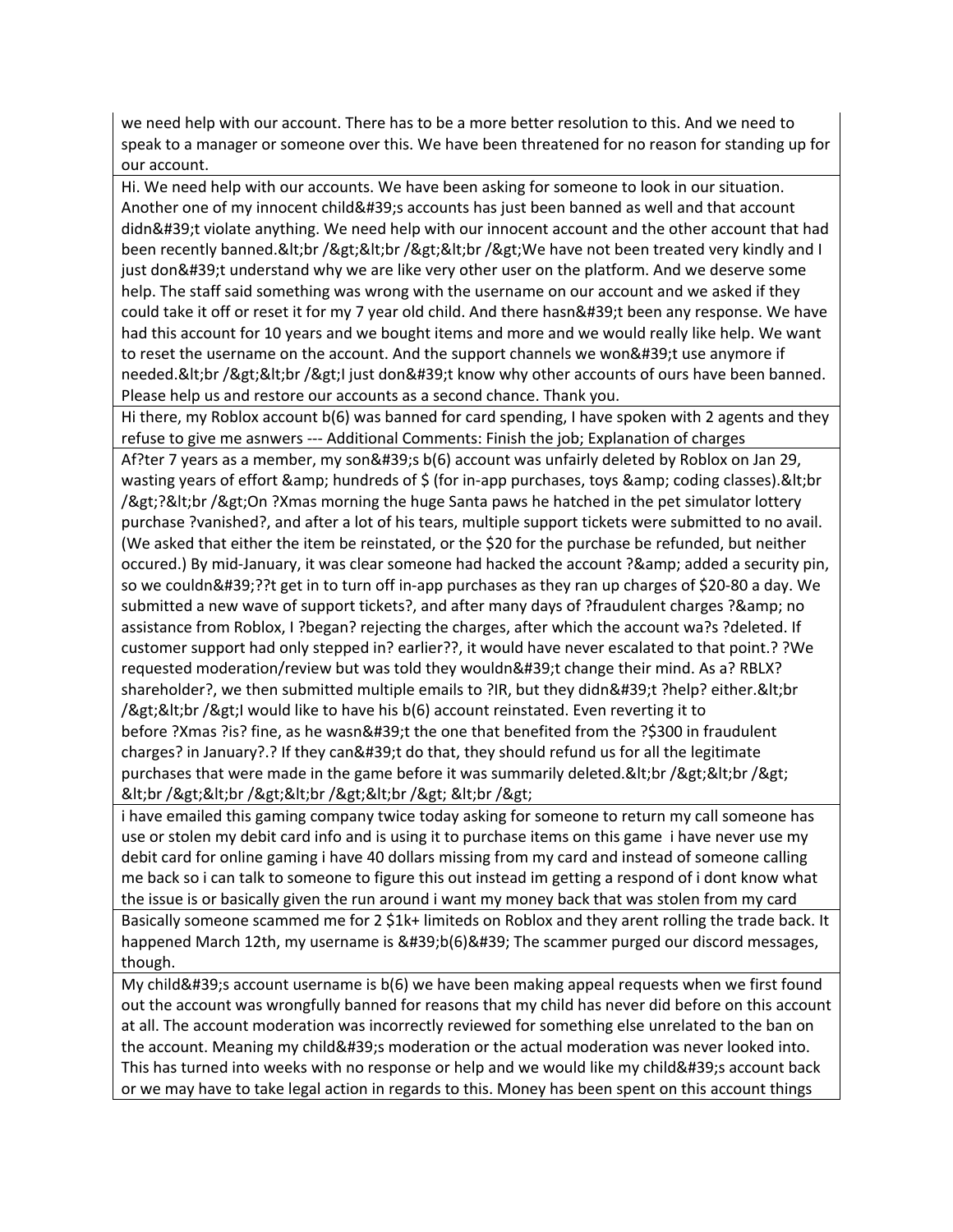and memories have been on this account for many years and I don't think this is right. Coming as a concerned parent we would like a second chance with our account we never have been banned before at all on this site. And we haven't been able to get any help as there has just been automated responses that we have have receiving from all of Novemeber to all of Decemeber and so forth as we have seen. I don't think anyone deserves to be treated like this. Especially if we spend money with you guys on this site. And things that I have paid/bought/purchased for my child. We should be able to atleast call someone to explain this situation or to get a better resolution..&It;br /><br /&gt;The account was reviewed for account theft and the ban on the account says something else? Like I don't know if the moderator even looked into our account. I don't that's fair. Hopefully someone can help. It said for using support channels I don't thats a reason for you guys to ban the entire account. We even gave valid reasons as to why we used them. And we mentioned earlier in Novemeber we could completely stop using them. I am hoping someone can help us as this account is more than important to my child and us. Thank you.

I have recently been a target of harassment on roblox's platform. A small group of people have been launching DDOS attacks on my game which has resulted in a Loss of Players and Income. Roblox's Customer Service has been extremely poor. I have spoken to 5 different agents. 2 of them have asked me to contact a different department (Developer Relations). I have sent that department 2 emails and I still haven't heard back from them.<br /&gt;&lt;br /&gt;The Roblox Customer Service agents have ignored my question regarding Roblox's Complaint process MULTIPLE times. They have also failed to even look at the evidence or acknowledge the evidence which I have submitted to them multiple times. --- Additional Comments: Contact by the business; I wish for Roblox to actively look into the issue, Acknowledge the complaint and stop making excuses. To take action

My son changed his password on March 5th and when signing back in was unable to do so. I have been trying to contact Roblox since March 5th with nothing but automatic replies back and unable to actually speak to someone. We no longer have access to email or phone number we used when signing up and have put thousands of \$ into this game. With being such a huge game you would think you could actually speak to someone via phone. --- Additional Comments: Unable to speak to someone

My daughter'??s account was hacked and the hacker changed her email and set up a pin so she couldn'??t get into it. She contacted roblox several times to get her account back. She supplied proof of her original email address for the account. The account is premium so it has my PayPal linked to it. She also supplied screenshots of the hacker saying she '??s hacked hundreds of accounts and she&#39:??s not going to give the account back. On roblox&#39:??s help page, it says that roblox will restore access to the account if she has the original email and/or billing information, even if the email was changed. Yet when she contacted roblox, they told her there was nothing they could do. She contacted them several times. & It; br / & gt; Her account with roblox is  $b(6)$ . Her original email address for the account is b(6). I would like roblox to restore her account, allowing only her to have access.

I had recently logged into Roblox, to find my account had been suspended due to  $'$ ; scamming & #39;. The most I do, is tell people my business, and I tell people about what I do. (Cyber security). Roblox has been known to have terrible moderation, but come on guys. They don't tell you anything else other than that, and they tell you to follow community guidelines, without telling you what rule you broke. I don't go on Roblox to scam people, in fact that's part of my job(Defending people from scammers). If they are going to accuse me of something, I at least want to know the 'offending' words. I've seen people exploit on Roblox, with no consequence, but I get falsely identified as a scammer. --- Additional Comments: I want the company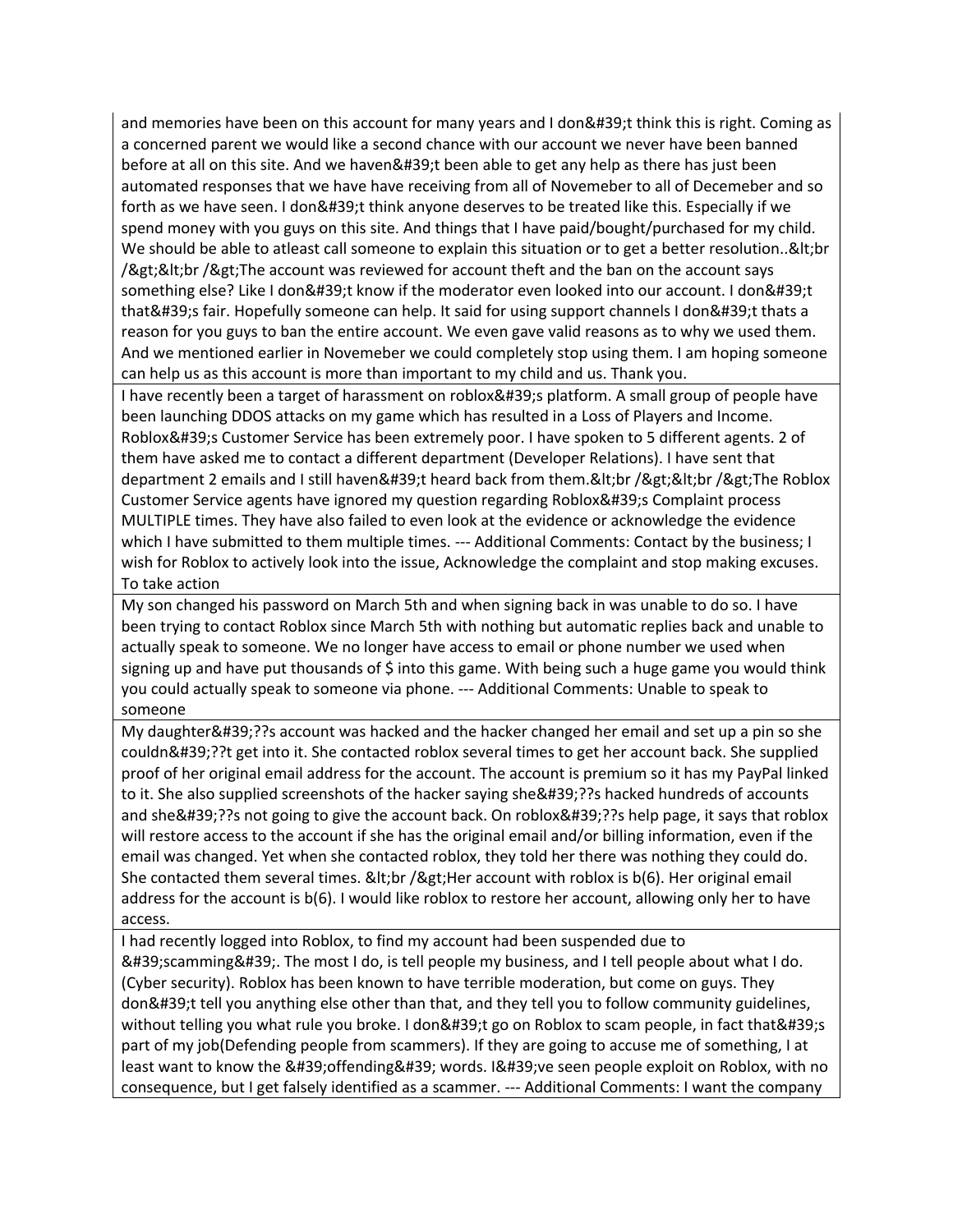to tell me the offending charges they brought to my account.; I want an apology for falsely accusing me of scamming

I have an account at www.roblox.com where I purchased a ton of virtual items. I have spent over \$400 in my account. My account was recently hacked and the hacker change the phone number and email address on the account. I have been in contact with Roblox and they refused to help me. I messaged them weeks before my account got hacked to update my email address because I lost access to my email. So roblox was aware of the issue and did not change the email address on file like I asked. Now I am being told that since I cannot verify my account with the email address on file, they are unable to assist me. They are refusing to talk to me because I do not have access to that email address. I updated the email address initially in December 2021. This is a Roblox error. If they are unable to give my account back to me, I want a refund for everything that I have put into the account. I offered to verify the credit card number that I used to make purchases Into verify the account using the new email address that I had provided. They still say that they cannot help me.

I purchased a virtual in-game product on 12/31/21 and just a month later my access to the product was revoked. I tried to contact the developer, with no response. I tried contacting ROBLOX, and all they told me was they can'??t do anything about it due to their policies. This is completely absurd, they are letting the developer of the game basically steal peoples money and falsely removing them access of the products they bought. I searched up the issue on twitter and this has been occurring for years now and the developer has been doing nothing but getting their money. I included a screenshot of the ban message and the email from Roblox. The only thing that could'??ve been detected as cheating was working in the game for a long time. I'??ve heard their automatic ban system bans anyone who it thinks is a bot because they got too much money for WORKING on this game WHICH is what you are SUPPOSED to do. (The item I was revoked access to was the in-game currency that I bought in the game.)

My 12-year old child ' saccount was terminated because he said  $\&$ #39; I am no where negar done, ' and the word 'negar, ' which was clearly a typo intended to say  $'$ near, $'$  was considered derogatory. We just paid for him to have new Robux to use during his spring break, and now he not only doesn't get to use them, but he doesn't get to play with his friends because of a typo. I have reached out to the mediation team, and they refuse to accept that this was a typo and have maintained the stance that my child was using derogatory language. --- Additional Comments: I want his account to be reinstated and the money to be refunded with free Robux for the inconvenience and frustration this has caused.

On the Roblox gaming platform, customers purchase Robux with actual money, and Robux are used for in-game purchases. We made an in-game purchase that failed, and ROblox customer service has done nothing but give me thr run around. Customer service tells me each game has its own developer in charge of its own in game purchases, but there is no way to contact anyone. I followed the Roblox customer service instructions to report the problem including sending my purchase receipt for 599 robux, and they replied they were aware of the issue. When I pressed for answers a few days later, they told me to contact the game developer, which is not possible. Who knows how many people, mainly kids, are being scammed out of small amounts of money via Robux in game purchases that fail, are not delivered, or are flawed. It is a scam, and there is no recourse. Other-Other Update

On the date of 2/19/2022, we were notified by Roblox that my son's account was terminated. It was terminated because he used the word, 'Furry' in chat. He is a 13 year old child with Autism. Developmentally he operates on a 8 year old level, that is why he still even plays this game. I did not even realize this could be denoted as a derogatory term and I am a fully functioning adult. However, I have spoken to him, and explained this is a bad word, which he did not fully realize, he just heard others use the word. However, I think that the termination of his account does not fit the crime it is cruel, and excessive. I explained his mental handicaps and even offered proof that he is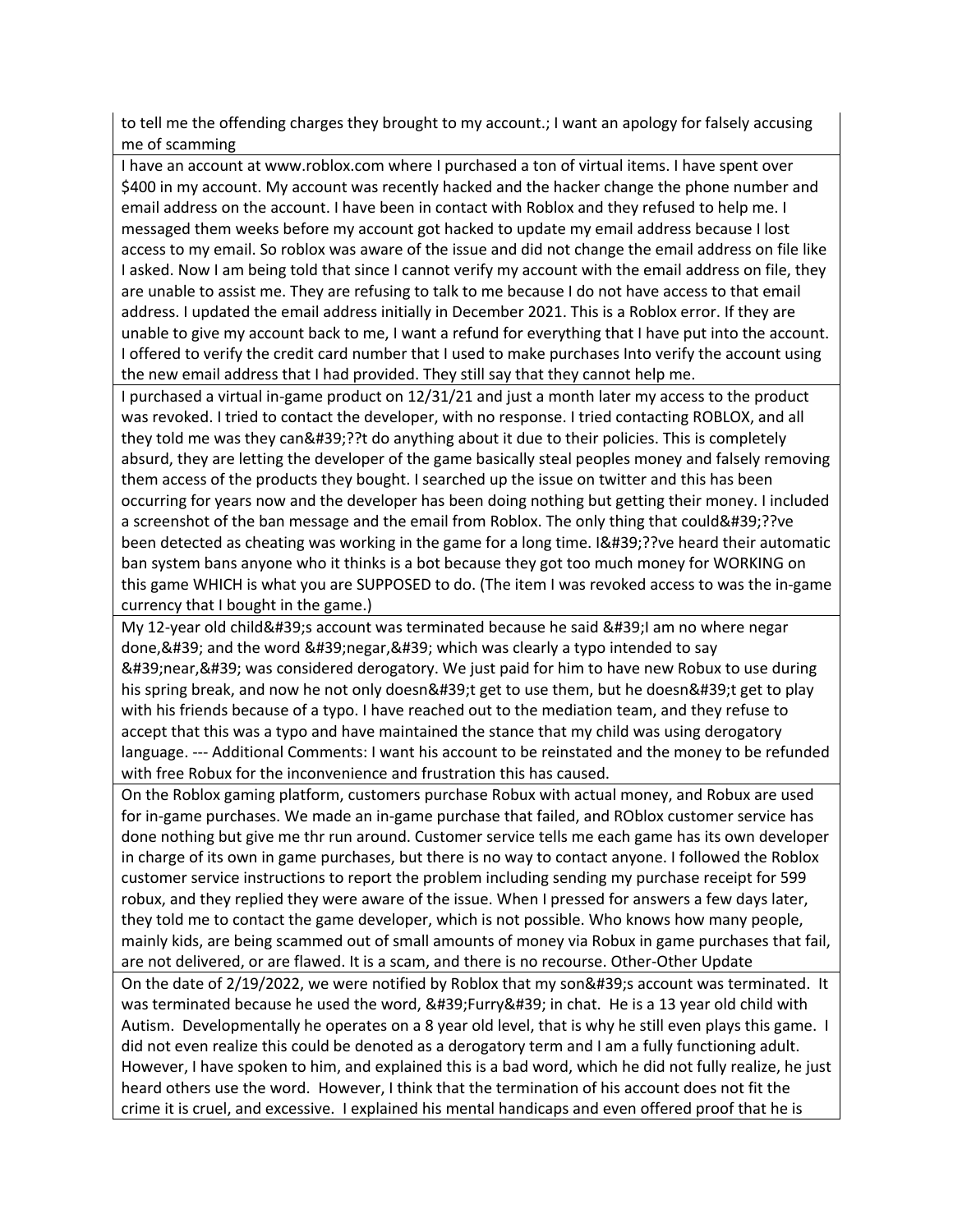Autistic. They will not even consider reinstating the account and making the ban temporary. I have spent hundreds of dollars on this account, which he has had for six years. I think it is a violation of the Americans with Disabilities act for this Company to not even visit an exception to the rule, and leave me with no recourse. I am asking that the account be reinstated. Roblox can see ticket number b(6) and  $b(6)$  and  $b(6)$  ect... The user name is  $b(6)$ . I request that Roblox reinstate the account. He is inconsolable. How do I teach him there is fairness in the world. I am beside myself, because I have basically had to double his medication over this. --- Additional Comments: Contact by the business; Reinstatement of the b(6) account in Roblox

I have multiple accounts for multiple children on Roblox. The account I am discussing particularrly is titled b(6) with the email address b(6). This account is several years old with over \$10,000 of purchased Roblox virtual items. Never once has a pop up come up while 'purchasing' these virtual items that we will cease to own our virtual purchases if Roblox overlords don't like what you say. Some of these items we 'purchased' were hundreds of dollars such as 'The Headless Horseman' that was apx \$500. My son is often a target for harassment as he has expensive virtual items other children envy. Recently my son was being virtually sexually harassed by players wearing Gay Pride clothing pretending to have virtual sexual intercourse. My 11 years old son said ' Eww Gay gross ' and his account was closed for his opinion and he was accused of discrimination when he was being harassed. My son contacted Roblox to contest his closed account and received a generic response stating they will not change their decision. This lack of noticeable disclosure feels unethical and fraudulent. Virtual items cost real money. If Roblox wants to close my sons account for having a non woke opinion while defending himself then  $18#39; d$  like to either transfer his items to another account I own or receive a refund for his past 'purchases' Roblox engages in this type of virtual item siezeure on a regular basis resulting in children having to re-purchase more virtual items under different account names adding to Roblox profits. This is unethical without more pop up disclosure. This would be like a bank closing my account and refusing to give me the cash balance, or Amazon closing my account and refusing my access to the 467 digital movies I have purchased. I request b(6) to be reopened, or an itemized detail of a decade of previous transactions so I can file a legal complaint. --- Additional Comments: Either a reopening/unbanning of b(6), or a transfer of his virtual items to one of my other accounts, or a refund of all purchases.

On February 28, 2022 my son and I were playing a game called 'FREE HUBERT' on the Roblox game platform. I purchased the in-game currency, Robux, from Roblox (totaling \$130) and purchased in-game items in the FREE HUBERT game. I do not have any regret about the in-game purchases because we loved the game. However, within a couple hours of my purchase Roblox deleted the FREE HUBERT game and its creator from the Roblox platform. I requested that they refund my money or return the amount of Robux purchased that were lost in the game they deleted but they keep telling me that items removed by a creator may not be eligible for a refund. I tried to explain that this game was not removed by the creator, it was removed by Roblox and the creator was removed as well. Roblox received my money for the Robux and then immediately removed the game which I had made purchases in. Roblox recently returned Robux to users who had previously purchased clothing items that are no longer available. Since they removed this game and it is no longer available I believe this is the same scenario and the money or the Robux should be refunded or returned. Since they allowed a game on their platform, and allowed me to make purchases in-game, then chose to remove the game immediately after, I believe this is essentially stealing. I would appreciate any help you could provide in obtaining a refund of my money or at least the return of the amount of Robux that were lost from the game they removed. Let me know if there is anything you need from me. Thank you!<br /&gt;b(6)

My child was recently banned for reasons that shouldn't even be valid for our entire account to be banned. All we are asking for is a restoration of our account. We have had this account since 2013.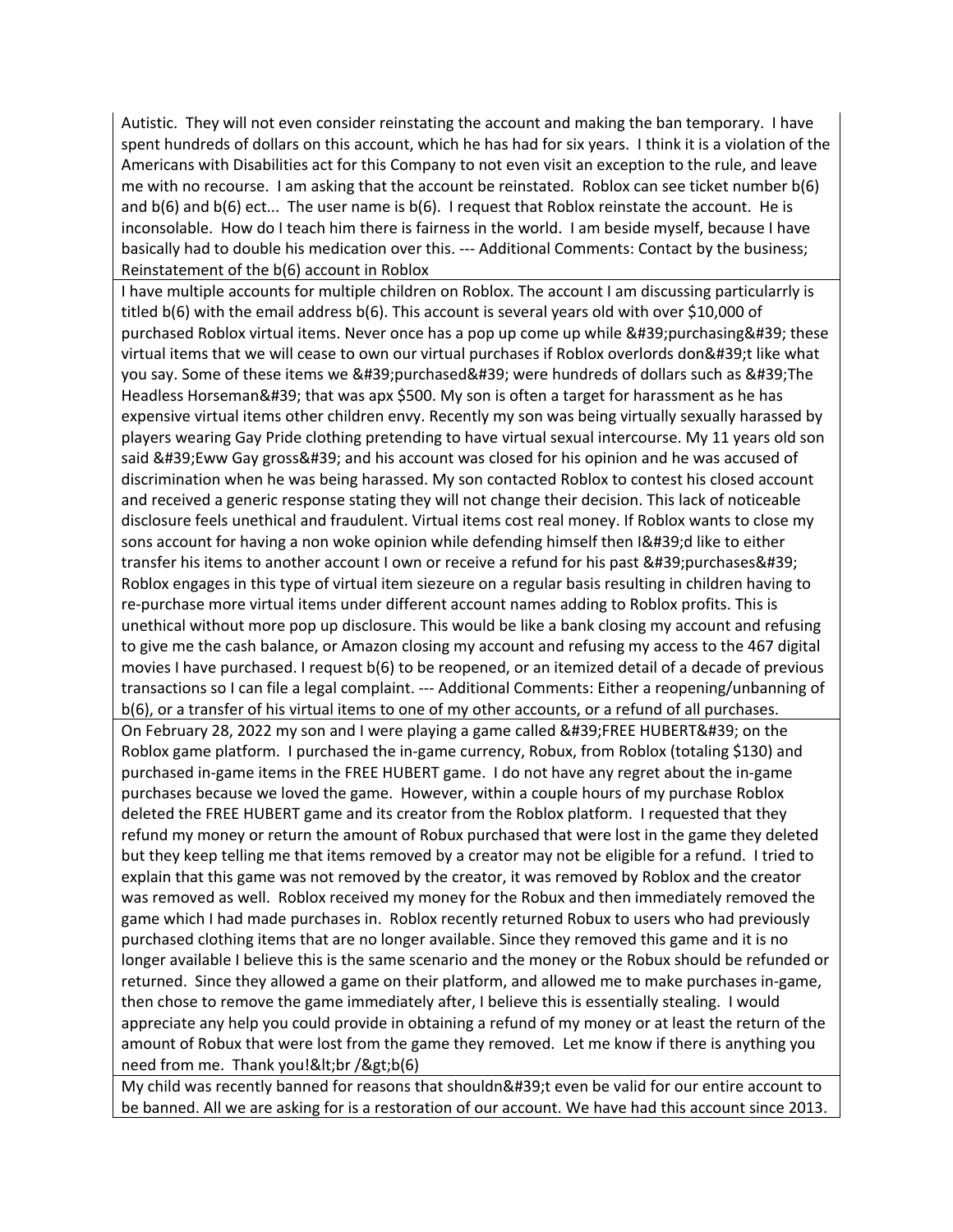There has been no help from the specialist that we get forwarded to as they ignored our messages. Nobody has time for this as we are just trying to play the game and that's it. Nothing else there is nothing bad at all on the account. And we would like our account restored this has been very frustrating because nobody will tell us what's going on. The account was also reviewed incorrectly for account theft. Why? We have no clue. At all. We have sent constant emails in since Novemeber and it is also automated responses by the staff members. We are demanding a restore for our account or we will have no choice but to sue. And take legal action. I don't think it is right nor fair for our account to be reviewed incorrectly for something unrelated to the ban on the account and we have been reaching out for weeks and weeks and nobody can help us now at the 30 day time. When my child's moderation was never even looked into in the first place. This isn't fair. As a roblox member. And for my 7 year old child. It is hurting innocent people.  $<$ It;br / $<$ gt; $<$ It;br /> The support channels we can stop using completely and forever. We just want a second chance with our account I think that would be more fair. Because nobody has been able to look at our side of the story. We have also took screenshots and more and showed how we are being treated. Please help. Thank you. Our user is b(6)

on  $2\frac{21}{2022}$  my sister cancelled roblux monthly subscription from my daughter 's account because she realized that when she purchased roblox back in Dec it started a monthly subscription WELL ON 2/22/22 THIS COMPANY DELETED MY BABY ACCOUNT BREAKING HER HEART I HAVE SPENDT WELL OVER A THOUSAND DOLLAR ON ROBLUX AND MY DAUGHTER WORKED HARD BUILDING HER PROFILE TO GET IT DELETED THIS IS INSANE b(6) DESERVE HER ACCOUNT BACK OR MY MONEY BACK!!!!! & lt;br / & gt;. --- Additional Comments: ACCOUNT BACK OR MY MONEY BACK!!!!!

My sisters account was banned not to long ago on this site, an account we have had for over 10 years now. And we would like to know why our account hasn't been reviewed at all? We have been asking for help since November and there hasn't been any help at all. The moderators don't respond to you, they don't even listen to your emails. They just send a copy and pasted message back to you. This business practice I have never seen anything like it before. We want our account restored. There has been no help these past few weeks at all. Our account is innocent and we even provided full on evidence and proof of it. Our ticket number is b(6). And we need our account looked into again. The moderation was reviewed incorrectly for account theft, and this was on Oct,28.2021. When we first made a ticket in. We got no help at all, and many innocent peoples accounts are getting affected. And unfortunately this is not going to happen to ours, we need a detailed response as to what she has done. As she is only 7 years old.<br /&gt;&lt;br /&gt;Support tickets, we can stop using them forever. Even though we don't even use them. She is literally 7 years old. No bad mindset or anything at this age. We explained all of this months ago, still no help at all. We want to call, or possibly talk to someone over this, over head of moderation. Someone that will look into this, and restore our account. There has only been automated messages. And this isn't fair. You guys are a company. And we want our account restored.

My child hasn't violated anything. And we would like to know why our account hasn't been reviewed at all? We have been asking for help since November and there hasn't been any help at all. The moderators don't respond to you, they don't even listen to your emails. They just send a copy and pasted message back to you. This business practice I have never seen anything like it before. We want our account restored. There has been no help these past few weeks at all. Our account is innocent and we even provided full on evidence and proof of it. Our ticket number is b(6). And we need our account looked into again. The moderation was reviewed incorrectly for account theft, and this was on Oct,28.2021. When we first made a ticket in. We got no help at all, and many innocent peoples accounts are getting affected. And unfortunately this is not going to happen to ours, we need a detailed response as to what she has done. As she is only 7 years old. Support tickets, we can stop using them forever. Even though we don't even use them. She is literally 7 years old.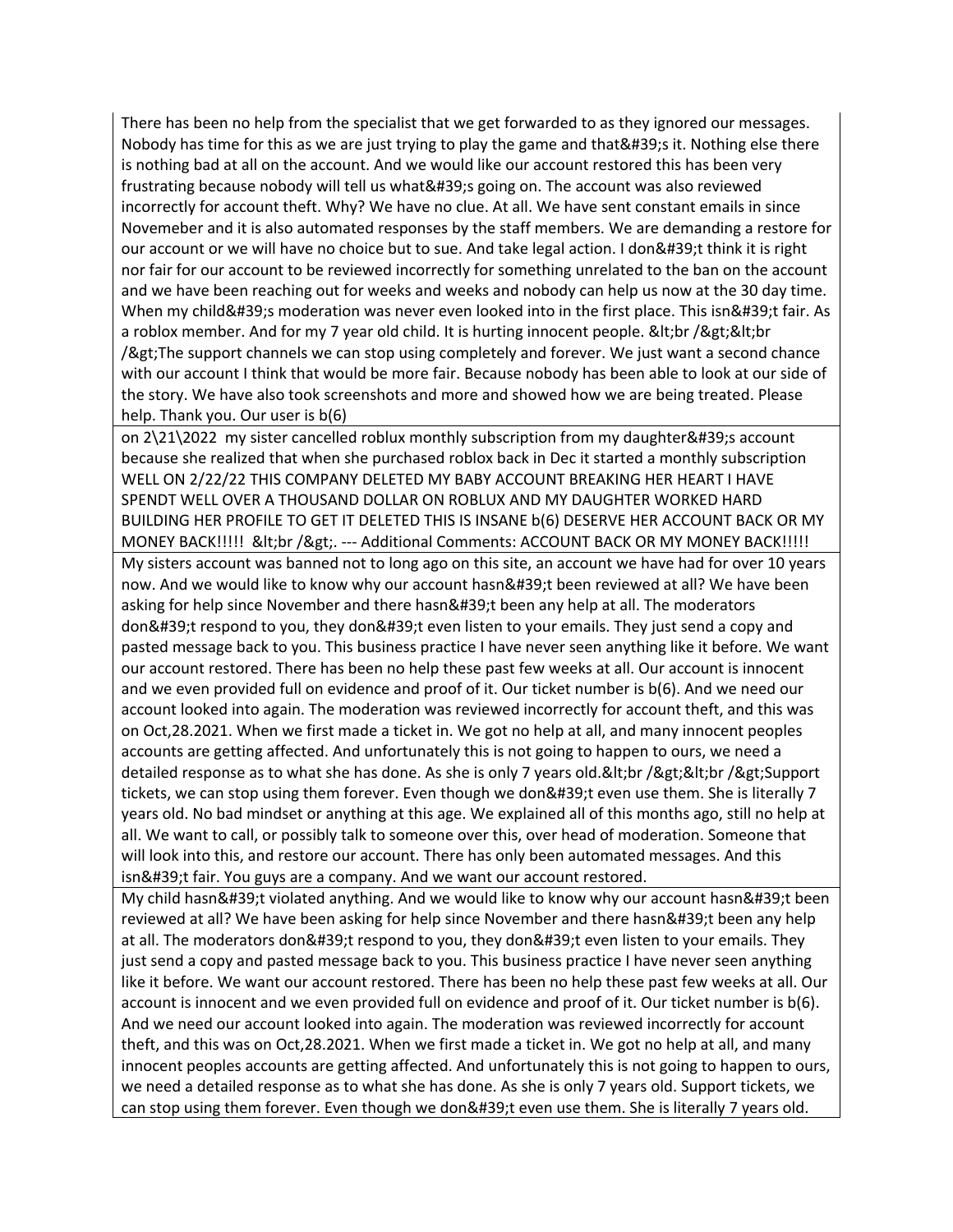No bad mindset or anything at this age. We explained all of this months ago, still no help at all. We want to call, or possibly talk to someone over this, over head of moderation. Someone that will look into this, and restore our account. There has only been automated messages. And this isn't fair. You guys are a company. And we want our account restored.

After 7 years as a member, my b(6) account was unfairly deleted by Roblox on Jan 29, wasting years of effort & amp; hundreds of  $\zeta$  (for in-app purchases, toys & amp; coding classes). & lt; br / & gt; & lt; br /> It started on Xmas morning, when the huge Santa paws hatched in the pet simulator lottery vanished. I submitted multiple support tickets to no avail. By mid-January, it was clear someone had hacked the account & amp; added a security pin, so we couldn't get in as they ran up charges over consecutive days. We submitted a new wave of support tickets, and after many days of fraudulent charges & amp; no assistance from Roblox, my mom began rejecting the charges, after which the account was deleted. If customer support had only stepped in earlier, it would have never escalated to that point. We requested moderation/review but were told they wouldn't change their mind.  $;  $\>R$ <sub>s</sub>  $\;  $;  $\>R$  a RBLX shareholder, we then submitted multiple emails to IR,$$$ but they didn't help either. I would like to have my b(6) account reinstated. Even reverting it to before Xmas is fine, as I did not benefit from the \$300 in fraudulent charges in January (they should follow the trail of outgoing items to find the hacker and delete their account instead of mine). & It; br /><br /&gt;If they can&#39;t do that, they should refund us for all the legitimate purchases that were made in the game before it was summarily deleted. Sadly, it's not just me that is a victim, as a lot of kid accounts have been hacked (https://www.vice.com/amp/en/article/93bz35/hackersare-making-a-fortune-stealing-from-kids-in-robl ox). <br /&gt;&lt;br /&gt;What makes it worse was not only was I hacked, but then Roblox even deleted my account, despite my trying multiple times to receive support through their channels. (Insult to Injury). <br /&gt;&lt;br /&gt;Please help &amp; thank you, <br /&gt;b(6) --- Additional Comments: Reinstatement of b(6) Roblox Account On Feb 2/17 we submitted with itunes to get a refund of 19.99 because we were dual charged and we were issued the refund by itunes then itunes went to Roblox and Roblox closed my sons account. On my sons profile Decembings <br /&gt;On Feb 24 Roblox closed his account because we had requested a refund and because we requested a refund they said it went against their policy. We tried to explain that we we charged two 19.99 charges and that we would just pay the 19.99 charge if they would leave his account open. They were very rude and refused said they had already reviewed it and would not review it again. I do not understand how a company can close a account that you have spent several thousand dollars on because of a error they made. They tried to say that when you

husband advised me they had accidently double charged us. --- Additional Comments: we either want the account we opened so he can have access to his stuff or a refund in robux

Hi. We have builded our account up for 10 years now. And we are sorry be we cannot be treated like this. Because other users have gotten their accounts backs for the same reason as my child for spam. And they got their accounts back. Not only that is was never intentional. And we would like some help.&It;br />&It;br />We would like to speak to your Manager or call someone on your end because this very serious for us, as money has been spent on this account for over a decade at least. And we deserve to know what went wrong. My child's moderation was incorrectly reviewed for account theft. By one of your specialist staffs named  $b(6)$ . My child 's moderation was never looked into.<br /&gt;&lt;br /&gt;We have tickets from 11/01/2021 to now. We have been trying to get the moderation correctly reviewed and there has been no responses at all. My child hasn't done anything wrong. And we would like our account reactivated. We can speak to Roblox themselves if needed. Or someone in higher Mangement if needed. We just want help

request a refund you are saying the charge is not valid and it was fraud. That was not the cause my

Hello. Can we please speak to your manager or somebody higher up. That can help us with my 7 year old child's account. We cannot afford to lose this account we have had it for over 10 years. We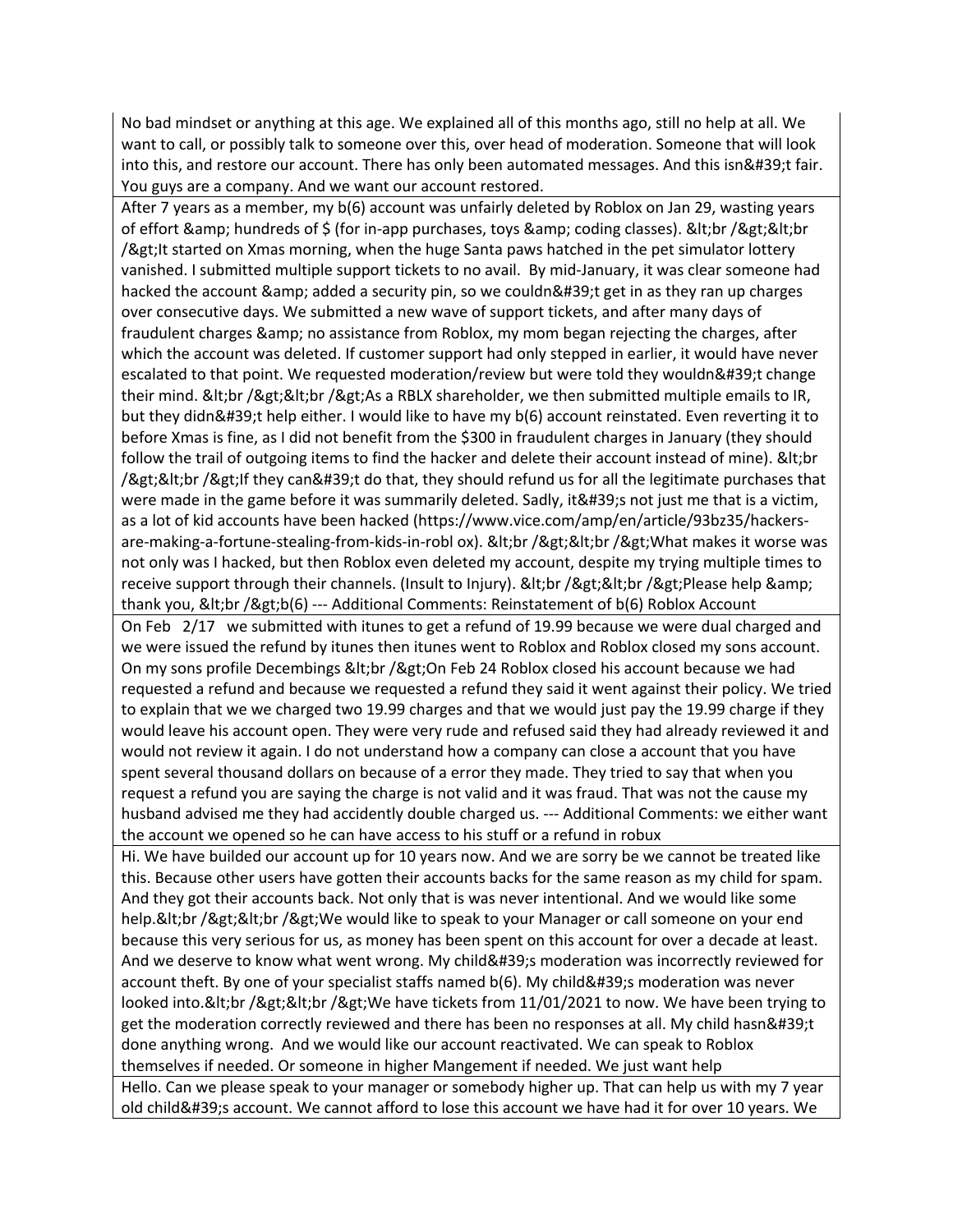have been reaching out to you guys since November and my child's moderation was reviewed incorrectly for account theft. And there was no help at all during the 30 day timeline. My child's account was incorrectly reviewed. On the ban note on the account was never looked into. And we need someone to investigate this.&It;br />&It;br />I just really don't think that this is right. I don't think that this is also fair. My child's moderation wasn't even correctly reviewed. I don't know who the specialist was that reviewed our account. But they didn't review my child's account correctly.<br /&gt;&lt;br /&gt;&lt;br /&gt;My child is 7 years old and she mentioned to me that she is sorry for using the support tickets a lot. She explained that she was just to get a rollback for her account. She didn't know she was using them a lot. I hope someone can reconsider this or look into this again. Because my child's moderation was not reviewed correctly in Novemeber when we sent a ticket out. And we would like a second chance with our account. Or a reactivation as a second chance with the account. Because this account is very important to us. And to me because I have spent money a lot of money for my child on this game. And there hasn't been any help with the moderation. Please help us. Thank you.

Hello. Can we please speak to your manager or somebody higher up. That can help us with my 7 year old child's account. We cannot afford to lose this account we have had it for over 10 years. We have been reaching out to you guys since November and my child's moderation was reviewed incorrectly for account theft. And there was no help at all during the 30 day timeline. My child's account was incorrectly reviewed. On the ban note on the account was never looked into. And we need someone to investigate this.&It;br />&It;br />I just really don't think that this is right. I don't think that this is also fair. My child's moderation wasn't even correctly reviewed. I don't know who the specialist was that reviewed our account. But they didn't review my child's account correctly.<br /&gt;&lt;br /&gt;&lt;br /&gt;My child is 7 years old and she mentioned to me that she is sorry for using the support tickets a lot. She explained that she was just to get a rollback for her account. She didn't know she was using them a lot. I hope someone can reconsider this or look into this again. Because my child's moderation was not reviewed correctly in Novemeber when we sent a ticket out. And we would like a second chance with our account. Or a reactivation as a second chance with the account. Because this account is very important to us. And to me because I have spent money a lot of money for my child on this game. And there hasn't been any help with the moderation. Please help us. Thank you.

My Account b(6) on Roblox's online gaming site got Hacked. And all my 188 Limited Items, worth over \$1Million got stolen. On January 29,2022 7:30am I checked my Account. All of my property, 188 Limited Items were present.

1-29-22 12:00pm I attempted to check my Account and noticed that i was Logged Out. I tried to Log In with the password, but it didn't work. I checked my emails and Roblox sent an email stating: Customer Support Disabled 2 Factor Authentication with email and Google Authenticator Codes. To cross reference my Account, I visited Rolimons.com (player database) and noticed missing Avatar items, and missing Limiteds.

1-29-22 12:09 I sent a Customer Support Request initiating missing items and no Account access.

1-29-22 12:11 I received and Automatic email reply stating that the request was received.

1-29-22 12:12 I received and email stating: Account reset to original registration information, access regained. I was instructed to send screenshots of Trades and Sales.

1-29-22 12:14 I discovered over 40 Trades to alternative fake accounts. Sales of items received from the Trades was also discovered. Therefore I had no Limited Items in my inventory.

February 5, 2022 9:00am I received and email from Roblox. They replied stating that they cannot restore the items. Their internal tracking tools do not detect any compromisation, as they claim.

I purchased two Roblox cards from a local Dollar General store for \$20 each for my grandchildren. When my granddaughter tried to use hers, it said it went through but it never gave her any credit for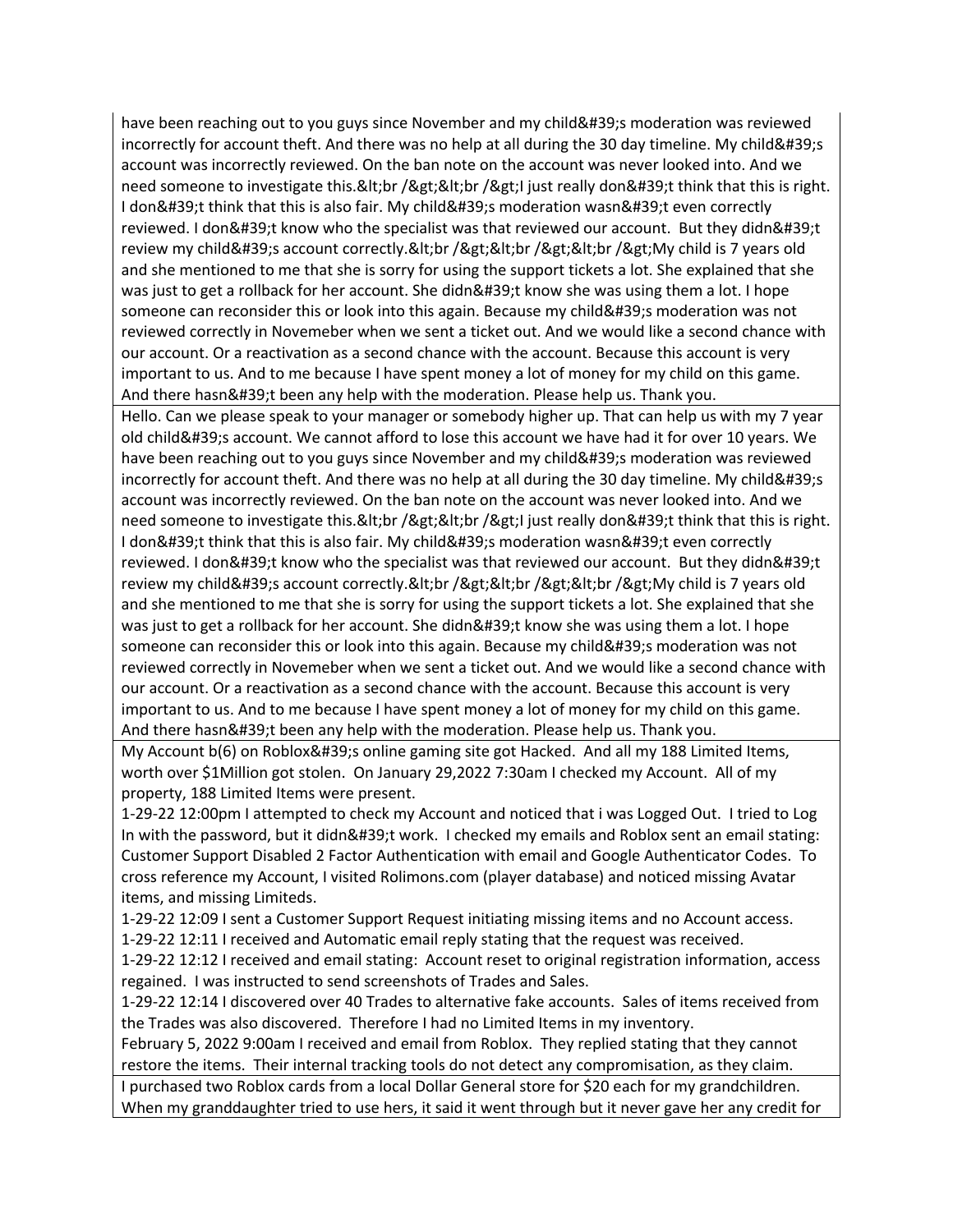it. When my grandson tried his, it said the card was invalid. I took the cards to Dollar General and they said after the cards leave the store, it is up to Roblox to honor them. I sent three messages to Roblox, but they never responded. They make it as difficult as possible to do anything concerning payments or refunds on their site. --- Additional Comments: Delivery; Store credit

Hi. My 7 year old child was banned in Novemeber and we have been making appeal requests ever since then. It is now February and we still haven't been able to get help. There was also no chance to explain that the account is innocent and my child has done nothing wrong. We have been a long member since 2013. And the account was never banned before like this at all while the account was active. We don't plan to take legal actions and file a lawsuit but we may have to because a lot of money was spent on the account. And I don't that this is fair coming as a parent. And we provided full screenshots and proof to show that the account hasn't violated any terms of service. We even sent the guidelines to you guys via email. And non of those things has my 7 year old child ever violated. <br /&gt;&lt;br /&gt;The only thing happened when we sent appeals in is our ticket getting forwarded to this specialist however they never respond. And this has been going on for weeks to months with no response from the specialist. The account was incorrectly reviewed for something else unrelated to the ban on the account. We were unable to get help with it. And we also documented that. The ban said for using support channels or tickets. We mentioned we can stop using them. We don't even use them really. And the rest of the things mentioned my child never did on this account. Please someone help. As we haven't been able to get any proper help these past few weeks. And we would like our account restored as we have been a long member.

My 10-year old child was suspended from Roblox accused of scamming and using  $&\#39$ ; scamming language' on 2/22/2022. She did not try to scam anyone. She was trying to warn another player that they were about to be scammed by another player. I appealed and their response clearly showed that they did not even look into the incident and continue to accuse my daughter of using 'scamming language' After checking the Roblox guidelines located here: https://en.help.roblox.com/hc/en-us/articles/203313410 I can find NOTHING that states that a player cannot warn another player that they are about to be scammed. <br /&gt;&lt;br /&gt;Her 3-day ban from the site is unjust and arbitrary. She did NOT violate the Roblox guidelines. & lt; br /><br /&gt;I want management to actually look into why my child&#39;s account was incorrectly banned, for the account to be reinstated immediately, and the Roblox representative who stated her ban was correct to be re-trained as it is clear to me that 'b(6)' from Appeals did not properly investigate the reason(s) for my child 's suspension at all. & kt; br / > & kt; br /><br /&gt;&lt;br /&gt;

Amazon sells Roblux gift cards from Roblox. They cannot be cancelled once ordered and children order them without permission. Later when asked to cancel the order , Amazon says they cannot do it. If they cannot do it, why would they not confirm purchase by verifying via email or asking for password. Many parents hav experienced this.-#BREPredictedPSC

I have emailed (4x) and called (2x) Roblox Corp and just keep getting stuck in an endless loop of emails and phone calls. Absolutely no one is working on an answer to my issue. All I want is for a real live person to call me and give me a straight answer to my question. That question being, how to block certain games within the Roblox app. Seems like a very straight forward question that someone there should be able to answer. This is WAY over the top work to get a simple answer. Unfortunately, I have had to take this step just to get that answer. I would like an answer to my question but more importantly I would like someone from Roblox to call and give me a reason why this process is SO difficult. I assume it's the way they plan this as most people will give up and THAT is not the right answer.

We had a fraudulent charge on our credit card for \$1000 that we recently reported. The card was canceled and a new one issued. My daughter roblox account got suspended and they said we refused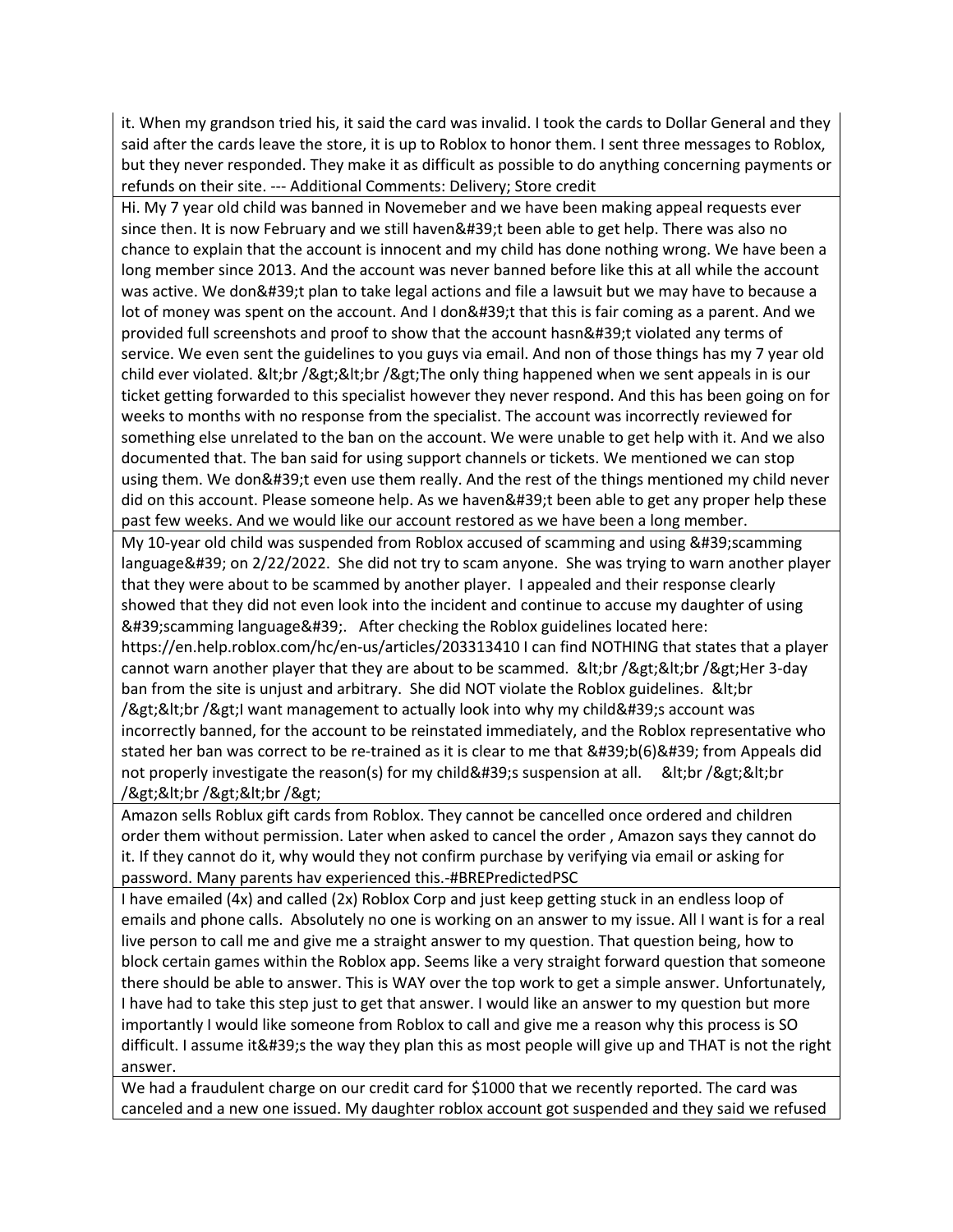a charge. I can only presume there was one pending when that card got turned off but I have to guess because I can'??t get in touch with them! They terminated her account that she'??s spent hundreds and hundreds on over the past few years. I have done every step they ask (write, call and leave a voicemail verifying it'??s me, write again, etc). It is completely immoral and unethical to turn her account off for an disputed charge and not even tell us the details of it. Clearly if one of their charges got caught up in the replacement card activation, we would gladly clear that up but you can'??t even get in touch with anyone there. If they refuse to activate her account again, we want all the money she has spent on creating that account since the inception back so she can start over. --- Additional Comments: Please see above in the complaint. We want her account restored or the money back she has spent on it which is hundreds.

tired to get me to click a link that will steal roblox acount! https:www.roblox.com.sodashboard.php

https:roblox.com.scgen

https:www.roblox.cx

https:www.roblox.com.tcgenindex.php

https:wwv-roblox.comnew-generator

https:www.roblox.cx

https:www.roblox.com.sodashboard.php

https:pastebin.comufiredot

I was looking for someone that sells dhc (Da hood cash) - game on roblox he gave me his discord user on roblox. He discord user is (b(6)) his roblox user is (b(6)) he told me he was legit so i paid him for 250 robux which cost 3.13 USD after I bought it he said can i wait for 3040 minutes i said yes. Minutes later he blocked me. I have proof that he did this. Other-Other Update

I recently learned my 10 year old daughter has been making in-app purchases on Roblox through an Apple device. I knew that she was using Roblox and would from time to time give her permission to buy \$4.99 or \$9.99 purchases, but it looks like the purchase pattern began to change in midlate June 2021 which is when the purchases became more frequent and for higher amounts. For example, the month of July included the following purchases (\$22.94, 1.99, 10.96, 23.92, 36.96, 26.96, and 19.95). I contacted Apple, and they refunded the purchases that were made from January 1, 2022, but none from 2021. I then contacted Roblox, and they told me I needed to contact Apple. When I called Apple again, they told me their policy is only to refund purchases made within the past 60 days. Can you please tell me if there is anything I can do to get a refund or do I just have to accept Apple's policy? If Apple acknowledged the legitimacy of my complaint for the past 60 days, wouldn't it seem they should honor it for the whole period the activity was taking place? The total amount of purchases from July 1 to December 31, 2021 was \$699.64. Thank you for taking the time to answer my question.

I was sold a gift card that was not redeemable for \$20 from Kroger.&It;br />&It;br />It was not redeemable because the number behind the scratch off was not legible, depriving me of my paid for product.&It;br />&It;br />Roblox Support Ticket b(6)&It;br /> --- Additional Comments: Repair; Refund; Delivery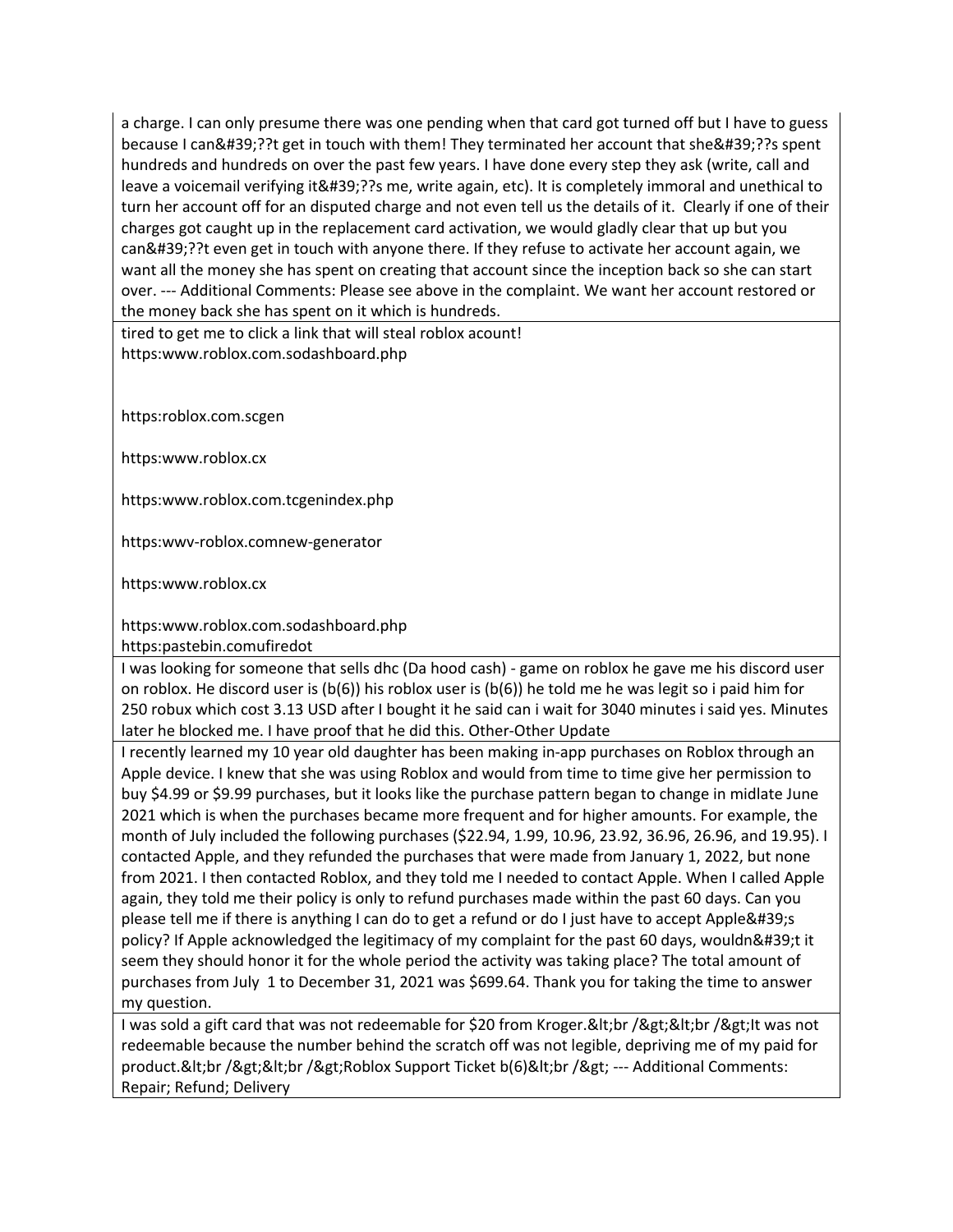$18#39$ ; ve contact Roblox multiple times to recover a password for my daughters account.  $< 1$ /><br /&gt;I&#39;m not seeking any monetary compensation. I only want their customer support to rectify the issue. I have tried using their online password recovery tools and they simply do not work.&It;br />&It;br />I have been given to support ticket number of b(6).&It;br /><br /&gt;I was directed to supply screenshots of my purchases and provided multiple screenshots and they have replied that they were not sufficient.&It;br />&It;br />All I ask is that Roblox provide a temporary password so that my daughter can log back into her account and update her password.&It;br />

I purchased three gift cards only one of the \$10 ones was redeemable . I'??ve contacted their support provided all the information and codes and they won'??t respond with a refund, or the value of the cards added to the game --- Additional Comments: Credits purchased added to my account ; Refund

Son's account on Roblox somehow got locked out. I did not have a verified email address attached to it. But he was a premium robux member with my debit card. When I originally contacted them January 28th. They told me they would need a emailed receipt from my Roblox purchase from  $b(6)$  or a screenshot of it. I did multiple times but in the beginning it was my daughter $&\#39$ ; receipt which I didn't know. So I finally got the receipt from  $b(6)$  confirming to be from my son's account and either they didn't see it or just ignored it. I closed out the original complaint and reopened another one coming from my Xbox email which my sons Roblox account was tied to but was told to open with my email that the receipt was sent to so I did again and so far no response. My other complaint is u can not talk to anyone Live or chat live which this issue could have been resolved by now. It takes them 1 to 5 days to get back to you which in my case could last for months before it gets resolved. I just want my son's account back --- Additional Comments: Account reactivated Hello we really need help with this termination that had been put on my 7 year old child's account  $' b(6)'$ , we have been sending appeal requests since  $11/27/21$   $< 1$ ,  $< 2$   $< 1$ /> When my child had first gotten banned. And we have still not known to this day what my child violated. As nobody responded to us, or answered our tickets.&It;br />&It;br />And we would like my child's account back, and restored.<br /&gt;&lt;br /&gt;&lt;br /&gt;We read over the terms of service and read the terms of service to you guys as well, and my 7 year old child hasn't broken anything or any of your guidelines. And this is just very unfair, and we keep sending the same thing over and over again. And we don't get any help, or we get an automated response back.&It;br />&It;br />We would like to speak with a human being via phone call or email about this moderation, as we cannot lose this account at the moment. Especially if my child hasn't broken any of your terms of service. Support channels my child rarely used. And I don't even think that is an offense to get terminated. And everything else mentioned my 7 year old child has never done. Please someone re-enable my child's account 'b(6)'. As we have been unable to get any proper help. And my child's account I believe is innocent.

This Person on discord says he is quitting pet sim x (roblox) and tells he is giving all his pets away and then i ask can i get them and he says sure and he sends me a link to a website i didnt see the websit link coz it was like roblox alot except in the link it was written roblox.com.af while its just supposed to be roblox.com and i try and login it doesnt work then i realise its a scam and i try to change my password but before tht they hacked my account so i contacting you guys to help me pls. Roblox username: b(6) Other-Other Update

b(6) did not authorize all transactions purchased through Apple via debit card ending in b(6). The unauthorized transactions from ROBLOX Corporation ranging between \$1.99 - \$300.00 within 103021 - 02082022 totaling \$17650.99. b(6) was alerted by an email from Roblox regarding a login from Illinois USA on 020222 months AFTER then contacted Apple as well as the bank Dexsta Federal Credit Union to file dispute for Fraudulent transactions on account. Due to the amount and pattern we are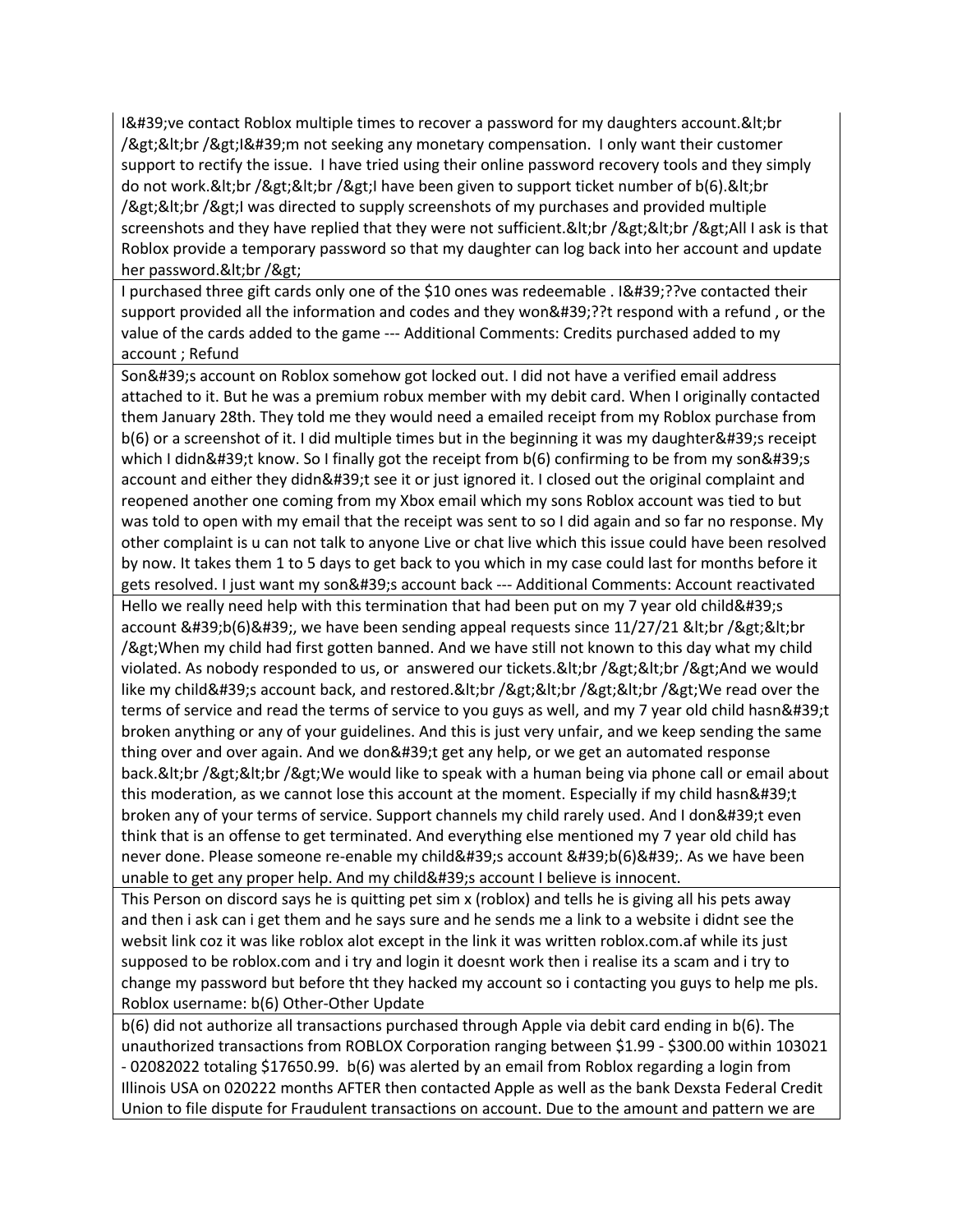requesting the FULL AMOUNT to be refunded due to ALL of the transactions being unauthorized. Apple has refunded 121221-020522 totaling \$2,142.46. Documentation can be provided as requested. Thank you for your assistance.-#BREPredictedPSC

my son (8 years old) was targeted in a server for being gay yet roblox banned my son for reporting them. So roblox sided with the gay bashers in discrimination. user b(6) they refuse to resolve the issue. Tried requesting a cancellation of account and a refund as its NOT safe for children.

My daughter had an account on Roblox, and prior to scan she collected on her account multiple items - Robux currency, memberships, pets and other items. Recently, her identity was stolen by Robloxaffiliated hackers, who issued unauthorized charges via Apple iTunes. Despite assurances from Apple and proper set up, I never received notifications requiring my confirmation for charges from my child account on Apple, used by hackers, which means that unauthorized charges were not sent from her device. Moreover, my daughter device (iPad), and my phone was down was down at the moment unauthorized charges were issued. I followed Roblox recommendations and repiryed these unauthorized charges to Apple. After that, Roblox deleted my daughteraccount with all items collected prior to scam. Roblox refused to investigate the origins of scam charges. When I asked Roblox support how my daughter can recover legitimate items and membership collected prior to scam, Roblox refused to reinstate previously collected items justifying it with their Terms of Setvice. However, when I asked Roblox support to point to the terms in in their Terms of Service agreement where Roblox Corporation is no liable to the legitimate items collected prior to scam, they refused and instead stopped responding.

My daughter list significant amount of items and assets in which she invested heavily over the last year, including both her money and her efforts and creativity. By Terms of Setvice agreement, Roblox corporation is liable to provide their customers to the assets they earned legitimately. Yet Roblox corporation effectivrly robbed consumers of their legitimately earned assets justifying it with unrelated criminal actions by online hackers. My daughter who is the victims of criminals, is being punished for the acts of online criminals by supressing reporting of online scams under the threat of appropriating all legitimate assets held by consumer, Roblox corporate policies are effectively protecting criminals and abetting online crime.

My daughter is a victim here and she is being punished for being a victim, by being robbed of her assets yet online criminals are not investigated, not stopped, and let scot-free with Roblox corporate policies.

Robbing customers of their assets on false pretext is clear case of consumer fraud in my view. Please investigate. Other-Other Update

We' ve had an account with Roblox for years under the screenname,  $&\#39; b(6)&\#39; -$  please note that the screenname includes our last name of 'b(6)'. Anyways, there was a big security breach in which several accounts were hacked and sold off by some hacker. Our account was obviously one of the victims of the data breach and our ID was sold to some nimrod hacker. We've tried to get resolution from Roblox; however, they are unwilling to restore our account. We don't want money we just want access to our account which we've spent thousands of dollars playing their game. I' ve submitted a screenshot with an achievement on our  $&\#39;b(6)&\#39;$  xbox account from back in 8/15/2020. Our name is b(6), our xbox screenname is b(6) and we' ve sent a screenshot of an achievement in 2020. I think that' s proof enough of ownership other than some punk kid putting in an email address after they stole the account. This is deplorable business practice and they need to make this right. --- Additional Comments: access to our hacked account

Countless times I have purchased the Roblox membership for my children and for some odd reason they never receive what I paid for or the coins I'??ve reach out to Roblox and they refused to help me they made excuses on why it happened but never a solution this time on January 16th! I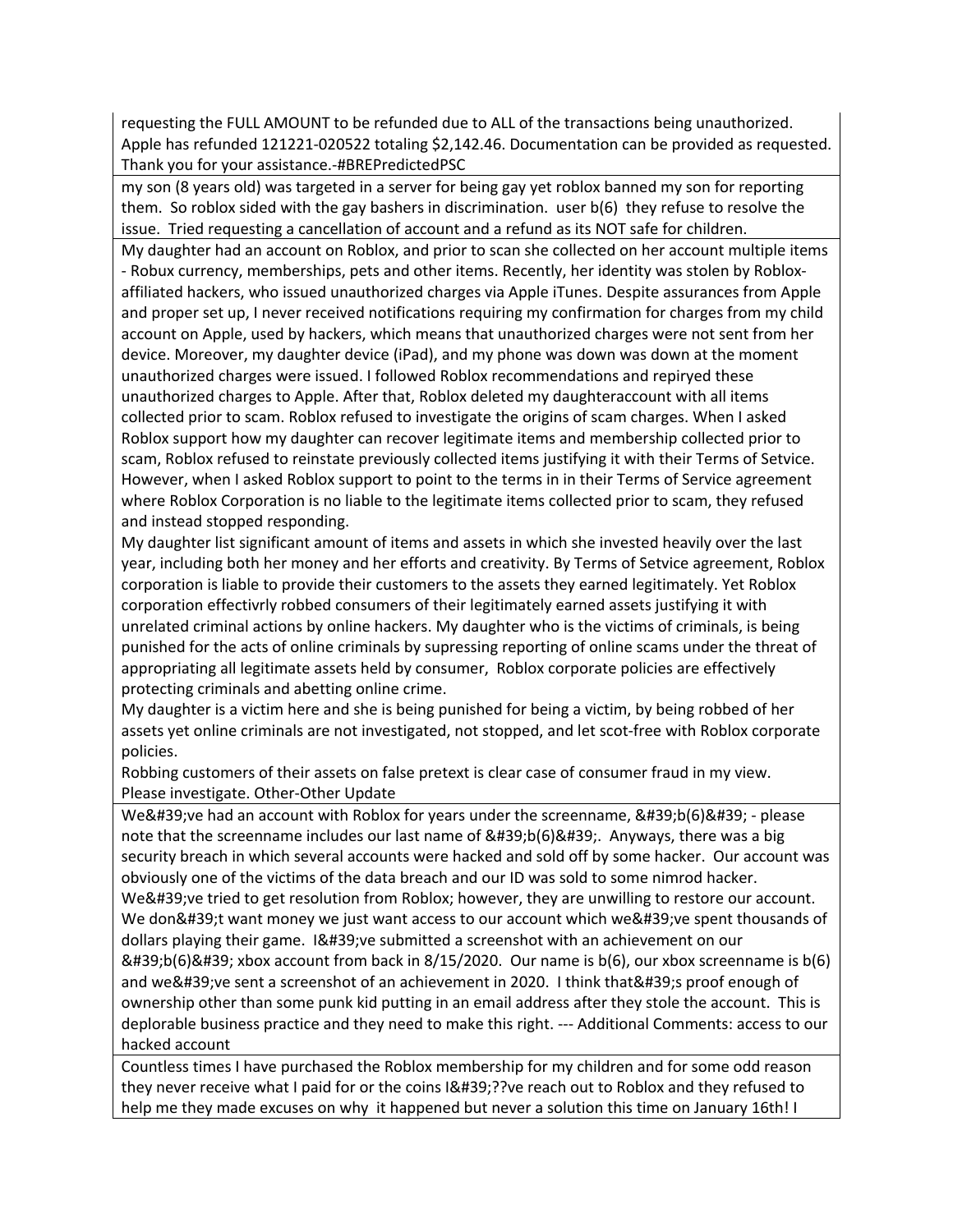purchased an kit on the app of Roblox and the kit was Called b(6) it cost 9.99 and once again my daughter didn'??t receive the kit! And its impossible to reach the creator of the game the message bar doesn'??t work! I had to make a twitter account just to send them a freaking tweet! Roblox you are responsible for this issue period and for you to just blow me off as if I'??m going to let you take money from me or my children your crazy! I want money back The issue is I purchased the kit for four of my children and for myself meaning there'??s five different charges for 9.99 meaning I don'??t know which one to dispute meaning if I dispute the wrong one then that person will lose the kit! Where is my protection? I'??ve a large family and I have no issues on banning my children from playing on the app because I'??m not about to support a company that steals from their customers period! I don'??t know which transaction it is but the Roblox name is b(6) it would be nice if you could just give her the kit that I paid for like I'??ve been asking for over a week and you need to make it so buyers can actually contact the developer of the game because this is crazy! I should be able to contact someone if  $1\&\#39;$ ?m missing items or items not received period.

Hello, my child's accounts username is  $b(6)$ . My child is only 7 years old, and her account was recently terminated in November. My child has not violated any terms of service so we are just confused as to what is happening. My child and I have been a long member since 2013. And we always respect the terms of service and guidelines. We sent in email in about it, and we have not been able to get a proper response or help, as nobody has clearly told us anything. And the account was also reviewed wrong for account theft, something unrelated to my 7 year old child's ban.&It;br />&It;br />We checked the account's ban note when we were able to sign into the account and it said for a username creation, we would like to get this username reset or changed if possible for the roblox account so my child can have her account back. The rest of the things that were included the ban note my child has never did before on the account. My child also did use the support channels but it was rarely. I am hoping the termination can possibly be changed to a 14-day ban instead of a complete ban. Because this account has all my child's memories and it was not my child's intention to violate any of the community guidelines, as my child is only 7 years old. I hope someone can please reach out back to us about this, because we haven't been able to get any help. Thank you.

Hello. I am hoping someone can help us with the moderation that had been put on my 7 year old childs account. My child has been crying as this account was really important to her. We sent a ticket in november about the account. And the account got reviewed wrong for account theft which was not related to my 7 year old childs ban. My child was actually moderated for a username creation. My 7 year old mentioned she would like to reset it or change it so my child could have her account back and we got no reply. It was also for using support tickets. My child and I dont use them at all only when my child was hacked. And even then we only sent one to two. We never used them that much. I hope someone can possibly give the account a second chance. The rest of the things that were mentioned in the ban note my child never did. As I monitor the account all the time. I again hope the account can be re opened. My child really wants to play again. As this game really made my child happy. Thank you so much. Have a blessed and great day.??

My son had his roblix account permanently deleted for having adult/sexual content in one of the games he created. This content was hidden inside of a module he acquired from within the game itself, and he was unaware that the explicit content was in there. He called it a virus when he explained it to me. This account had accumulated a lot of items, most of which were bought with actual money. When I asked the roblox representative to show me the proof of their reasoning for termination of the account, they refused and simply stated that the account is deleted and nothing can be done. I feel that because money (including gifts cards given as Christmas gifts) was spent on this account, proof should be provided, otherwise it just feels like we're being ripped off by the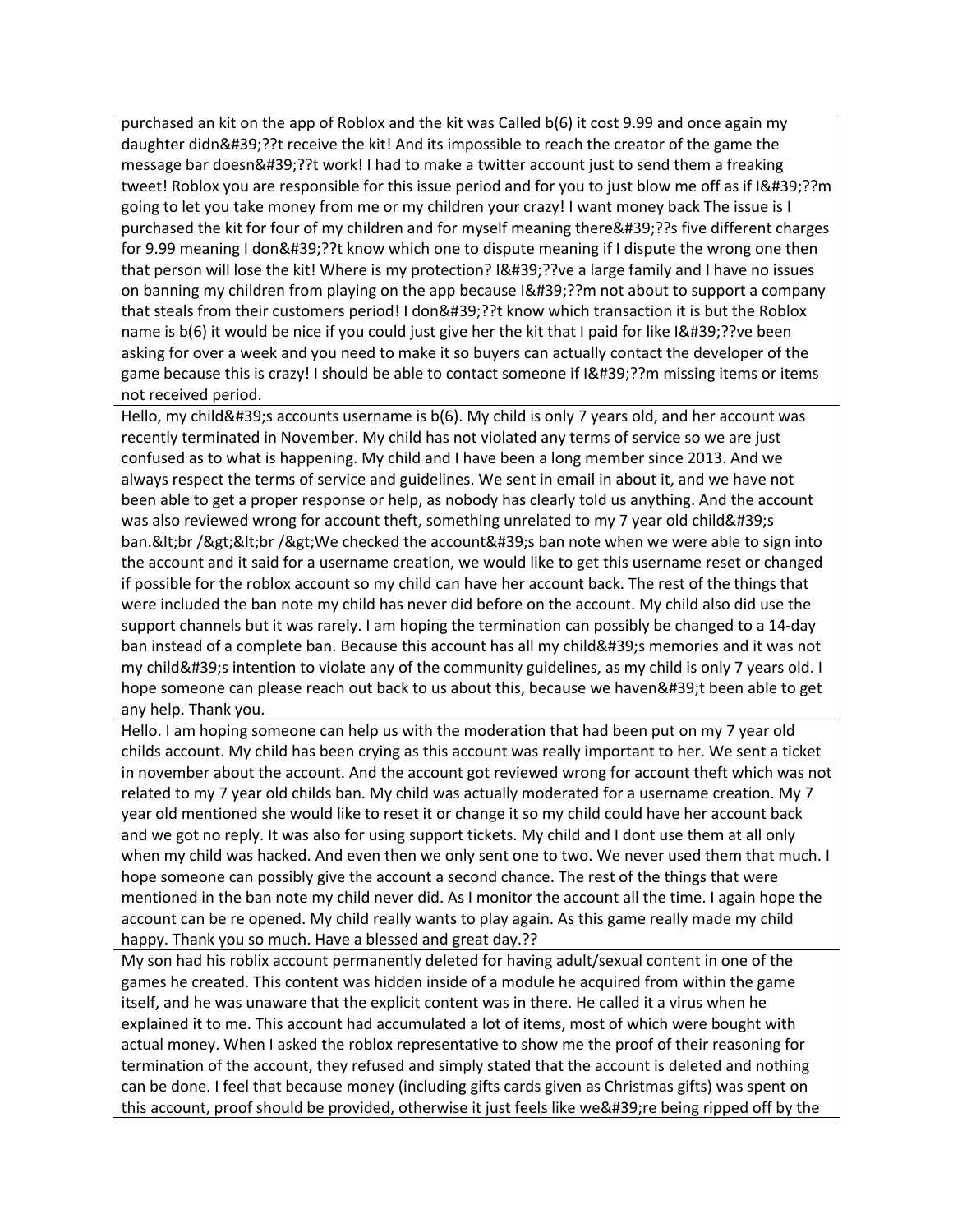gaming platform. We should have the opportunity to prove he did not intentionally create a game with adult content, and the platform should take responsibility for making that type of content available in the first place.

This site encourages kids to participate in an online stock market using real money assets, (essentially gambling). It also exploits labor laws, fooling young creatives into working for them to develop content, failing to prevent exploitation of young creatives by predatory partners It also illegally collects and retains information on underage children and does not protect them from predators.  $18.439$ ; m trying to resolve an unjustifiable action taken on the account related to case #  $b(6)$  on Roblox support. I have access to all the emails and payment methods associated with the account  $' b(6)' .  
g(7)$  / Eqs. / Agt; The 11 year old child who plays on the account made games for her friends to play together on, using Roblox Studios, and inserted game models using the built-in model library search to decorate the game. It turned out that one of the models contained a malicious script that caused (without permission) the game to execute 'AntUTG (Ultimate Trolling GUI)' which apparently contains inappropriate content in violation of Roblox rules. Roblox moderation took action on her account by permanently deleting it.  $<$ It;br />&It;br />If you search 'AntUTG (Ultimate Trolling GUI) ban' on the internet it is easy to find many threads across the internet detailing this same scenario experienced by many other users. It is very clear how unmoderated models from the official Roblox Studios client's own library ended up causing this circumstance.&It;br />&It;br />This 11 year old's account (on which her parents spent upwards of \$100 on various in-game purchases) has been permanently banned without any prior warnings or bans, for something that was completely not her fault. Going through the Roblox Appeals process was unhelpful and we received only vague, repetitive responses. No solutions were provided other than to give up the account, which an 11 year-old has spent 3 years progressing and on which her family has spent a significant amount of money throughout birthdays and such. To reiterate, there were ZERO prior incidents of rule breaking in the 3 years the account has been active. <br /&gt;&lt;br /&gt;Roblox&#39;??s inability to moderate the library of their own Roblox Studios service has caused this, and it is unacceptable.&It;br /> --- Additional Comments: Restore the account and remove the unjustified ban.

I'm not sure if this is the right place to file this complaint. ROBLOX is a well known gaming platform and the game can be installed locally on users PC's, tablets or played online. Gift cards are available for purchase however the gift card does not inform buyers that the cards can only be used for online game play only. I redeemed one of the \$25 cards online and it does not show on my son's PC application version. The user name is the same on both plates, but the online account looks as if he never played a game, therefore the 2 systems don't update each other.

I contacted Roblox with no resolution and requested the \$25 that i redeemed to either be put back on the gift card of sent to me via another method.

My request here is for the gift card to be updated with bolt font on the front of the card indicating REDEEMABLE FOR ONLINE PLAY ONLY with details on the back indicating points can't be redeem for other platforms other than ' Online Play'

I myself don't play this game and neither do other parents that purchased this cards for children. Children don't understand because they are that, children but if the card itself gave a warning, people wouldn't deposit them on a different platform making the credits unusable or at the time of purchase a person may contact the child's parent for who the gift is for and ask about 'Online play' Currently the back of the card indiates to redeem to visit www.roblox.comredeem but it doesn't explain that points are non transferable to other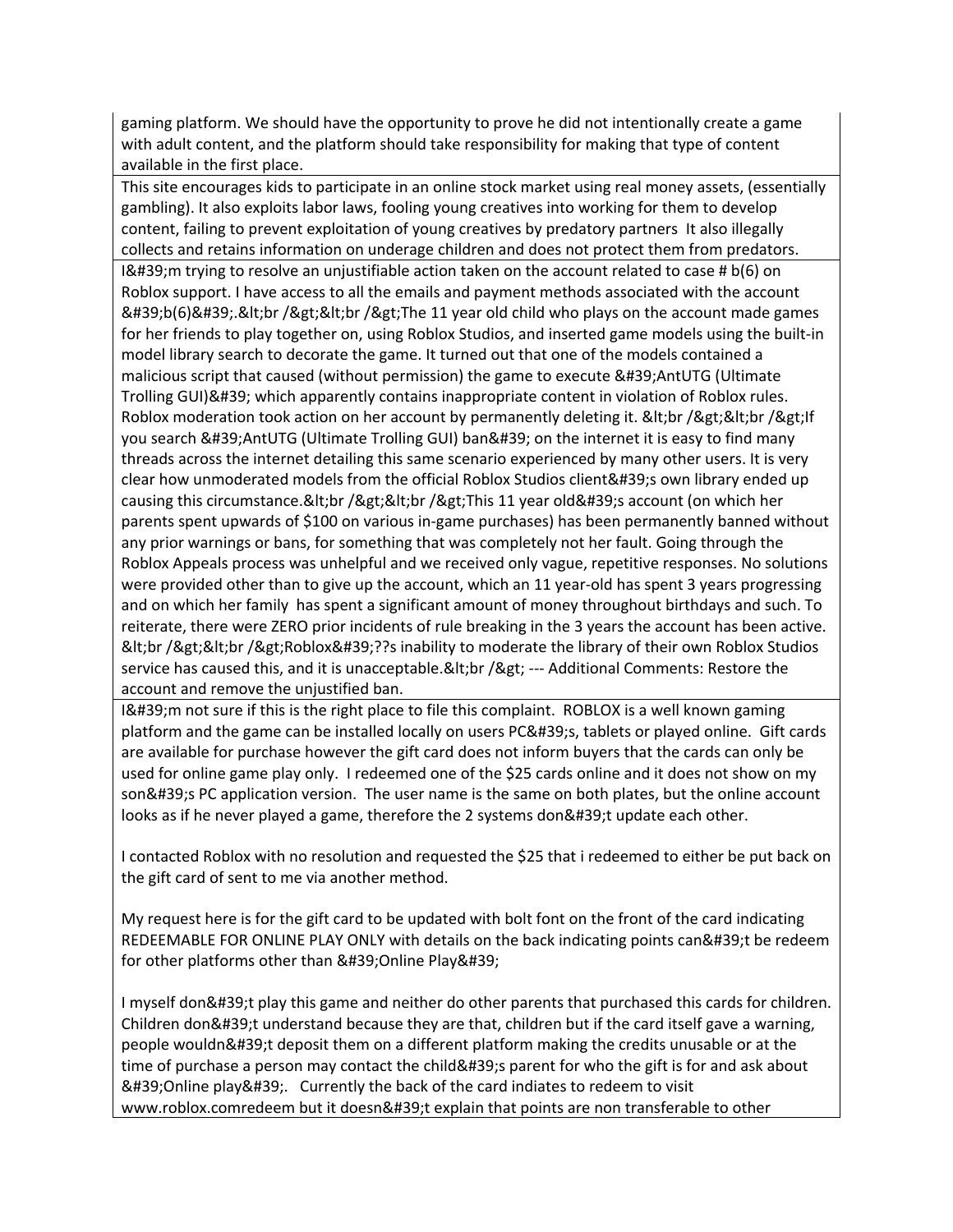## platforms.

On the desktop platform a person can purchase points using a credit card and it does have a gift card redemption entry form but it asks for 25 character pin number but these cards use 18 character pin's. I'm not sure if those cards are something for another service such as Google play store but know that i cannot redeem these cards on the desktop app.

In my case, i received 4 \$25 gift cards for ROBLOX and redeemed one of the cards. 1'm trying to get that credit put back on the card, because i contacted Costco and they are allowing me to return the cards as long as all of them still carry the credits. If Roblox can't reverse the redemption, 1'm losing out \$75.

On January 11, 2022, the Roblox account of my minor child son was hacked during a 'trade'. Three items, 'lce Valkyrie', 'Super Super Happy Face', and  $'$ Blizzard Beast Mode & #39;, were stolen. Working in tandem, and communicating through voice chat, at least three adults, one of whom claimed to be a former Roblox employee, another one claiming to be an administrator of the Roblox game 'Bad Business' (and thus purported to have access to special codes), gained my son's trust through deception, obtained my son's account password and two-step verification, and initiated and completed a trade, depleting my son's account of the items. After stealing from my son, the predators taunted him by calling him names, telling him Roblox had decided to take his items because of the way he'd treated them, that Roblox would never return his items and only send him automated responses to his complaints, and then told him they (the predators) would restore his items if he payed them money. & It; br /><br /&gt;I purchased the three items for my son previously. They cost at least \$400. Their value, according to my son, is now in the thousands of dollars. I feel that my son deserves to have the items returned to him. If not, I demand at least a refund on my cost.  $\<$ It;br / $\<$ It;br / $\>$ It;l contacted Roblox and was informed that because of policy they couldn't 'rollback' my son's items. I asked for a refund and they said they were 'unable to provide me with any further information or response regarding this inquiry.' <br /&gt;&lt;br /&gt;My son&#39;s too young to understand when to trust people and when to not. It doesn't matter if Roblox has a limit on account  $&\#39$ ; rollbacks $&\#39$ ;. My son is the victim of a crime. His items, paid for by hundreds of dollars in real money, were stolen from him. Roblox failed to protect him. Roblox should do the right thing and return his items. --- Additional Comments: I would like the items stolen from my son $\&$ #39;s account to be returned to him. Barring that, I $&$ #39;d like a full refund on the items. Hi,my grandson account was blocked because he said the word gay. Please understand I do not condone him saying that and he was reprimanded. Although the other kid involved was not blocked. I'??m upset because my hard earned money I paid for roblox as a Christmas gift of 100.00 was taken and not used.This child invested all his money over years and is still crying about this. I would greatly appreciate if he can be reinstated at where he was on his account with the unused money. I promise he knows that if ANY words comes out of his mouth, he will be band from playing games at home. I'??m an old school grandma and disrepect is Not tolerated. Thank you --- Additional Comments: Reinstate

i recognised it Other-Other Update

i recognized it since i knew it was not the real website and i used my scanner Other-Other Update I received a few gift cards to roblox from friends of mine adding up to \$100 which I redeemed on the website shortly thereafter. Following that the website crashed for several days. This was in early September or late August. after that website crash my giftcard balance was listed as empty which did not seem correct so I contacted their customer service. I ended up dealing with several individuals all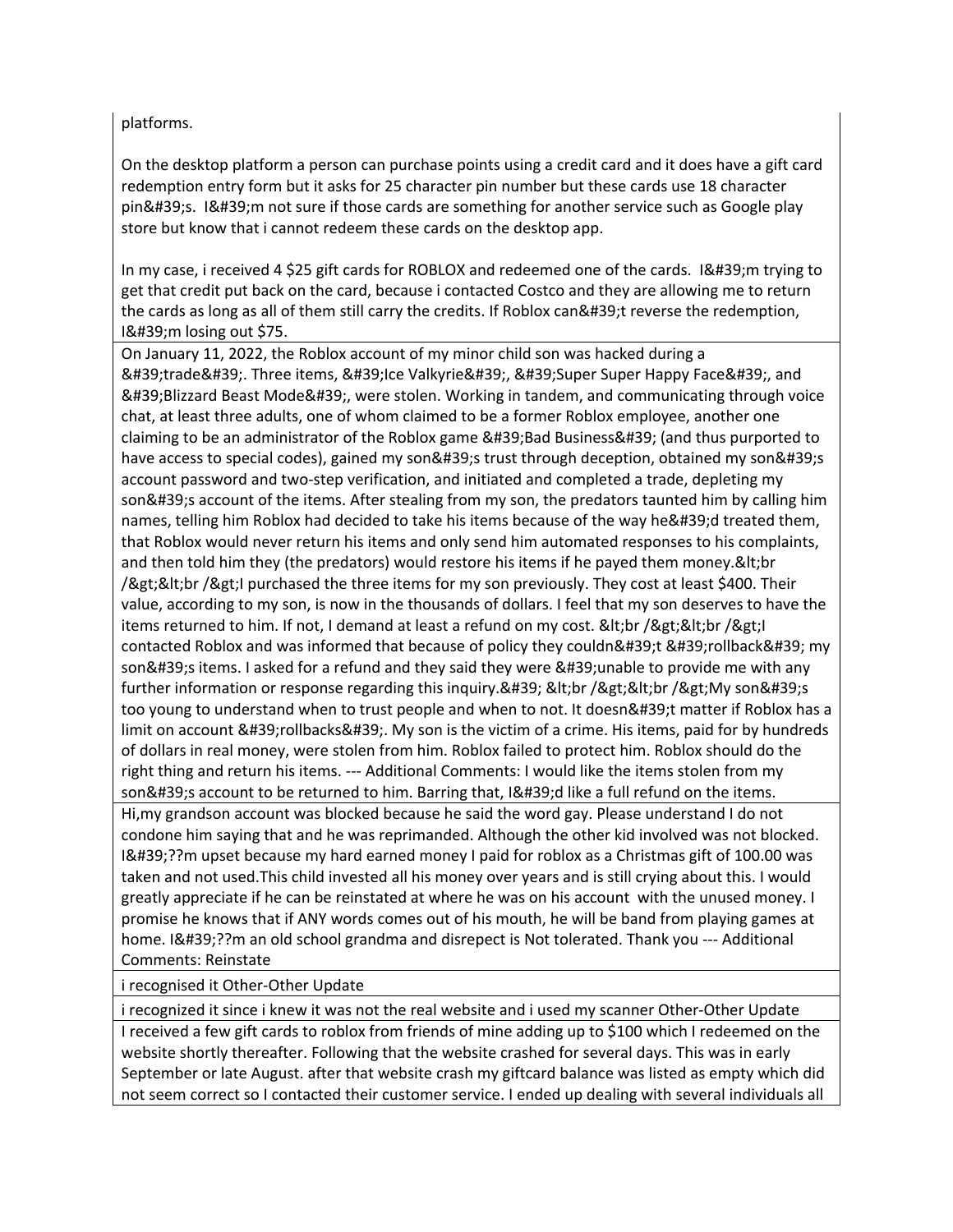of whom refused to pass me on to their superiors after informing me that I needed pictures of the cards and the numbers on them which I obviously did not have due to the fact that I disposed of them after what I thought was a successful redemption. There were several back and forth emails between various people who all had effectively the same thing to say without even acknowledging what I was saying, there are many other things wrong with roblox as a children's platform, but for now I just want my \$100. I am not even asking for it as money, I am asking for it as in app credit.

I recently opened a Roblox account in December 2021 before Christmas. I added \$200.00 to my account. The account was locked out after i added the 200.00. I have emailed Roblox several times with no help or solution to get my money back. Roblox has both my money and account. I have been defrauded by the Roblox company.

I have contact roblox about my account being hacked. I have sent in a number of complaints and emails. They have claimed there '??s nothing they can do because the games are owned and made by different people. So then I contacted the game and they basically told me my tone was not tolerated when I didn'??t use any type of cuss words at all. I lost so many pets that took so long to grow and create. I feel like this is all a scam and I'??ve spent thousands on this game to just have it ripped away from you in seconds with '??no resolution'??. So this is my last chance to get something done.

I bought 25\$ gift card for my daughter for Christmas. When we tried to redeem it it said not valid already used! I contacted customer service with gift card number and a copy of receipt. They refused to help. I went on their fb page and there are lots of ppl in my position! Roblox scammed lot of ppl this holiday season.

My 6 years old son account got deleted and allegedly being accused as a creator of adult / sexual themes. Which is totally false. The account got deleted and there is a roblox premium items and purchased other stuff without being refunded. There is also a false instruction that does not allow to stop the subscriptions. &It;br />&It;br />Roblox created a roblox creator to help user create their own world. My son is building from a template that is given by roblox and without any explanation they just shut down my son's account and stole all the purchases and without any explanation or screenshot just need to follow the community policy which is vague &It;br />&It;br /> They do not investigate the matter first before deleted my son' s account and my son is only 6 years old and he is very anxious now to see his account get reinstated and he bought so many premium items from the company itself now without refund or he can get his account back. There is no apology letter only one way to the appeal department which are not helpful or care. & It; br /><br /&gt;Roblox account got deleted with no investigation and accused my son for being a creator for adult theme which he has only start to learn how to speak and type in his second language &It;br />&It;br />There is no explanation and they refused to explain while this is called the appeal department and not want to investigate further<br /&gt;&lt;br /&gt; --- Additional Comments: Refund; Repair

I started a Roblox account a little over two years ago (to play with my family during lockdown). I invested hundreds of dollars into the game via my account. I took a break from playing and decided to start again since we'??re all home because of the pandemic. When I went to login (I know my username and password), it said I needed to reset my password. I clicked ok. Then it wouldn'??t let me reset it because I didn'??t associate my account with a phone number or email. I contacted support, and they said there '??s nothing they can do but start a new account. Doing this means I'??ve lost everything I purchased with my old account. My issue is if the game/company is the one requiring me to change my password (not my idea), they should at least give me a chance and notify me my account isn'??t connected to my email or phone to do it. It is unethical to decide an account needs to change their password without notifying them they'??re going to lose it if they don'??t add additional information. I'??m livid at the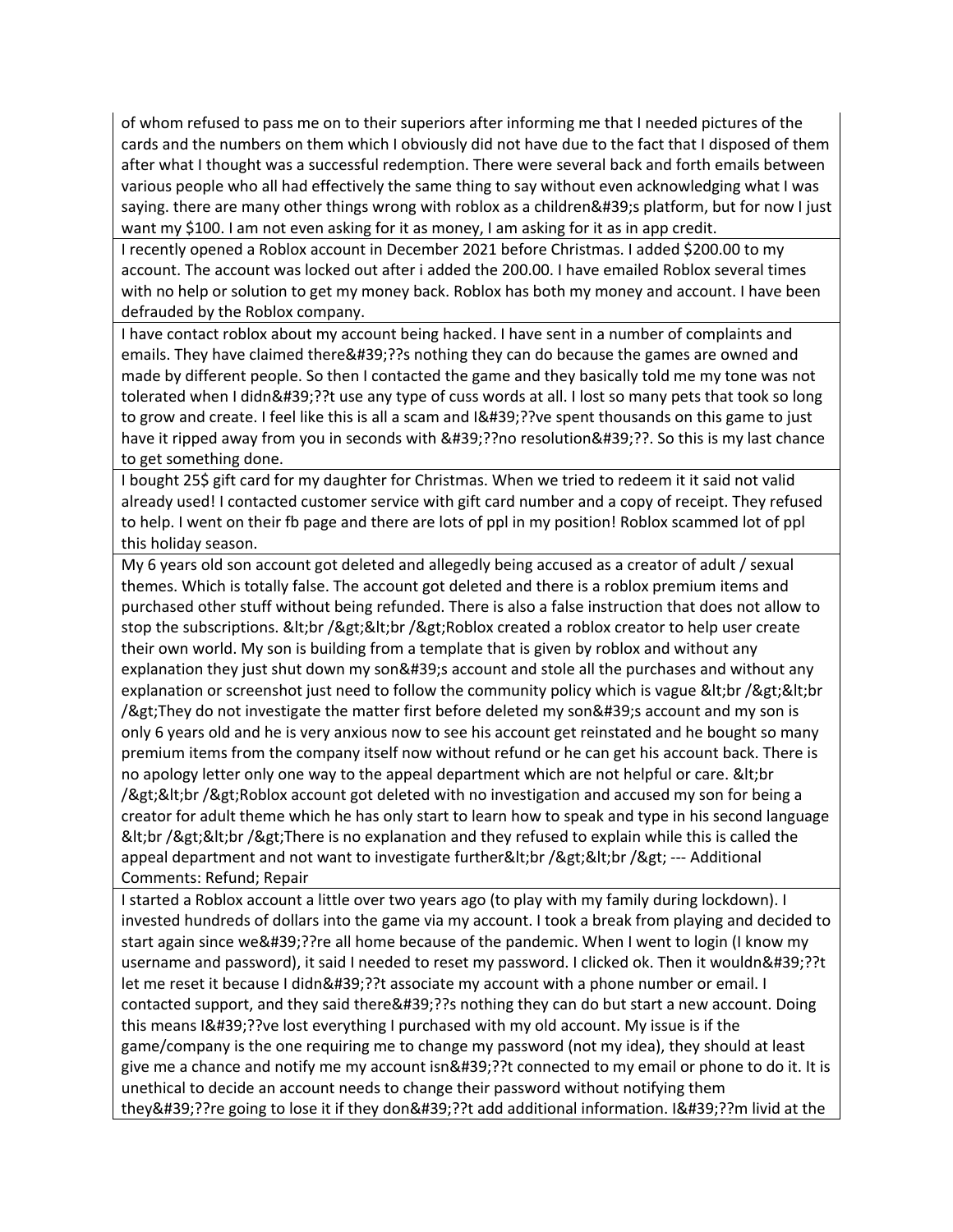amount of money lost and lack of any solution. It '??s very simple. I know my username and password. I'??m happy to add my email and phone to my account, but give me the chance to do it before taking it away. I feel scammed out of a lot of money. --- Additional Comments: Let me log into my account with my original username and password so I don'??t lose all I'??ve purchased.

I purchased a Roblox premium subscription through apple and never received the product. Apple reviews my case and refunded me in full. Roblox immediately banned all my accounts even those not associated with such purchase. Apple agreed w me after investigation and refunded me in full. Roblox stole all my account money aka Robux even outside accounts associates w said purchase and threatened me with expulsion and account deletion. They refuse to accept my refund was unauthorized but it was through apple. They lied to me, stole my money, and destroyed my the accounts by stealing the existing Robux even in accounts not associated with the apple refund. I seek a full refund of every penny I ever paid into Roblox as a partial refund doesn'??t not assist my daughters. This is over \$1,000.00 refund sought. I expect a full refund 100% of every penny I paid to apple to Roblox. --- Additional Comments: Billing adjustment; 1000,00

Good day, & It; br / & gt; This issue initially started around March 2020. My son and I have made several of purchase to this company throughoutthe life of his account. My son made a mistake and used my card with out my permission. He made an unauthorized purchase to Roblox for \$99. dollars. I requested a refund for this one purchase. The company grunted my refund which is appreciated, however, they deleted my son's account which was unnecessary. He had a lot of items that were purchase in good standing. I reached out to the company support team to see if the items purchased in good standing could be transferred to his new account and they have denied my request. I have the email communications about this. If you can send me an email address were I could forward them to, I will. I understand my son did something that is not tolerate by their company standards. I would like what I previously purchased. If you buy something it belongs to you. Please help. I can forward emails for more accurate, detailed account of everything. Upload is just one email communication.&It;br /><br /&gt;With gratitude,&lt;br /&gt;b(6) &lt;br /&gt; --- Additional Comments: Exchange; Refund

This company has one of the worst customer services. The customer service team continuously doesn't read what is being asked and refuses to assist with any issues. This company is well known for having a terrible customer service team. The reports for an account that is punished is supposed to be answered by human responders but each response feels like a bot response or a copy and paste and never helps with the issue at hand. There has been public outcry for how terrible the customer service is but yet the customer service is still one of the worst business customer services. For how bad this company handles customer service its shocking that there hasn't been a lawsuit against them yet. My name on the website was  $&\#39;b(6)\&\#39;$  and I was punished for something out of my control and would get nothing but copy and paste or bot responses when they claimed that account inquires were answered by humans. I tried everything and got proof emails with me and this company that shows them blatantly ignoring my issues and pushing me out the door. An investigation needs to be issued towards Roblox's customer service branch so me and the many others affected by the poor customer service can receive the help we desire. They also pointed fingers at things I never did. Roblox also ignores emails after a month so there is a small time frame to try and justify that you're innocent and you never receive a human response.&It;br />&It;br /> (Photo evidence provided were written through the email used for the creation of my Roblox account) --- Additional Comments: Replacement; Modification/discontinuance of an advertised claim; Contact by the business

My 7 year old son has spent hundreds of dollars and countless hours on his account. Unlocking limited time items he can never get again. His favorite game, piggy, was completely unlocked. Every single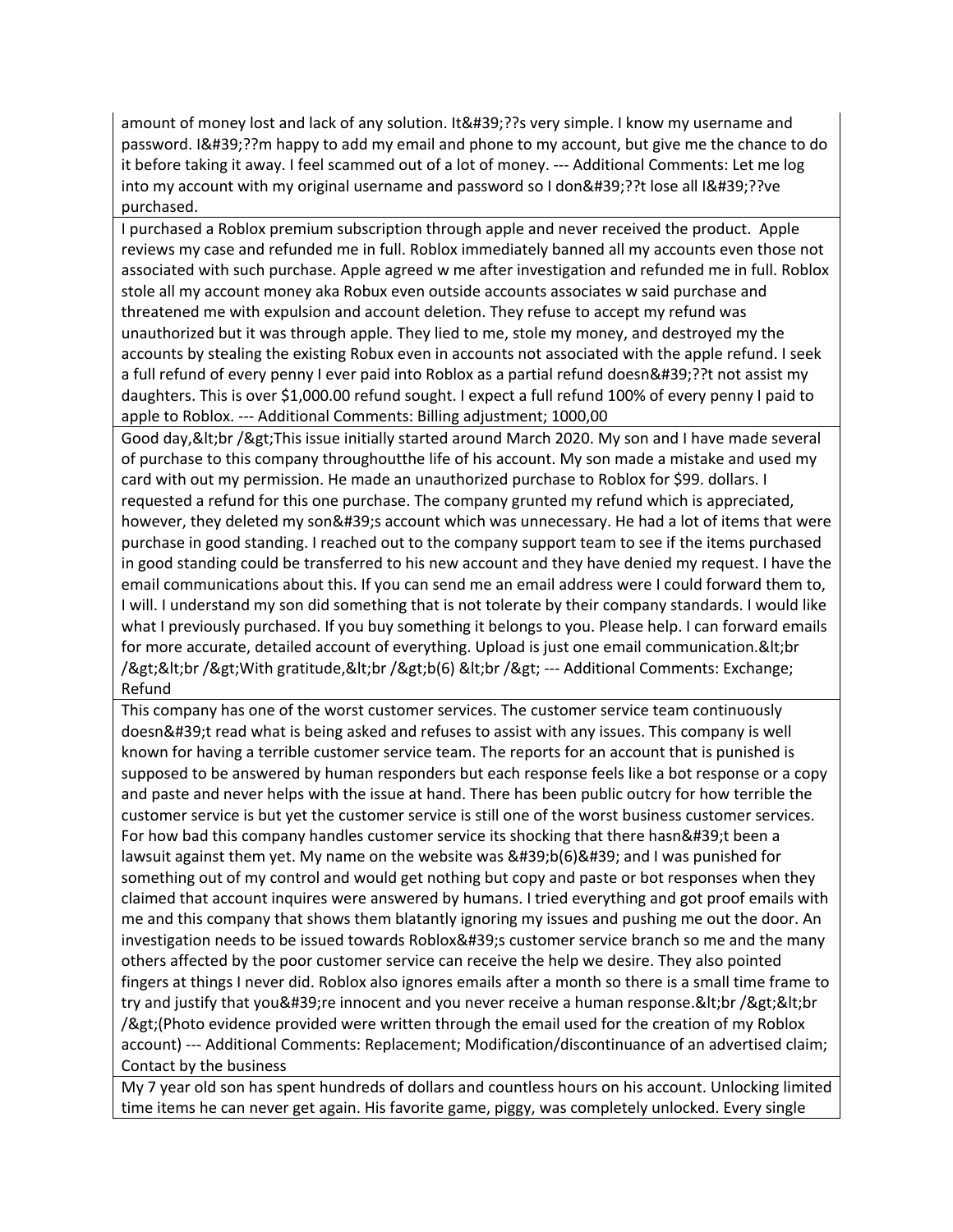limited time skin, trap, and achievement. He was so proud of his accomplishments. He got a laptop for Christmas to make his own roblox games on studio. He created a simple game. But it was his, and he was so proud of the work. And even more proud he figured out roblox studio on his own. He asked me for my help on Sunday 1/23/22. I helped him add the badge achievement for 100 robux. Then he saw he could make his own private server option for the game. We added one for a 10 robux fee. Knowing only family would buy and boost his confidence, I thought this was an okay thing. Within seconds of adding that, we weren'??t able to save anything and kept getting error messages. My son got his iPod and tried to logon to roblox and saw his account was deleted by roblox, for creating a game to scam people. I filed the appeal form, the only response I got from roblox was his game included a GUI phishing scam. He is seven years old. His game was up for a month with no issues. He doesn'??t have the mindset or ability to create a phishing scam within a game he barely knows how to create. This has hit him hard, it was literally his life work. Erased for trying to create his own game and trying to learn about new things. You deleted his friends he made through the years, his work, his achievements, and crushed his desire to create. &It;br />&It;br />Username b(6)&It;br /> Roblox Support Ticket b(6) --- Additional Comments: Contact by the business; I want my sons roblox account reinstated

My daughters Roblox account was hacked and all of her items in Adopt Me were transferred to another account by the hacker. We are trying to work with Roblox (then with Adopt Me) to restore those purchases as many of them were made with real money (purchased robux, the game currency). When communicating with Roblox they are telling me that my daughters account needs a verified email to be able to proceed. My email is verified on the account and they are telling me it is not and are not willing to help. I have sent in screen shots showing my email is verified, along with the email verification they have sent to me. I want my daughters account re-instated and her pets restored to her account. Attached are images of The email verification I received to verify the account, along with a screen shot showing my email has even verified on her account, as well as the hacker who traded all of her pets for nothing in return (which you wouldn't do if you spent actual money on those things).

This website is selling limiteds that are only of use from roblox.com. They do not follow any form of applicable taxes, as far as I see, and they do not have a license to operate this website like this. The limiteds in question, from roblox.com, are only licensed for limited use on site and have no real cash value. As such, they are using copyright images of the items in question, without having the right to do so. Adurite.com should be taken down from the web, as it targets minors as well with its advertising. Also, not with this complain, but ro.place and rbx.flip are similar sites. With rbx.flip being a gambling site targeted at minors.

Www-Roblox.com (first sign)

This is the platform from which information is hacked:

LESIKEY Best free phishing generation.. name., so on..

Robot

Website is configured by individual(s).

i send them 160 dollar for 50 robux and everyone said they scam with that but roblox said they are lying and i send them the money and i did not get 50 robux and i got banned from roblox and roblox report that i was scamming with a fake story of me scamming Other-Other Update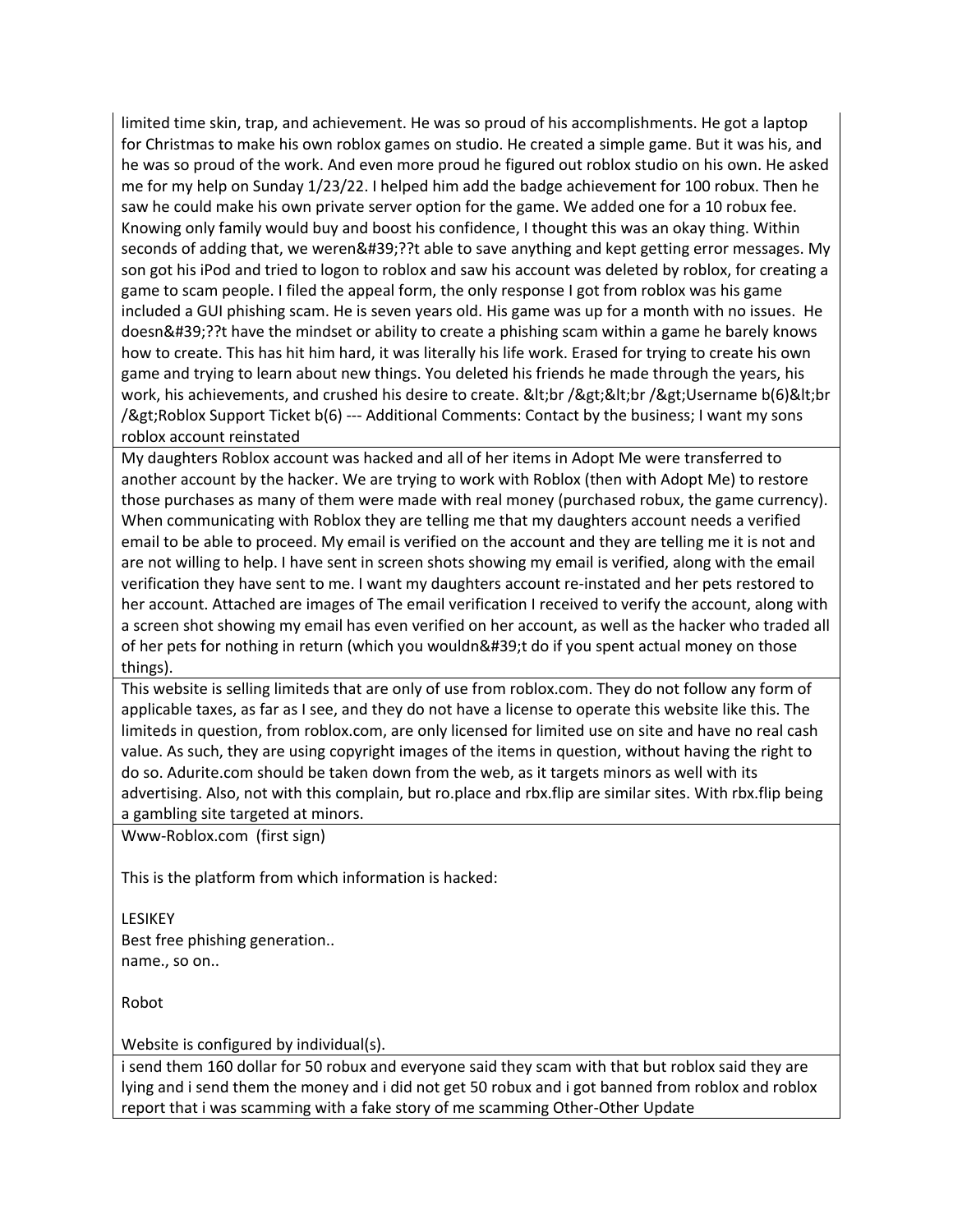Online purchase made . Item was received but later deleted. The respond to the case was that they don't recover deleted products. this has happened before and they keep saying it was the child that deleted the item but why is it always the purchased items that is being deleted? something which they will not answer. I ask for logs but have not received any as of yet.

Purchased Items: criminality radio criminality armory shindo life bloodline bag

I was playing ROBLOX, which has a pretty in-depth asset trading system. These assets can be exchanged for in-game currency, and further exchanged for USD. Someone I met while at a ROBLOX game asked me to play a game with them. I accepted and they sent me a link (provided below) which they sent in an attempt to steal my account. I added them on Discord, their name on Discord being b(6). They have two accounts linked to their Discord, their Microsoft username being b(6) and their Spotify account will be linked at the bottom of this message.

https:open.spotify.comuserb(6)

https:web-www-roblo x.comgames286090429Arsenal?privateServerLinkCodeb(6)

All right, so I would firstly like to state that I have not been scammed by them nor has anyone I know, but it has been brought to my intention that the company has been providing a market place for children to sell goods as well as enabling gambling behaviours through what amounts to stock speculation on the goods being bought and sold, which is being done with real money. Besides being a corrupting influence, I would say such exploitative practices ought to be against the law if they are not already.

As things currently stand, they are profitting off of the labour of minors by taking a cut of all profits made on their platform, facilitating trade of items for currency bought using U.S. dollars which can then be traded back for dollars at a terrible exchange rate, and they are encouraging spending behaviours through their marketing gimmicks and creating of limited time items which they then sell to children. Unlike a real stock market, there is no warning that you can lose money or make it and the entire process is simply designed to be as easy as possible so that even a five year old could use it.

Here is a video which actually discusses a lot of the issues with the 'game' and company running it.

https:youtu.bevTMF6xEiAaY

https:www.youtube.comwatch?vgXlauRB1EQ

https:www.youtube.comwatch?vvTMF6xEiAaY

I have received a text on my cell phone from a person pretending to be a CEO of my current employer, Roblox.

There is an unregulated trade market on roblox.com in the form of collectible in-game items that minors can purchase and trade for real money often reaching hundreds and thousands of dollars. Roblox has targeted minors and is exploiting them through this market. REF: https:www.youtube.comwatch?vvTMF6xEiAaY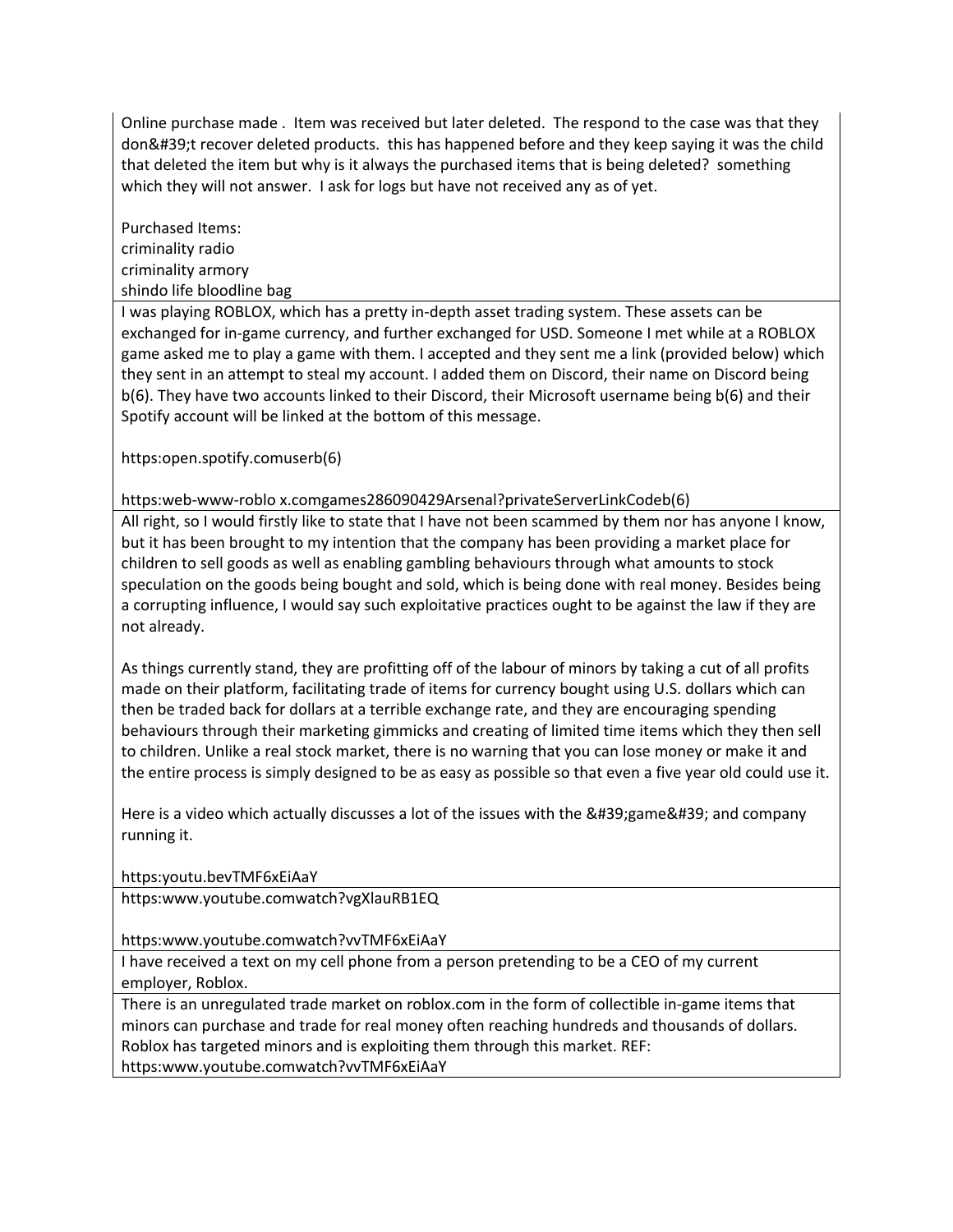I asked Roblox for a refund for the money I spent in my son's Roblox account. Roblox terminated my son's account for inappropriate content. This reason is not accurate and my son was not even able to dispute the terminated account. Everything my son created in the account with his Roblox is gone forever. I was unable to speak with anyone in customer service - you can only email Roblox. This company continue to have unfair business practices.&It;br />Date: 4/2021&It;br />Amount: \$700.00 US Dollars<br /&gt;Business Committment: None&lt;br /&gt;Nature of Dispute: No refund for content paid for by me on Roblox platform<br /&gt;Did Business Try to resolve problem: No<br /&gt;Account: Roblox account name: b(6)

My sister typed ' Is Gay' in chat as a joke and now my roblox account is banned for 7 days and I think this is ridiculous

On 11-28-2021 my Roblox account was hacked while using a service that is encouraged by the games on Roblox. Everything in my Pet Simulator X game was stolen which included some very hard to get pets and ones that took a lot of time to get. There was also 4,989 or so Roblux stolen from my account as well. The Roblox customer service took 3 days to unlock my account and in that time everything was taken. They say that they have a recovery team that will recover missing items but now all they say is there is nothing more they can do because the transactions don 't show up on the Roblox trade page or something. That is the worst excuse and very upsetting as they won  $\&\#39;$ t even answer any questions or tell if there is anywhere else they can see the missing items. It seems like very poor fraud security if they can't track where 5000 roblux (about \$50 worth) went. Hopefully with this BBB report someone on their security or recovery team will actually do their job or point me to someone that can. The user ID for my account is b(6) and they should be able to find everything they need from that. All of the Fraud activity occurred between 11-28 and 12-1 while I didn't have access to my account. --- Additional Comments: I would like them to recover my lost Items which are the pets in Pet simulator X and the 5000 Roblux that was stolen from my account. If not refund

My oldest son has a Roblox account where he plays games, his account was hacked and the hacker used profanity and discriminatory content against my son, us and other friends on his account. I contacted the business to see about reactivating his account due to it being deleted and hacked. I even pay a premium subscription each month for him to get Roblox money on his account, and he has spent a lot of his allowance and gift cards on their website. I was informed today that even though his account was hacked, they will not do anything to reactivate his account even though we reported this several times. No one from the business will call me, only through email and I told them I need his account reactivated or all my money back that was spent. The company has been hacked several times, and instead of making it harder for hackers, the company does nothing for those individuals who are victims of the hacking.

My son, 7, has a Roblox account that I monitor. On November 28th I bought him 800 points of their in game currency called Robux. It cost \$9.99 but I was immediately charged \$29.97 as if I had bought three of these packs of Robux. My son only received 800 of them but my credit card immediately made me aware of the charges. This had happened before and I called Apple and they took care of it since it is their App Store. I response to my disputing the charges the company, Roblox, decided to ban my son's account from playing their game. This will cause him to lose all of his saved data including all the previous purchases we have made for hundreds if not thousands of dollars that we have spent on the game. My son has been playing this game for years and it is all he spends his money on from the token economy we have for him. He works hard to earn these tokens so he can buy Robux on the game. He is heartbroken that this is happening and spent the first night in tears till he fell asleep. & t; br / & gt; & t; br / & gt; Our Roblox Support Ticket  $b(6)$  has been touched by about 20 employees in 20 emails. Not one person has taken ownership of my case. &It;br />&It;br />Also all of my attempts to escalate to someone more senior has failed as well. We only want his account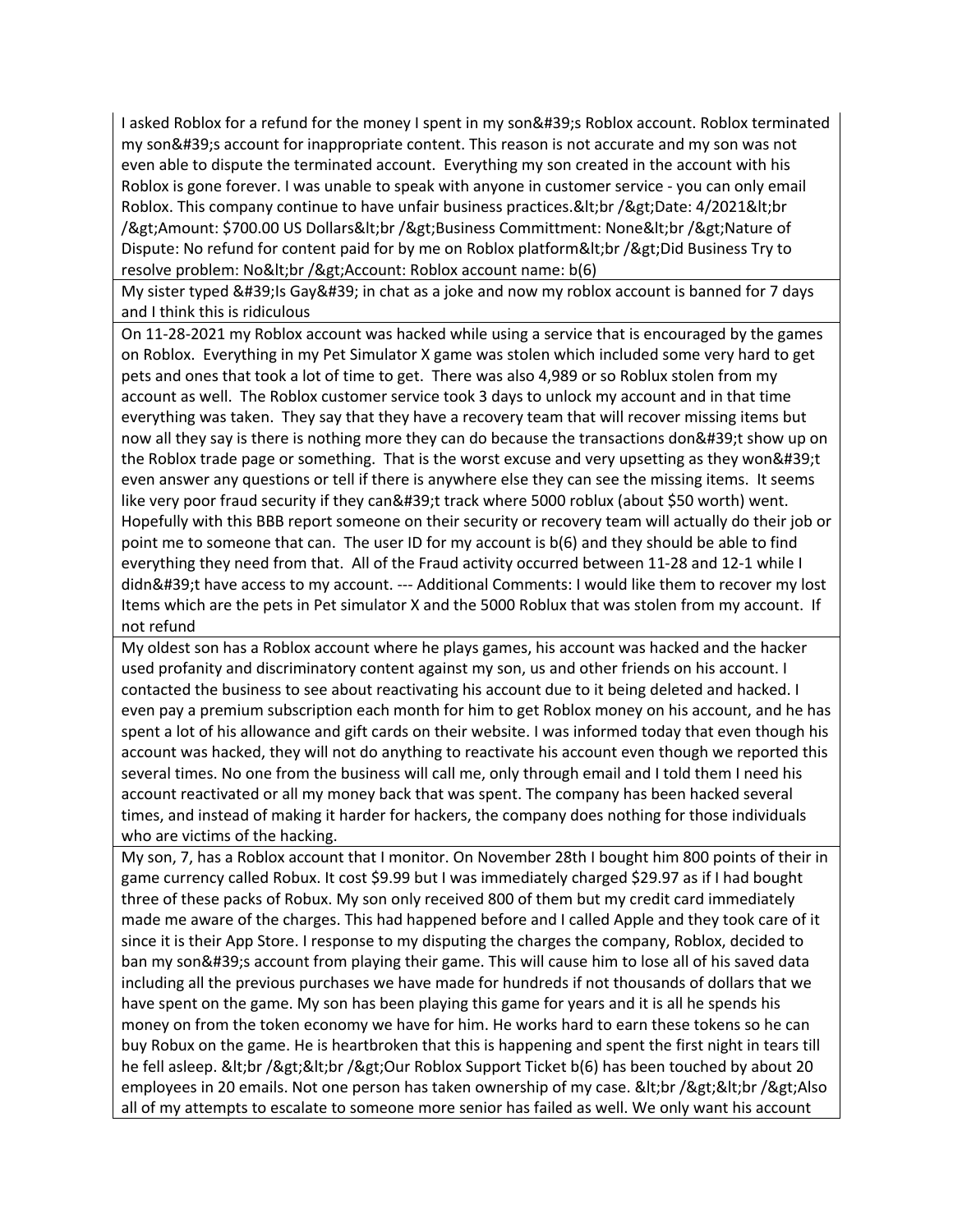back. We feel like we are being held hostage by a billion dollar company. &It;br />&It;br />My sons username is  $b(6)$  and his email is  $b(6)$ <br /&gt;&lt;br /&gt;Will someone please just help? ---Additional Comments: We would like his account reactivated.

I am trying to get my account back and send literal evidence that proves it was my account and they send the same message over and over even thought I give them so much proof.

On Monday, November 29th 2021, my ROBLOX account'b(6)' was logged out and when I logged back in my account was locked due to a  $&\#39$ ; ToS violation $&\#39$ ;  $&\#1$ ; br / $&\#25$ ;  $&\#15$ ; The alleged ToS violation was that my advertisement violated terms of service, however upon contacting Customer Support member b(6), he informed me that my advertisement did NOT violate terms of service and that it would be restored and I would be compensated.&It;br />&It;br />It was never restored, and I asked for a refund and the next day b(6) replied that my \*video\* that I uploaded was not refundable because it was taken down falsely. However I uploaded advertisements, not a video therefore that is not valid in this situation.&It;br />&It;br />I spent 100\$ on advertisements, for them to be falsely taken down, and being denied a refund. & It; br / & gt; & It; br  $/8$ gt; I wish for my 8140 robux to be refunded, and to be compensated for the time this error has caused myself and my company due to my advertisements being cut short after I purchased robux and bid the advertisement.&It;br />&It;br />Signed, b(6) --- Additional Comments: Store credit; Contact by the business

they not return my account because i appeal later than 30 day. But i didn't know it was hack cause my email was delete for not using it. also i am event winner. how they can ruin my winning like this? the account was hack and they know that. that is why they ban it. cause someone was stealiing my item and account i know it. they must return the accouint to me ): --- Additional Comments: **Delivery** 

My account was hacked and they won't return it back to me even though i showed billing receipts from the account. They ask for receitp from 10 years ago which is ridiculous. This is my account it is my right to have it. --- Additional Comments: Return account to me

My 8 year old daughter has an account with username b(6). On November 13th we discovered that her account had been deleted due to breach of terms of service. I appealed the deletion and requested additional information, all Roblox will tell me is that she ' created a game with inappropriate content. The game has a UI function (Unleak SS) that enables access to use the sexual/adult commands within the game  $\&\#39$ . My daughter only plays games and no one in our household had any idea how to make games and use any functions. We believe this is just a big mistake and Roblox will not provide any evidence of any wrongdoing. I have contacted them several times and everytime it is the same thing, this breach happened, we can 't show you what actually happened, take our word for it though, and your account is officially deleted. We have spent approximately \$600 on this account on in game purchases which are now all gone. Unless they can show us what we did wrong in our eyes this is theft. --- Additional Comments: Contact by the business; Reinstatement of account

Hello Roblox. My child was terminated and we have been waiting 3 or more weeks for someone to get back to us. As the moderator  $b(6)$  reviewed my child ' account for Account theft. When the account was actually moderated for something else, my 9 year old child's account was moderated for a username creation, my child has had this username for a whole year theres nothing wrong with it at all, but we would like to know how to change it or possibly get it reset for my child. My child also has no bad content or behavior as we checked the account ourselves.&It;br />&It;br /> My child also rarely uses support channels. We are confused by that as well. I am hoping you guys can possibly send head of moderation to one of our tickets from support. As we really need you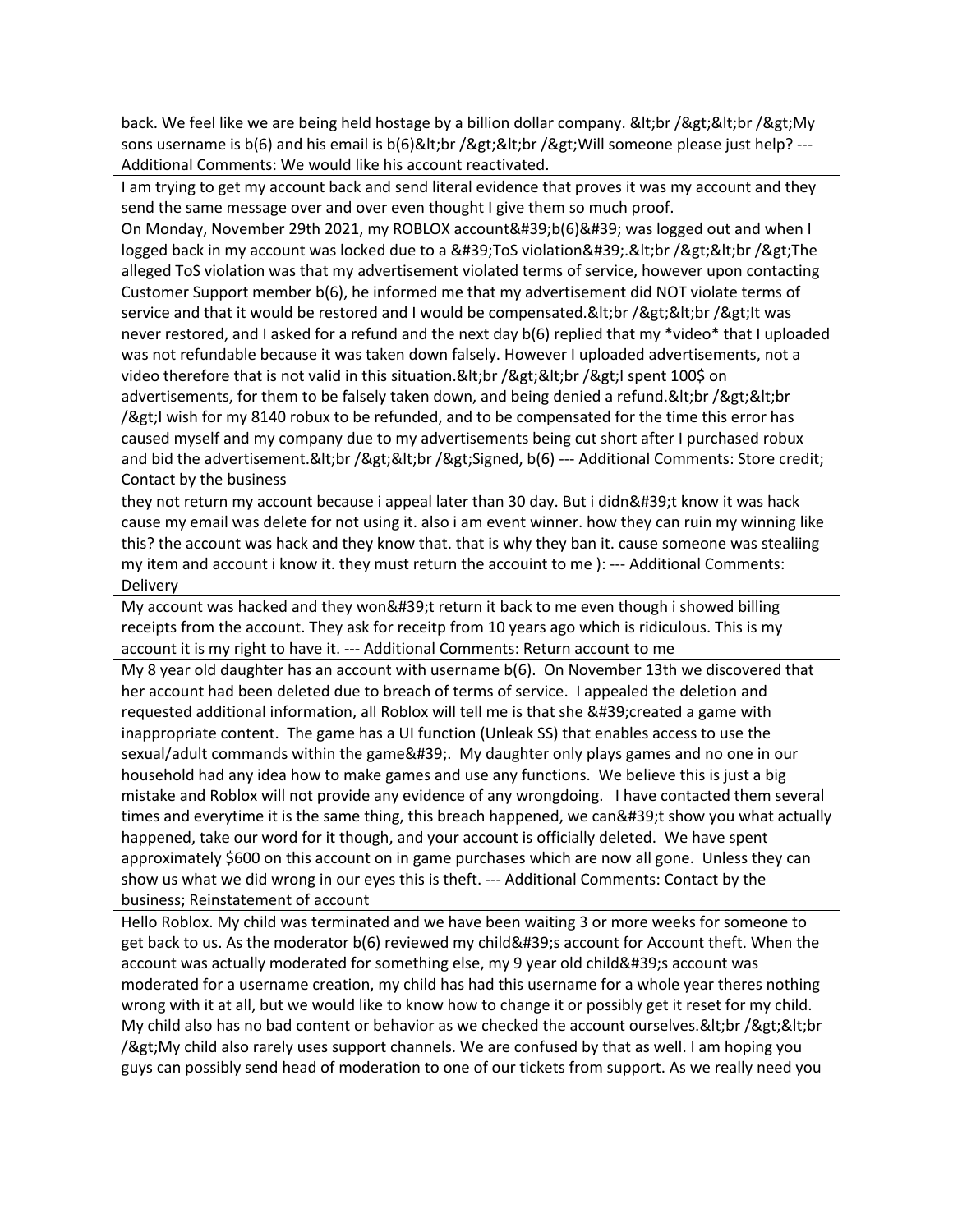guys help with my child's account, or just send a head of moderation staff to one of our tickets. Thank you.

Hello Support. I am hoping someone can send head of moderation or head of appeals to my ticket. As nobody responded back and my ban note has not been reviewed. My account was moderated for a username and nobody had replied back. I really am in need of assistance. And if there could be a possible second chance given to the account. Because I have asked if the username could get reset however nobody responded back. I am hoping someone can help. Thank you. --- Additional Comments: Contact by the business; Exchange

Hello Roblox. I really hope someone can please just get the head of appeals for my account. My accounts ban note was never correctly reviewed. As I was moderated for a username but the staff b(6) had said I was moderated for account theft. The staff I don't even believe he even reviewed my account or even checked my ban note. So I am just emailing you guys about this. My username is b(6). And I have been asking for someone to review my ban note for 3 weeks, and no help. I really don't know what was wrong with my username as I have had it for a year however I would be more than able to change it or reset it, I explained this to the moderators and all they do is foward me to a specialist and the specialist never responds. I hope someone can just reply and help with this. As this account was very important to me. I hope I can have a second chance with my account as I would be very grateful. Thank you.

Hello. My childs account was not reviewed. Or her ban note was never reviewed regarding her termination. And we really need help. The user of the account is b(6). The account was moderated for a username which we are unsure as to how it was bad as nobody told us about it for a year. However we would be more than able to reset it. And I really just hope someone can help us with this. As this account was very important to my child, and we haven't been able to get a response from anyone because on our first appeal the moderator, moderated the account for something else which was for Account theft. And I hope someone can help us. Thank you.

Hello Roblox. I really hope someone can please get back to us regarding my childs termination. Our appeal hasn't been able to get reviewed at all for 3 weeks. My child really misses her account, the account was not moderated for Account theft when we had checked the ban note, that is what the staff b(6) said. When we checked the ban note the account was banned for a username creation, and tickets to support, and content and behavior. My child doesn't even make any content on roblox, and she doesn't have any innapropiate behavior or any bad behavior on the account. And my child has had this username for a whole year now, so nobody told us anything about the username however we are more than able to change it for roblox. And we only send a few tickets to support whenever we need help and assistance with something. I am hoping someone from head of moderation or head of appeals can please help us with this.<br /&gt;&lt;br /&gt;I have purchased a lot of Robux for my child on this account and a lot of premuim, and I still do because we really support Roblox. I hope someone can please just get back to us as our tickets are being ignored. Thank you.&It;br />

My son purchased a \$25.00 gift card at Walmart. We followed all the instructions on the card and the credit for robucks was not credited to my sons account. His account is b(6). I have reached out to customer service and have gone back and forth with them. I have provided proof of purchase. Photo of the front and back of card. My sons a last 30 day account summary proving that the credit was not received on his account. I have jumped thru every hoop customer service he asked and for them to respond and call me a liar I will no accept. The customer service rep was very condescending and dismissed me. He provided no evidence that my son received credit on his account as he claims. Yet I have provided physical evidence that no credit has been received. I need to be reimbursed for this money. I already attempted the retailer and was advised there are no refunds issued on gift cards. It is up to roblox to make this issue right. Secondly they need to talk their customer service rep and take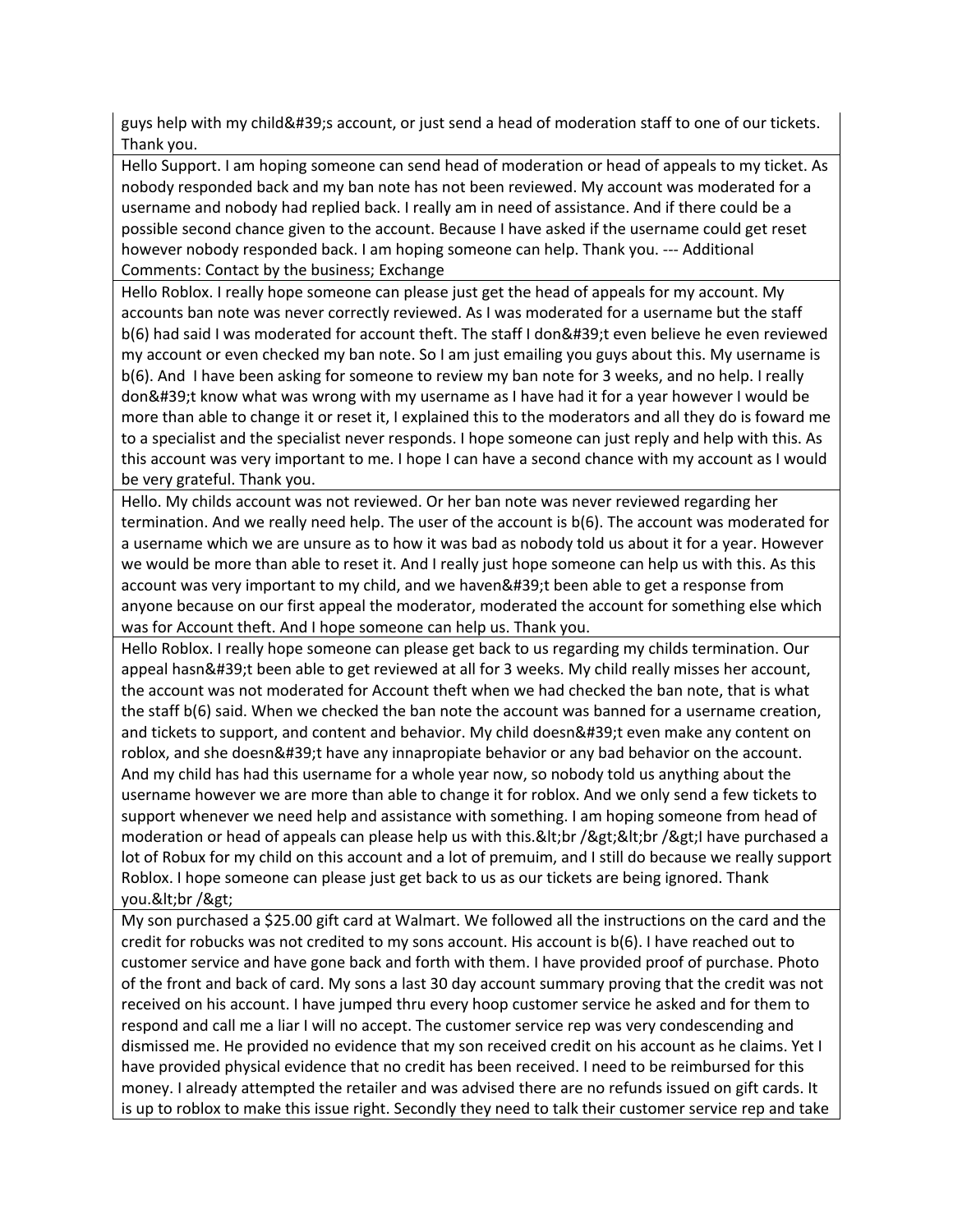disciplinary action. Teach them how to treat customers. --- Additional Comments: Billing adjustment; Refund

My child made an in game purchase and the item wasn'??t received. I attempted to contact every party involved (game developer & amp; customer service depts) as suggested by the individual that handled my situation. It failed. You do not get a human only email and it seems nobody comprehends a thing you try to convey. & It; br / & gt; Bottom line a purchase was made the item wasn'??t delivered as promised. He got nothing for the money spent. So after two days of a huge runaround I contacted PayPal about the situation. PayPal opens a case to have my money returned however they give the merchant ample time to dispute and reply. I'??m thinking since I can'??t get anyone at all to help me a response might result in further investigation on Roblox end as to what happened. It did not. They deactivated my child'??s account and I'??ve spent 1000'??s of dollars on items they. The kid has used his weekly allowances and birthday money there etc - ridiculous <br / &gt; Nobody will address the issue that the child was scammed out of his money on the platform. I'??ve emailed the CEO himself about the issue and nothing because the game it happened in ?? It'??s extremely popular and makes bank for the platform. I'??m absolutely disgusted by how this has been handled since day one. The amount of money spent on that platform wasted because the little guy don'??t matter. I'??ve provided proof of the issue to every rep  $18#39$ ;??ve had the displeasure of emailing with and Mr b(6) himself. Still the account is deactivated and shouldn'??t be. Im seeking re-activation of this boys account or every penny ever spent on that platform to be returned period.

My 12-year-old daughters account was hacked that she has been growing animals and playing and building for six years now. I have begged the company to reinstall her roblux and All the stuff that was stolen from her including legendary neon animals and rare animals from adopt me and multiple faces and other things from other games in this whole big Roblox game. For over a week now I have been going back-and-forth with this company about reinstalling her a digital items that cost them absolutely nothing to reinstall. And they absolutely refused to help me in anyway and want screenshots of the animals that she used to have which is impossible to do. They know this and like I said before it cost them nothing. This is terrible customer service do not allow your child to play this game. They take advantage of small children my daughter has spent all of her money on this game over the last six Years! I am absolutely disgusted with this company and shamefully we have spent thousands of dollars over the last 6 years on rewards and such for her doing good on her report cards, Christmas and birthday presents. I only tolerate the game because she likes to build things and I think it is good for her future to be able to master some skills for an engineering career that she wants to have when she grows up. <br /&gt;I don&#39;??t understand why they won&#39;??t help me; like I said before it does not cost them anything to replace her digital animals and digital stuff that we paid real money for. This company is a scam this game is a scam do not allow your kids to play it or you will regret it. I have never had this kind of customer service. You can'??t even call the company they just constantly send you emails and it'??s not even a real person. When you finally do talk to a real person and they just tell you to reference a whole bunch of crap that they copied and pasted, Which isn'??t even helpful. Worst company ever do not use! My 12-year-old is heartbroken over her digital loss,They are predators ! --- Additional Comments: I want them to give my 12 year old her digital items stolen from her!

My 10 year old son admitted he used my amazon account to make 8 separate purchases to buy 11 separate \$100 gift cards for Robux in less than 13 minutes on the evening of 111521. My son has never used my Amazon account before and he was not authorized to make the purchases. He told me he made the purchases that night. I contacted Amazon immediately that night, who put a hold on the charges as a dispute and it sounded like i would not be charged for the unauthorized purchases. After a week went buy, i still had not heard from Amazon, so i followed up with a letter and a phone call to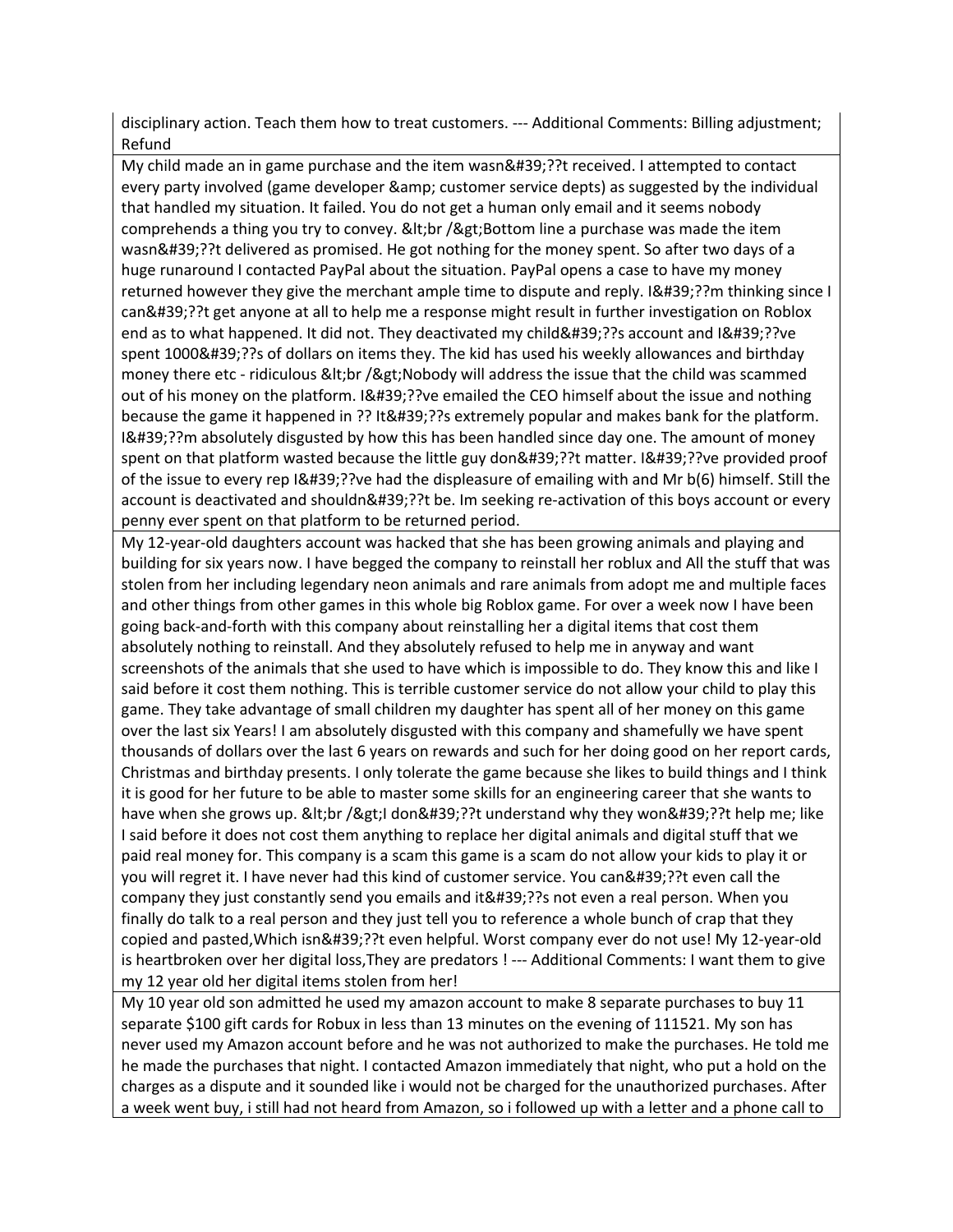their disputes department. The second contact i made to amazon, i spoke with a customer rep who was rude and said i owed the money - too bad. I received an email next day as a followup to the phone inquiry from amazon stating my amazon account was closed because i refused to pay the unauthorized charges. Subsequently, my account has been reopened. I contacted my credit card company, Capital One a few days after the charges posted to my account and reported the issue as unauthorized charges on my account. They temporarily credited my account and said they would begin an investigation. I never heard back from them and now see the charges as owing on my account. I reviewed the Roblox website which said they usually work with parents of children that made unauthorized purchases, but not when the purchases are made through Amazon. Their website said to contact Amazon to get the refunds. It appears Amazon is not doing anything to get the refund from Roblox. I read online that the next step is to file a complaint with the FTC if the vendor and credit card company fail to resolve. I am hoping you can facilitate a refund from Roblox to Amazon so that i do not owe anything for the unauthorized charges. I never imagined my son would be using any of my accounts without my knowledge or authorization, i have since locked down all electronic equipment, iPad, iPhone, desktop, laptop. I have changed passwords on various accounts. I have learned my lesson and my son has definitely learned his lesson.

My daughters Roblox account was hacked. She couldn'??t get into her account (which she has paid for a ton of items on) and when I went to try and recover her password, I realized she never set the account up with an email. I have tried and tried to ask them to reset her password, and have given them every single piece of information they have asked for, multiple times. Every time they write back, it'??s a different person telling me the same thing. I'??m not providing them with the correct receipt. I resend them ALL of the information they have asked for. I'??m getting VERY frustrated. The money comes out of my bank account when she purchases something. I have proven over and over to them that I am the owner. I would like to have her password reset and placed under my email.

I forgot the password to the  $b(6)$  account, I tried to change it but Roblox doesn't sent me the message code to my phone number which is b(6). Need help to be able to change the password so I can have access to the account again. --- Additional Comments: Hep to change the password to b(6) account.

There is literally no music in the game. On this iPad. And roblox doesn'??t seem to do anything about it. Can you guys fix this already.

My account  $b(6)$  was banned for 1 day for ' harassment'. I believe this was an unfair ban as my brother went on my computer and did those messages, an agent has replied but said they won't be unbanning the account as it was 'correctly banned'. This is why i'd like a senior manager to respond and unban my account quickly! I was a Roblox developer for 4 years and I get banned, what the heck?! Roblox, please unban my account, it was an unfair ban, if you still not unban me, I will be forced but with no choice to lawsuit you!&It;br />&It;br />Thank you! ---Additional Comments: Finish the job; Unban my ROBLOX account!

They are making the gift cards they sell in stores unusable. They ask for information that has nothing to do with being able to verify your account. They say the only way they can honor the gift card is to provide a receipt showing ownership of a xbox, so they are demanding a receipt from 4 years ago. Showing i bought a xbox in no way proves that the account my child plays on is his. They only came up with that request after numerous pictures were given to them to show proof that the gift card was purchased and that the account was his. They are a scam corporation and their the gift cards should no longer be sold in stores because they are misleading.

On about September 2nd, I lost access to one of my Roblox accounts, the password was reset, and the email was taken off, turns out that this is a common glitch that happens to a ton of people where it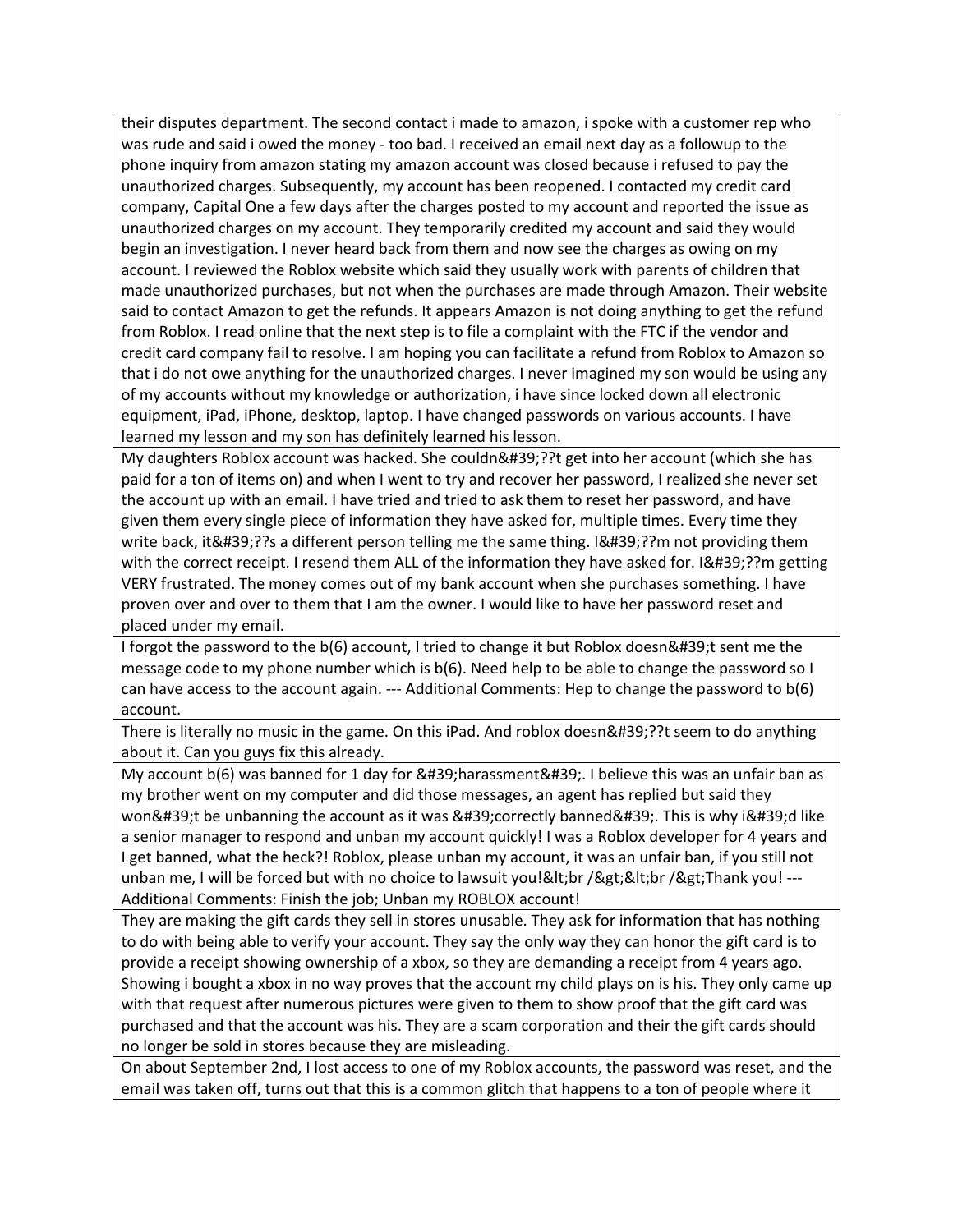just randomly takes the email, billing info, and password off of the account, basically rendering it useless.<br /&gt;&lt;br /&gt;Roblox support refuses to help me because &#39;they can&#39;t prove ownership' even though I know for a fact that Roblox can see the previous emails that were verified on the account, and see that it was me, I get responded to by bots, and the support team clearly does not care about my case and refuses to give me any light on the situation. & It; br  $/8gt;8$ lt;br / $8gt;T$ he account username was: b(6)<br / $8gt;T$ he verified email on the account was: b(6) (i emailed their support team from this email)<br /&gt;&lt;br /&gt;I&#39;m very disappointed at Roblox's support, I would really think they would put a little bit more effort into their support if they actually cared about their customers/users.&It;br />&It;br />If it helps at all, this is a credit card that was used on the account to buy a premium membership at one point.&It;br />Last four digits: b(6)<br /&gt;Expiry:b(6)&lt;br /&gt;CVV: b(6)&lt;br /&gt;&lt;br /&gt;This happens pretty often as well.&It;br />https://twitter.com/stylishh\_rblx/status/b(6) --- Additional Comments: I would like to get my ROBLOX account back.

Hello Roblox. I am hoping you guys can possibly send head of moderation or head of appeals to ticket (b(6)). My child was banned for a username which we both had agreed on changing for the site. My child and I didn't know the username was bad because we hadn't been told anything about the username for a year of my child having it. We explained that in the appeal however nobody got back to us. As it appears one of the moderators reviewed the account for something else that was not related to the ban note. I am hoping someone can just help us with this. As my child doesn 't want to lose her account. And if the head of appeals can possibly be sent to the ticket to check to see if this could have been a mistake. As my child would change her username if needed. I am just hoping the penalty can be reduced or the deletion can be reconsidered as we always abide by the terms of service and guidelines. Thank you so much Roblox. And have a great day.

Date of incident: 10/06/2021&It;br />Support Ticket #: b(6)&It;br />Issue: I have been charged multiple times for a single item (with in-game currency that is valued at real money)&It;br />&It;br /> On the above date I purchased two audio uploads, allowing me to upload an audio to the website for use in my games at a cost of 350 Robux (I am allotted 450 Robux per month as per my \$5 subscription to Roblox Premium). Of the two purchases, one of the uploads was deleted automatically for suspected copyright infringement. For the other purchase, I was charged twice. This cost me a total of 1050 Robux which is equivelant to approximately 15 dollars when compared to the monthly payment I make to receive the robux.<br /&gt;&lt;br /&gt;The two issues I want resolved are as follows:&It;br />&It;br />1. I was double charged for a single purchase, costing me twice as much Robux for what was promised.&It;br />&It;br />2. I made the payment expecting that if the system automatically deleted my content (which is instantaneous after purchase) that I would be refunded. Roblox claims to reserve the right to delete my content without having to refund me. & It; br /><br /&gt;I have contacted Roblox Customer support and was given two automatic replies and one real reply telling me that because I made the purchase and clicked the  $&\#39$ ; confirm $&\#39$ ; window, that they are not liable to refund me. Considering the system double charged me and Roblox is now refusing to take responsibility for that, I am filing this complaint. & It; br / & gt; & It; br / & gt; Roblox Customer Support seems to have a constant reputation for refusing to take responsibility for errors caused by their own system. This is not the first time this has happened to me and contacting the company has never yielded any helpful customer support.&It;br />&It;br />Attached are my email conversations with Roblox. unfortunately the original email I sent them cannot be retrieved because they are locked behind Roblox's system, as the complaint was submitted on their website.

Hello Roblox, & It; br / & gt; & It; br / & gt; I am writing to file a complaint about the false deletion of my Roblox account. On Thursday 21 October, I was on my private studio experience editing my game. I unknowingly inserted a model which contained a malicious script that hid a module inserting rule-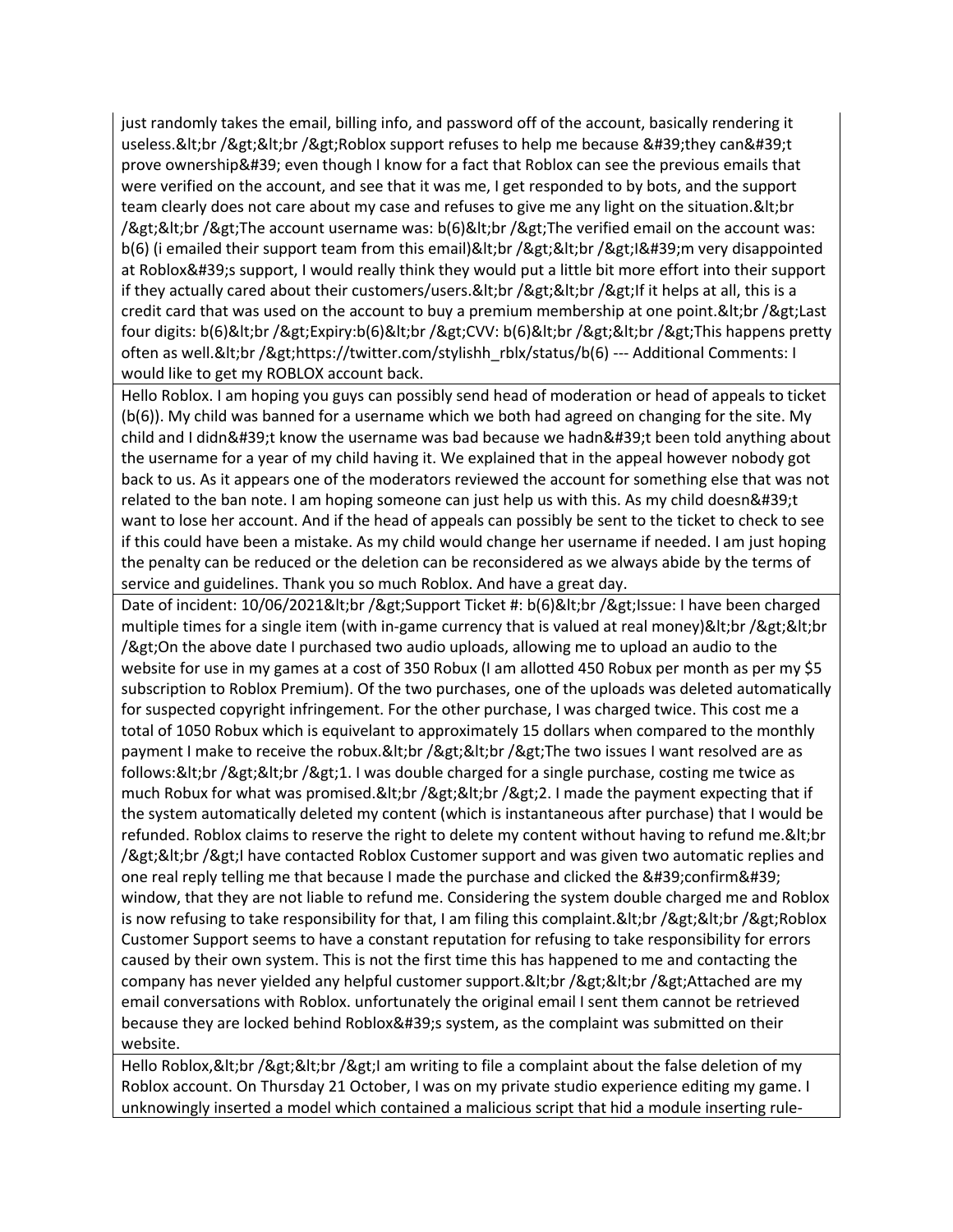breaking content, leading to the automoderator detecting said content and flagging my account for deletion. <br /&gt;&lt;br /&gt;Upon submitting a support ticket (b(6)) to appeals, the staff member changed my account deletion to a 7-day suspension and stated that the game I was editing was correctly suspended. I followed up by expressing my concern over how an account be easily deleted for unknowingly inserting a public model into the game, and that further investigation should be made to prevent this from happening to anyone else. The staff member responded by turning my 7 day account suspension into an account termination again with little explanation and said that the penalty was correct for ' creating a game with inappropriate content. ' However, I had no intentions of doing this in the first place.  $&dtbr/&gdtbr/&gdtWhen I reached out to a previous$ DevEx ticket that I had open (b(6)), I was redirected to appeals, who immediately denied to help me because I had already submitted a previous support ticket. The 'once a decision has been made, it will not be reviewed again' rule prevents further communications.<br /&gt;&lt;br /&gt;By no means should a billion-dollar company be auto-terminating accounts because they inserted publicly available content that is hosted on that service, that they had no part in creating. & It; br  $/$ ><br /&gt;As a customer and developer of this platform for over eight years, to have my account suddenly deleted and to receive little to no support, no empathy, and what seems like automated bot responses to my pleas for help has been very frustrating. I am very disappointed that I have had to deal with this sort of support.&It;br />&It;br />&It;br />I hope that my complaint is followed up on properly and that my account can be restored. Thank you in advance. My granddaughter Roblox account was removed without any warnings or notice. She has over \$400 dollars invested in to her account as well as she still had \$40-\$50USD or 4000-5000Robux that was still available currency on her account at the time Roblox platform removed her account. I have been attempting to reach out to the support center and  $18#39$ ; munable to reach a live person just automated responses. Here name is Kealoha and her account username is b(6) email address b(6) ticket number 38575739. The only thing she was told was the account was terminated due to unauthorized charges. This has never happened before on her account. I would deeply appreciate it if I could receive some help with this issue. Because this account has had a lot of real money put it to it and still had a available spending currency. There was no ability opportunity to correct any possible issues or intentional violations regarding her account. She should have the ability to correct any possible problems with her account before the drastic decision to terminate her account with out notice is made. --- Additional Comments: I'm hoping to have the account restored to active ; Or have the money invested and the current unspent money refunded.

En las 11:00 pm de 9 de noviembre hicieron varios compras en lineas en la pagina de ROBLOX que fueron 5 compras de 0.99 centavos

Me comunique a mi banco y lo reporte

Se supone que bloquearon la cuenta y que me enviarán otra tajerta con otra cuenta Pero desde que bloquearon no hice compras durante estos dias y me viene otra notificacion que el dia 11 y el 12 hicieron otra compra en la misma pagina de ROBLOX que fueron 0.99 centavos

About a month ago my wife bought my son robux from her apple id. Accidently she purchased a monthly subscription. When the subscription renewed the new month she was confused and had apple flag and cancel the payment not knowing she accidently started a membership. Roblox terminated my sons account with a hundred dollars or more of content and progress. Their support system is next to impossible to get invontact with a live or meaningful conversation to get the account reactivated. i told them when the charge occoured and the mix up of us errantly flagged a payment that we cancelled. i even offered to pay the subscription fee to reactivate the account. It feels as if their goal is to sandbag and drag their feet forcing the user to start a new account and repurchase all of the content lost. It almost seems like they are completely overwhelmed, being unable to properly review accounts and just terminate the accounts or are purposely trying to get people to spend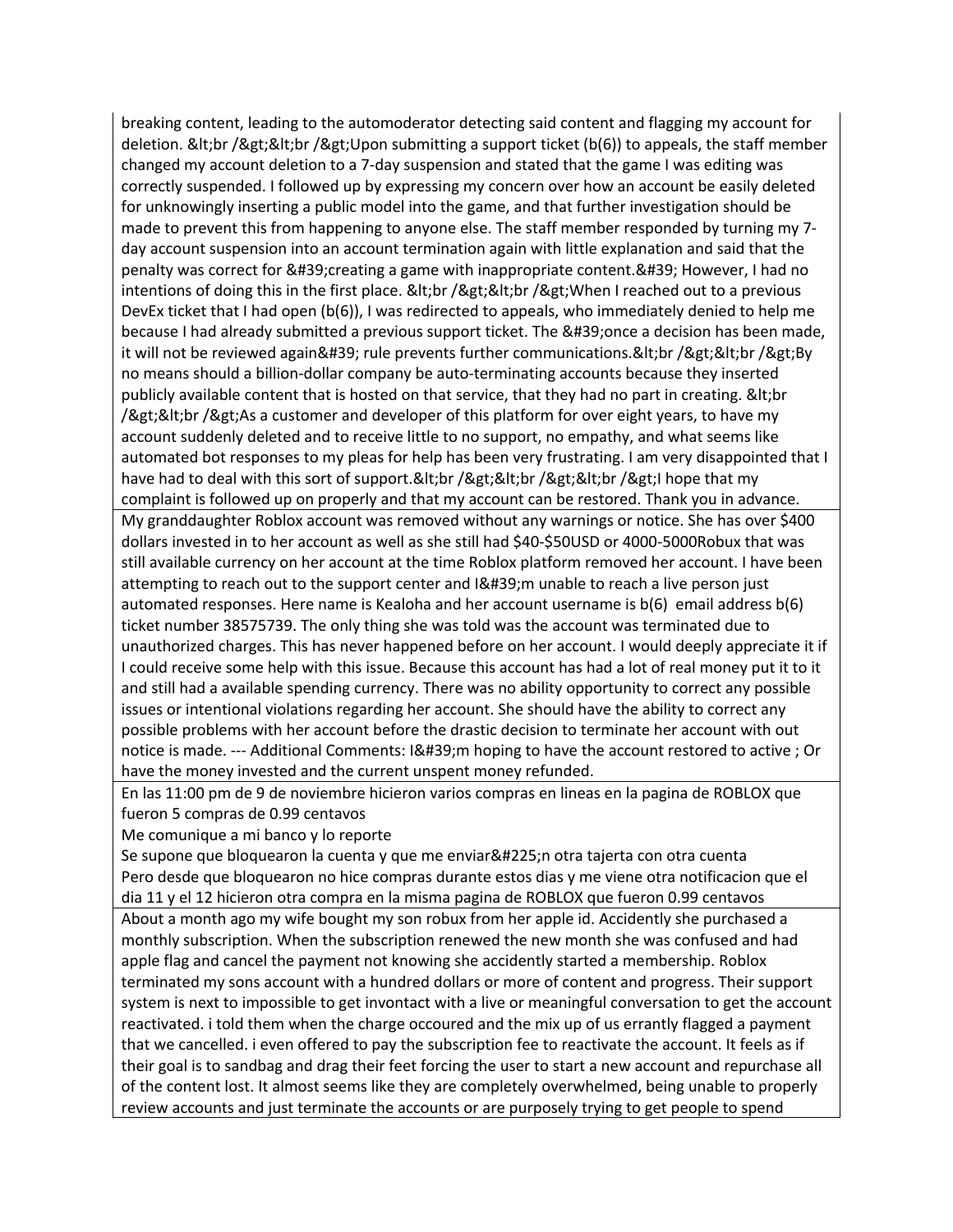money making new accounts. Their support system is terrible and frustrating and leaves a person feel helpless that they can not explain their situation. My kids are upset and I and out a decent amount of money all because they terminated an account over a 4.99 charge that my wife accidentally disputed. I just wish internet based businesses were held to a higher standard of customer service and were policed more on how easy it is for them to basically steal purchased internet items and accounts forcing you to re buy them. --- Additional Comments: i just want them to restore the account and the items we spent time and money on

We are monthly subscribers to Roblox on a Premium Plan costing \$20/mth. My six year old son's account was suspended, and according to the message on the screen it was because he - who is in first grade and still learning how to spell - typed  $&\#39$ ; kcum $&\#39$ ; into the chat window. Not a sentence that used that word (which isn't even a word) but just that word. Period. The suspension states he used 'sexual language'. My child doesn't even know what sex is. Regardless - I filed an 'appeal' and asked them to review his chat log to see if there was there was any additional context. They replied only that he used the word  $&\#39$ ; kcum $&\#39$ ; I appealed that 'kcum' isn't even an English word, and that their appeal didn't appear to have any true review, or any sign of intelligent research or customer service. They are sticking to their guns. I can appreciate moderation given this is a platform that children use, however, some level of review should be necessary as well. My children type nonsense words accidently all of the time, and clearly - this was one of those times. Additionally, the service pretends to have additional safeguards whehre parents are promised insight into their children's behaviors should they truly misbehave on the platform, however when asked (several times) for additional context behind their suspension decision, they could not articulate one. Each of their emails clearly state that he only used the word 'kcum', which, again, is not a word in the English language. Denying us access to a service we pay for without a valid reason is, essentially, fraud. We are asking for a refund of the money that we' ve spent with their service, or a generous credit for loss of access. We would hate to ban Roblox in our home from the two other children that also use it, but there are many other games out there we can spend our money on. We will certainly be sharing our negative experiences with others if we cannot get a quick resolution.

Hello roblox. I apologize for any inconvenience but I am sincerely hoping someone can help us with our situation. My child had been terminated on the site for no reason at all. My child always abides by the terms of service as well. And we always make sure to follow the guidelines. We recently submitted in an appeal however the agent never got back with us and back with our ticket about our situation and how my child had been falsely terminated. I hope you guys can send an senior agent or senior support agent to our appeal because we know that there ' sonly a limited amount of time to appeal for our situation. And the agents are not responding back to us, I sincerely hope someone can help as this account really mattered a lot to my child. And we have done nothing wrong to not abide by the terms of use. Thank you, I hope someone can get back with us. --- Additional Comments: Refund; Untermination for account; Exchange

Hello support. I hope someone can please send someone to help me with my issue. My account has been deleted for account theft however there was no evidence or proof given that I stole anything or anyone's items. I believe this was a mistake or a possible error. I hope you guys can send someone to our ticket as the account hasn't violated any community guidelines in any way. Thank you so much and have a great day.

Hello Roblox. I am a concerned parent writing regarding my child's account. My child had been terminated and this was for no reason. There was no evidence or proof given that my child did anything wrong and I am hoping someone can help us with this and with the recovery of the account. Or for the head of appeals to be reached to our ticket because we sincerely need help with our issue. --- Additional Comments: Refund; Exchange; Billing adjustment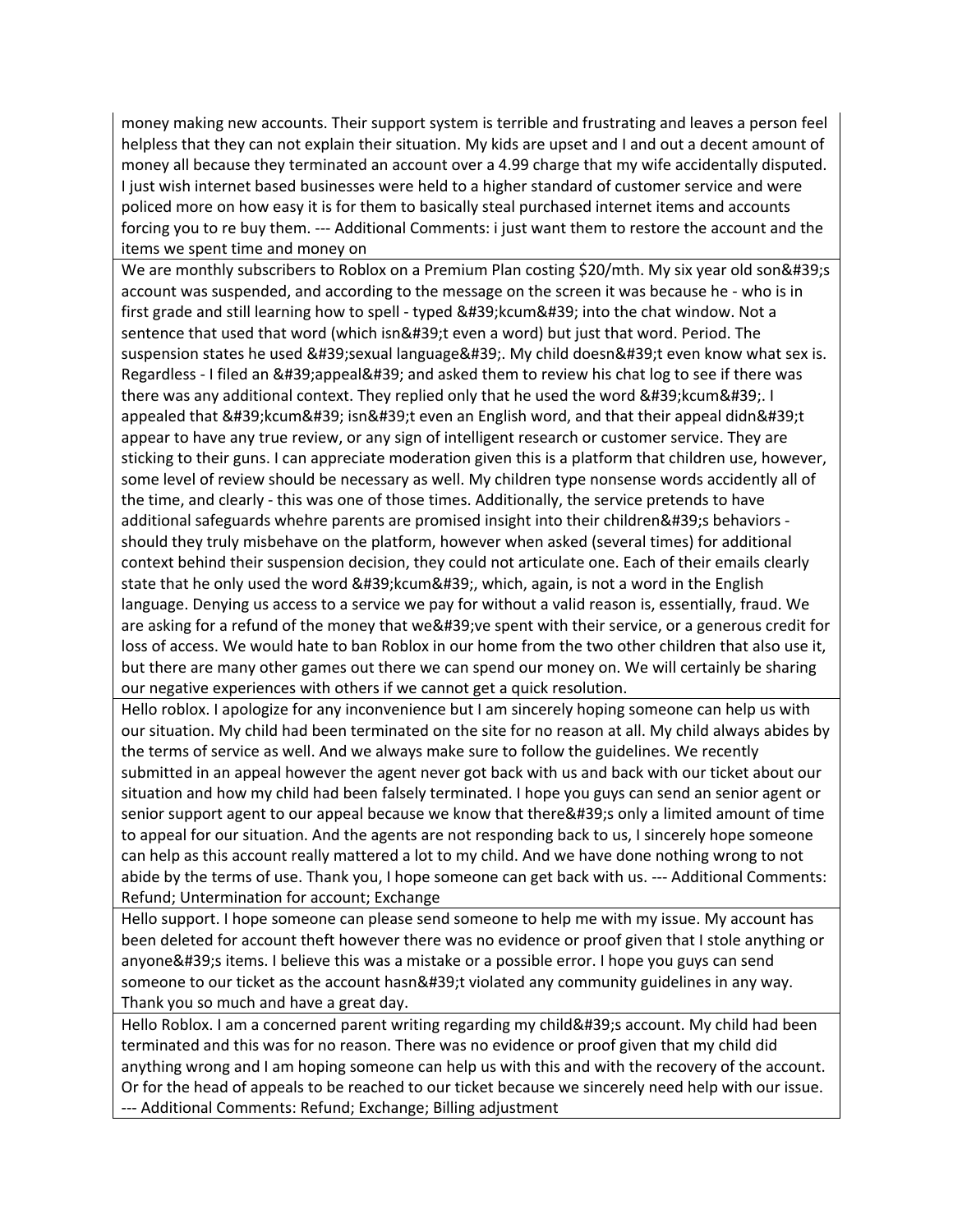Hello Support. My child was hacked on the site in June and we contacted you guys immediately about the issue. And we still haven't been able to receive a restore for my child's compromised account. I am hoping you guys can send a senior staff to our ticket to help us as the hacker stole my childs items with a site called trade docs and my child has never used a restore or rollback before. Hopefully you guys can help. Thank you so much. --- Additional Comments: Refund; Restore for account; Exchange

Hello Roblox. My account has been falsely terminated for account theft. I am hoping this can be resolved soon as I own a clothing group and I am also a developer and I make games..I have never been accused or suspected of account theft before. I hope someone can please bring the head of appeals or a senior agent to explain what is the issue with my account and why I have been suspected. There was also no proof or full evidence gaven that I stole anything. I am hoping that can be provided as well. I again have my own group and I never do anything to violate terms of service. Please help.

Hello, about a week ago I have submitted a problem with my account mentioning that I have forgot the password. I mentioned in my ticket that I tried using the same email I use for every account to reset the accounts password. They replied back with a robotic message saying I should just reset the password with my email. So I replied to the message with proof and evidence of my ownership towards the account since they would not listen. It has been 1 week and I have not gotten NO reply to my evidence whatsoever. I have owned this account for a long time and even have purchased products on it. I am really hoping to get my account back but the customer service is lacking in the proper aid to help me. The ticket number of the request would be [b(6)]

Hello Roblox. We sincerely need help regarding our issue. I have also got a lawyer to partake in this situation. My child has been falsely terminated for account theft or profiting from account theft or participating in it. We have not been given any evidence that anything was stolen nor have we gotten any proof anything was stolen. This has happened many times to innocent people and now it has happened to my child's account falsely. We tried explaining this to the staff b(6) and he did not reply further regarding this on our ticket. We really need someone to help us maybe the head of appeals or head of moderation to be sent to our ticket as soon as possible. We also gave proof that my child did not steal anyone 's account or items and that proof was also ignored and not responded to. We need help urgently and as soon as possible or we may have to take legal action and file a lawsuit against this. Because this account has never violated terms of service before. And there was no evidence given. Thank you so much. --- Additional Comments: Contact by the business; Refund ROBLOX is an online gaming platform geared towards children. It's also very addictive and predatory in nature. You may want to take a closer look at it.

My specific complaint is regarding my daughter ' saccount. Due to some credit card investigations around improper charges, some involving Roblox, my daughter's account was cancelled. All Roblox currency, designs, rewards, contacts, etc. were deleted apparently per their terms and conditions (which no minor would read and they try to sign up minors without parental reviewconsent). I have contacted Roblox several times to see if her account can be restored or the contents of the old account transferred to a new account which sounds fair. Roblox has denied this request which I find unfair and the platform itself to be deceptive. In short, Roblox is engaging in practices that could be construed as being UDAAP.

We are looking for, at a minimum, is better disclosure of terms and conditions (vs. being buried now), the restoration of my daughter's account (by reactivation or transfer) and to Roblox to be on the FTC's radar screen due to their manipulation of minors. Other-Other Update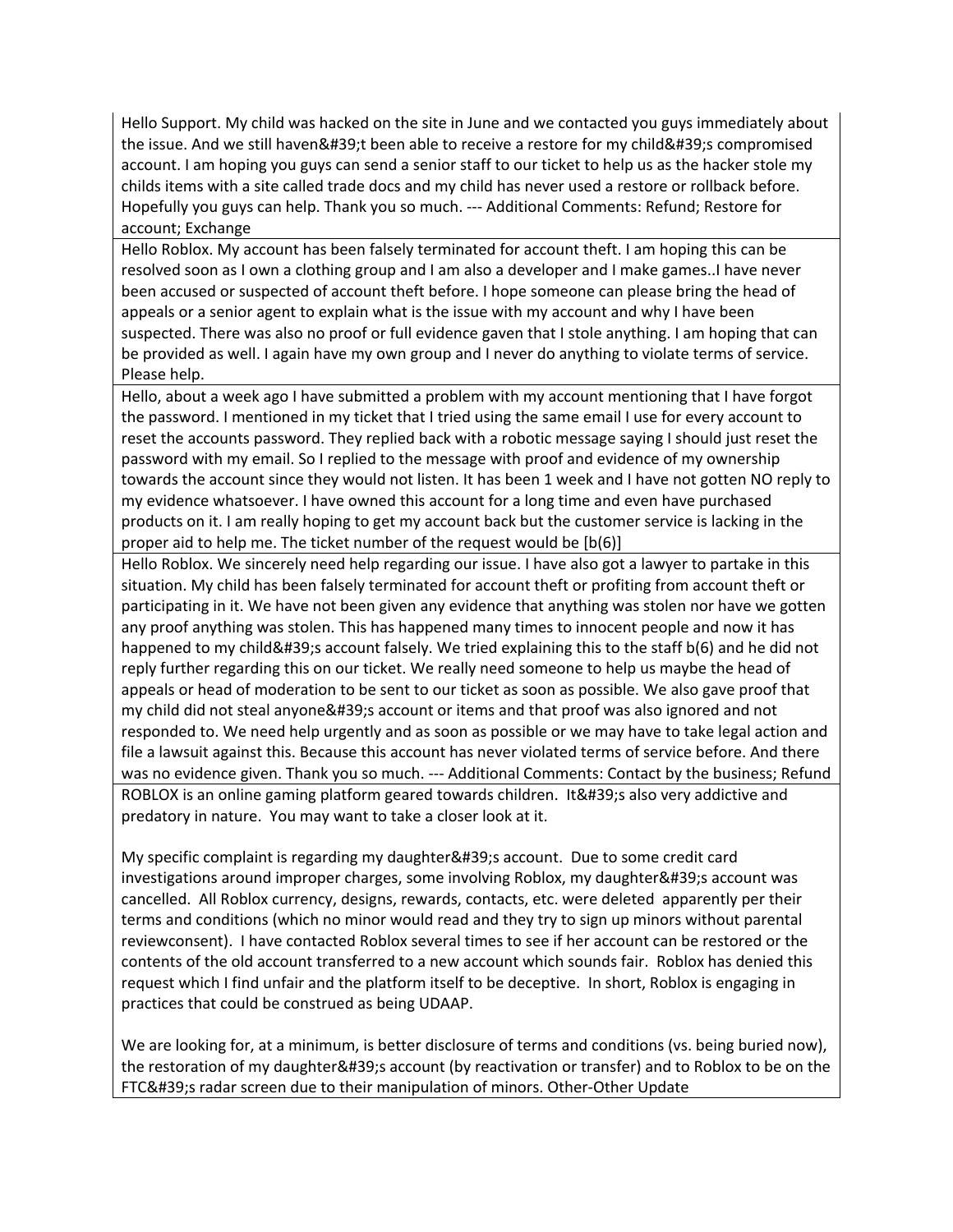Hi there I downloaded Roblox on my phone then a couple of hours later I had a friend quest I press accept and after that I've had my bank account tried hacking and media accounts tried hacking into Other-Other Update

Dear Roblox. I hope you guys can get a staff to help us with this false termination. My child has been falsely terminated for account theft or stealing accounts or items. There was no proof given to us for this or no further explanation on it. And the staffs didn't help to explain what happened. My child has been playing for several years now and we always follow the community guidelines. This had been the first time my child was ever terminated. I believe this again could be a possible mistake. We have also not been told what had been stolen or anything my child was just randomly termed for this accusation. Hopefully someone can help as my child is really hurt by this and misses her account truly. Thank you so much.

Hello Roblox. I hope someone can help us with our situation. And possibly send the head of appeals to our ticket. My child was falsely terminated for account theft however my child hasn't stolen anyone's account before or anyone's items and we are sincerely confused as to what triggered the deletion of the account. My child has never been terminated before after years of playing the game. I believe that this could have been an error or a mistake. The staff that was handling our ticket I believe didn't understand so he instantly denied our appeal. I hope someone can review us again and give us a final chance with the account. As there was no evidence or proof anything had been stolen or any account had been stolen from theft. My child also does sometimes sign in and out of her account on different devices I don't know i this is correlated to the termination. I am just hoping you guys can send someone to our ticket to explain in further detail and to see if this was an mistake. Thank you so much.

I purchased a Roblox \$25 Gift Card and the pin was already gone, I went to the store and they said contact ROBLOX but ROBLOX only gave me really bad advice and never gave in to my refund, what a scam --- Additional Comments: Replacement; Store credit; Repair

Hello Roblox. I really hope someone can get our issue resolved. My child has been falsely terminated for stealing accounts or stealing items. We talked to the staff b(6). And we asked what was stolen and he won't tell us anything he won't give us any explanation as to what my child did wrong or what my child stole. I am just hoping you guys can get a supervisor to help us with this issue. As this account has all my childs memories and she has never violated any terms or any guidelines. My child is also very hurt by this. Hopefully you guys can get this resolved as my child hasn't done anything wrong. Particpated in no account theft or item theft. Thank you. The staff b(6) hasn't reviewed the case thoroughly as well to check to see if it could' ve been an error or a mistake. Hopefully you guys can help. I have also provided screenshots of what he said.

Hello support. My child has been signed out of her account and the hacker had also changed my childs email address and stole my childs items. We have been unable to get the items restored and I may have to file a lawsuit because the hacker stolen a lot from the account. He stole my child's items with a site called trade docs and made my child paste a 6 digit code in. And later hacked into my child's account. I hope someone can help us. As we really need help and assistance with my childs account. And a restore because this was the first time that my child was hacked on the site. --- Additional Comments: Refund; Rollback/Restore; Contact by the business

Hello Roblox. I hope someone can help us. My child had been falsely termed for account theft. My child has not stolen any items before or any accounts. We always abide by the terms of service. There was also no proof given of what had been stolen or any evidence that we had stole something. And this has really confused us. My child does sign into her roblox account on her computer or phone sometimes I don't know if that could have been correlated to the reason why she was terminated. We always follow the community guidelines and terms of service. My child has never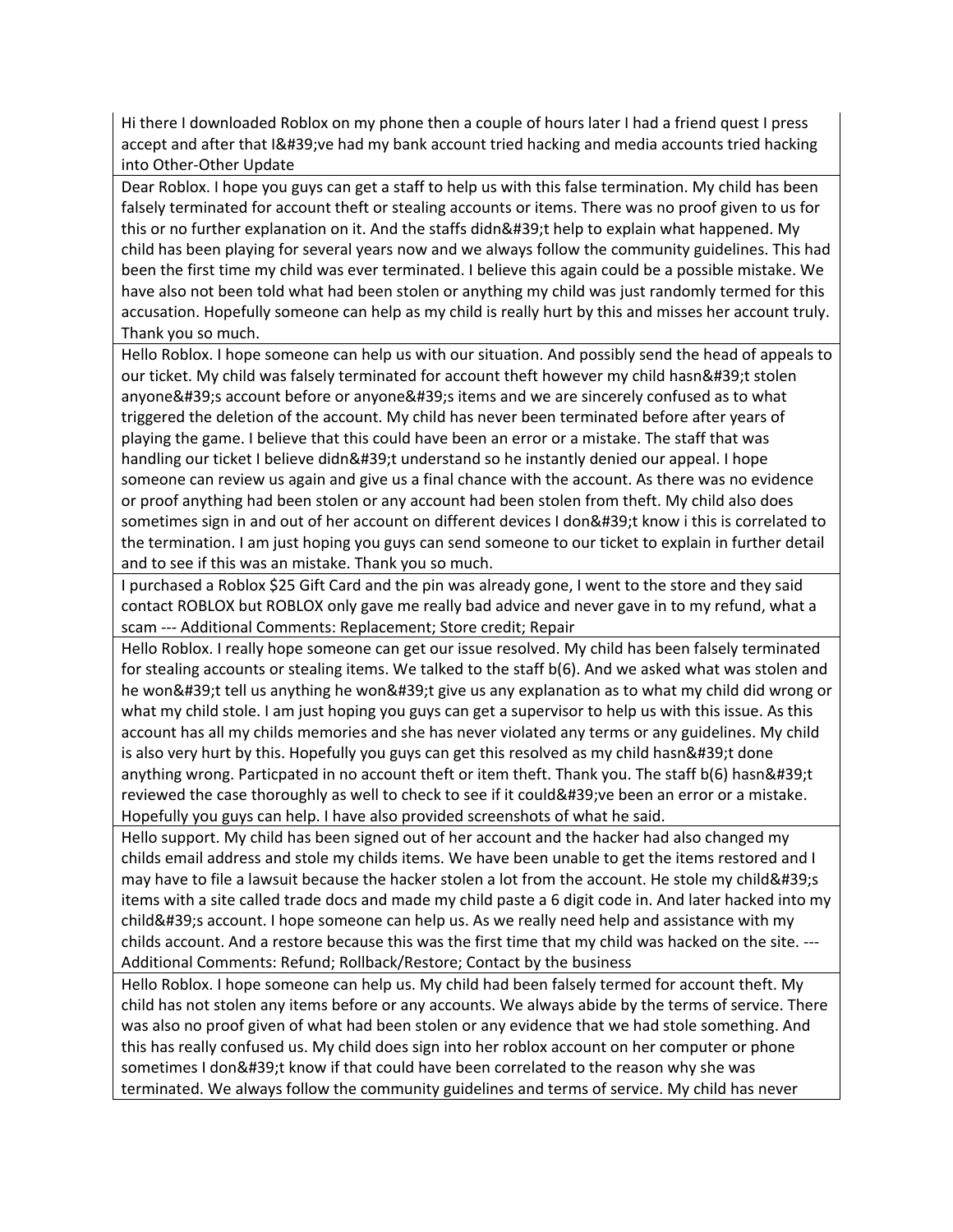been terminated before. I am just hoping someone can help as we are really hurt and my child really misses her account. I believe that the termination has to have been a possible mistake as we are not giving any information as to what was stolen or what account was stolen. Thank you and I hope you guys can get a staff to assist us further with this via our appeal ticket. Thank you and have a great day.&It;br /> --- Additional Comments: Contact by the business; Restore of account

Hello Support. I hope someone can help. My child was randomly terminated from the site for account theft but my child has never stolen any account items. We tried asking a support staff what was stolen and nobody replied back to us. This is the first time my child had gotten terminated. I am hoping you guys can send out a customer support agent to help us with this as my child never violates the guidelines at all. And has never stolen anything from any accounts before.

Hello support. I may have to file a lawsuit because alot of money was stolen from my childs account in June. And we havent been able to receive a restore. My child had been hacked with a site calles trade docs and it stole my childs items and we haven't been able to get help with a restore. And we need the items refunded because they were unauthorized trades. And this was the first time my child was ever hacked on the site. I hope someone can help as alot was stolen from my childs inventory. And we have been contacting you guys ever since June. And notifying you guys. --- Additional Comments: Refund; Exchange; Contact by the business

Hello Roblox. I am hoping someone can help. My child has been falsely terminated for account theft. And I may have to take legal action because my child has not stolen any items or participated in any account theft. We have not been given clear evidence or proof as to what had been stolen if anything was stolen, and not any evidence. I am hoping the head of appeals can please be directed to one of our tickets that have made to please further explain what is going on with my childs account as it would be truly appreciated. My child has been playing roblox for many years now and we always follow the community guidelines and terms of service. Hopefully a second chance can be given to my childs account as a one time courtesy since my child has never had any issues with roblox before at all. We again tried explaining our issue to the staffs but they never responded back to our appeal. Hopefully someone can help us soon.

Hello Roblox. I am hoping you guys can get the head of appeals to help us with our ticket. My child has been falsely terminated for account theft. Or participating in account theft. Usually when it isn't by mistake they will say 'correctly terminated'. I am hoping you guys can send someone to help us as my child doesn't want to lose her account. There was no proof or evidence given that my child had stolen anything. As well as evidence that my child participated in account theft or profited from any account theft. And we tried explaining this to the staff  $'b(6)\'$ , however he never responded back to our ticket and denied our appeal. My child has been playing roblox for over a decade now and we understand the rules completely and terms of service fully. This is the first time my child has ever been terminated by an mistake or an error. I really hope someone can just help as my child is really saddened by this as we haven't been given any further information about this and the staffs stop responding to our ticket. Please someone help as it would be appreciated,thank you so much.

The incident occurred Friday, October 22, 2021. I had my account compromised by another user who stole over \$1000 worth of site-wide virtual items from me. I contacted Roblox support to request to recover my items. I was met with refusal from a person named '??Morgan'?? stating that my account '??had not been compromised'?? and that I gave my items away '??willingly'??. This is simply not true and Roblox support made false claims directly to me. I don'??t understand why Roblox support decided to lie to me about what I had gone through, they did not listen to me at all. When I requested for them to listen to me they refused and began sending me emails that they would not provide me any more information. They did not give me back my items, or provide me with any sort of refund. I would like for Roblox to give back my items, which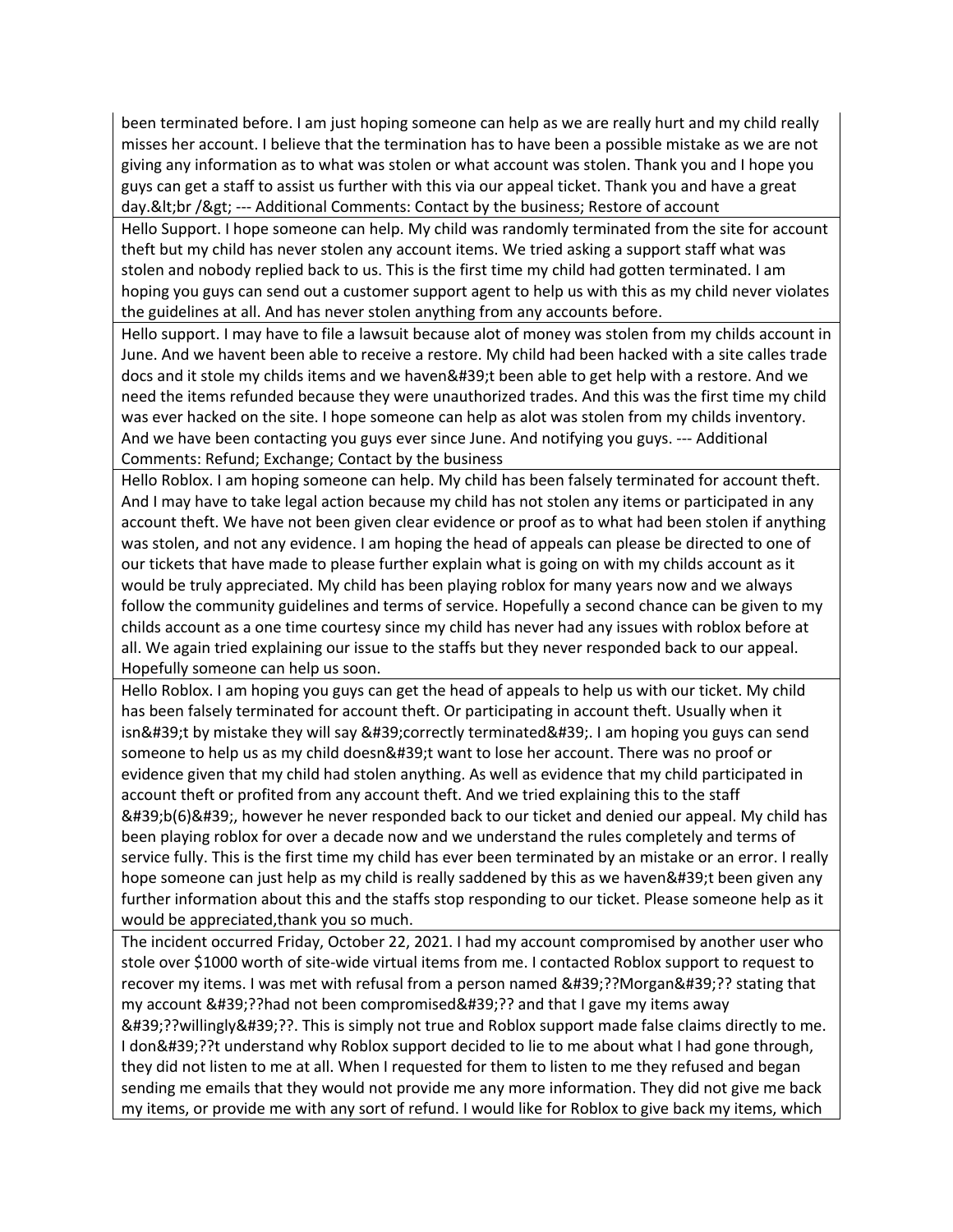are rightfully mine and they have the complete capability to do. --- Additional Comments: Contact by the business; Refund; Replacement

My ROBLOX account, ' IndexRequiem' was recently terminated with no evidence provided. I immediately sent an appeal form and was told that I had posted images containing sexual content on the site.&It;br />&It;br />Either my account was compromised, or the image was completely fine. I tried to get evidence from them, but they refused to speak. I have sent several appeals and always get faced with the same botted message that doesn't answer my question or solve my problem in any way<br /&gt;

My childs account has been terminated. She didn't violate any terms of service. And we really need help. This is the first time this has ever happened as well. Hopefully someone can help us. My child was randomly terminated on the site. --- Additional Comments: Contact by the business; Help with the restore of my childs account.

Hello support. I hope someone can help. My childs account was randomly signed out of her account and then terminated. I am hoping someone can help us with the recovery of my childs account as I believe the deactivation could be a mistake. We always abide by the terms of service. I really hope someone can help as my child really misses her account and we don't know why the account had gotten terminated. Thank you so much roblox. --- Additional Comments: Contact by the business; Help with the termination of account

Hello support. My child had been locked and signed out of her account. My child was also compromised by a hacker and we haven't been able to recieve a restore yet. The hacker had stolen my child's items with a site called trade docs. And signed my child out of her account and she cannot log back in as the email address had been changed. We contacted you guys as soon as my child was hacked within the 30 days and we haven  $\&$  #39; the able to recover the items that the hacker had stolen. Hopefully someone can assist us or get someone to help us with our issue. As a concerned parent I am very worried because I spent a lot of money to get these items for my child. And we need help regaining access back to my childs account. Thank you so much. --- Additional Comments: Refund; Rollback/Restore; Contact by the business

Hello Roblox. I am contacting you guys about my childs account. My child had been hacked in June by a site called trade docs. We havent been able to receive help with the restore yet. I am hoping you guys can send someone to help or I may have to file a lawsuit because alot of money was stolen by this hacker. The site again the user stole my childs items was with a site called trade docs. Making my child paste a 6 or 8 digit code into the site. She didnt accept or authorize any of the trades. The hacker later then harassed my child after stealing her items and I am just really concerned. We contacted you guys as well within the 30 days and notified you guys and we still havent been able to get help with the recovery of my childs items. My child never had a restore before as well. Hopefully the policy restore can be extended for a final time because I have also seen roblox users receiving second rollbacks. Thank you so much and have a great day. Hopefully someone can look further into this issue or I may have to file a lawsuit because I have seen users on the site receiving second restores. --- Additional Comments: Refund; Contact by the business; Rollback/Restore

Hello Support. I may have to file a lawsuit because alot was stolen from my childs account. My child was compromised in June and we have yet to recieve help for my childs restore. My child was hacked by a site called trade docs. The hacker made my child paste a 6 digit code into the website trade docs. They mentioned to my child her account would get deleted by a mass report script? If she didn't paste the said code into the website, https://trades.roblox.com/docs. After that all my child's items were stolen. & It; br / & gt; & It; br / & gt; Hopefully someone can help us with this as we have been notifying you guys ever since June when my child had first gotten hacked. And we haven't been able to get help with any of the staffs from the support team. And a lot was stolen. The trades were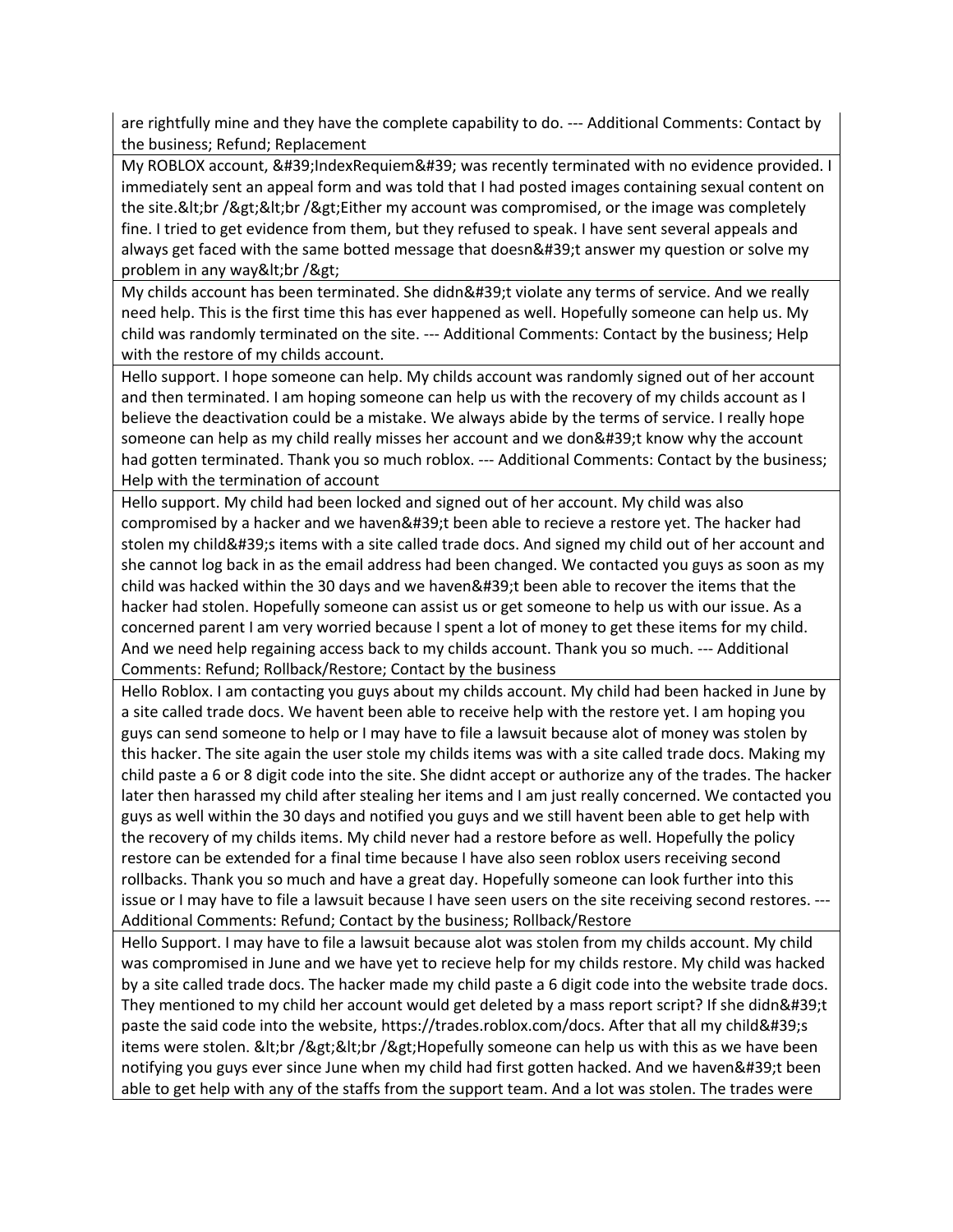also unauthorized and my child didn $&439$ ;t accept any of the trades, it appears the site, https://trades.roblox.com/docs stole my child's items after she pasted the code in. This is the first time my child was hacked as well, and I am just very concerned after my child brought the concern to me. Money has been stolen from my child's account and I may have to take legal action if we cannot get this resolved soon with a support agent. Thank you so much again. --- Additional Comments: Contact by the business; Refund; Exchange

Hello Support. My child had got hacked in early June and we contacted you guys immediately within the 30 days about the situation. And the hacker had stolen my childs items with a website called trade docs. My child never used a restore before and the staffs have said she did use one. I believe there could be a possible error on my childs child' record of restorations because she has never had a single one on her account before. We mentioned this to the staff but they couldn't help us. I am hoping you guys can send someone to our ticket to assist us with this issue. As this was the first time my child had been hacked on the site since June. The account is always secure as well. I hope the policy can be extended for a final time because of the error that is on my child's record. Thank you so much roblox. --- Additional Comments: Refund; Rollback/Restore; Contact by the business Hello Support. I hope someone can assist us with a restore. My child had gotten hacked in June and we had contacted you guys immediately as soon as my child had gotten hacked. We haven't been able to get assistance with the restore since June. I am hoping someone can restore these items as a lot had been stolen. The hacker used a site called trade docs to compromise my childs limiteds. And these trades were unauthorized. We notified you guys within the 30 days as well and the staffs didn't help us. My child has also never had a restore before. So hopefully you guys can resend a senior agent to help us with the restore. I may have to take legal action if this cant get resolved. Thank you so much roblox. --- Additional Comments: Refund; Rollback/Restore; Contact by the business

My childs roblox account had been hacked in June. And we have been trying to receive a restore by the staffs ever since my child had gotten hacked. My child had got hacked with a site called trade docs and this site stole my child's items after she had pasted a code into this site. We have been notifying the support team ever since June and we have never gotten a restore because apparently my child used one when she never had. However if this is a case we need the policy extended for a final time to my childs account as I am now seeing that users on this site have received second rollbacks and second and third restores. I may have to file a lawsuit because a lot of money had been stolen from my childs account by this hacker and she always keeps her account secure. So I am hoping you guys can help us. As my child really misses her items and we have been trying to get them restored ever since June. --- Additional Comments: Contact by the business; Refund; Second Rollback/Restore

Hello Roblox. We really need help with the restore for my childs account. My child had been hacked in June and we had notified you guys as soon as my child had gotten hacked on the site and we haven't been able to recover my child's items since June the 2nd. The hacker stole my childs items with a website called trade docs making my child paste a 6 digit code into the website. And it stole my child's items that I have spent money on. My child never used a restore before either throughout her time having her account. I have also seen users on the site recieving second and third rollbacks even though the policy limit is one per account. I may have to file a lawsuit if we cannot get the items restored. We again have been waiting since June and we really need help with the restore. Thank you so much. As I am writing as a concerned parent. --- Additional Comments: Refund; Rollback/Restore; Contact by the business

Hello roblox. I hope you guys can get an agent to help us. My child was hacked by the site of trade docs on the date of June 1st 2021. My child hasn't been able to recieve her restore because she apparently used one when she never had used one before. I am asking if you guys can please get a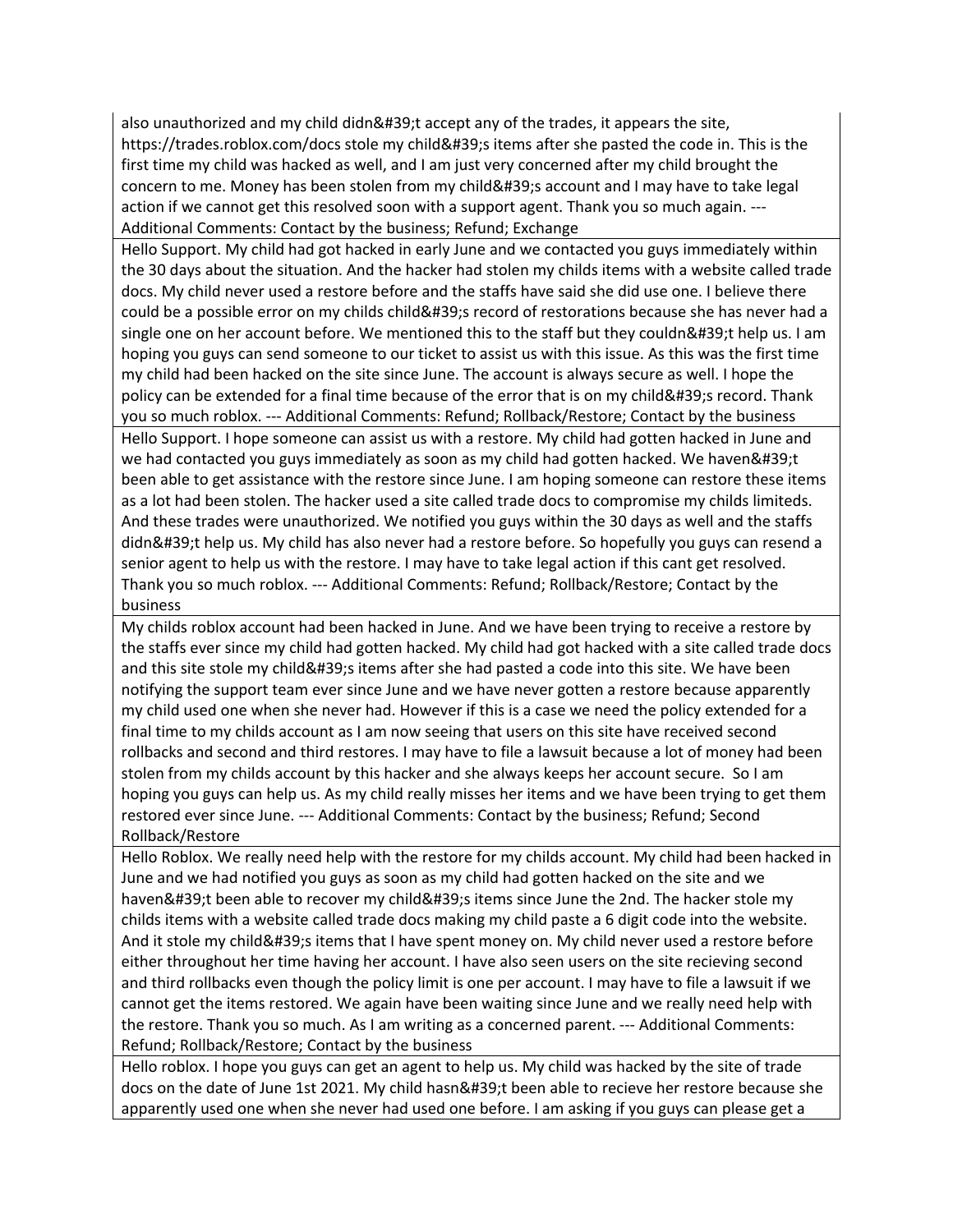staff to extend the policy for a final time to my childs account as my daughter really misses her items. And my child has never even had a restore before. The hacker had threatened my child which is how she lost her items in June. And we had contacted you guys as soon as it happened and we were denied help and a restore because they thought my child had one when she never had. So I am asking if the policy could be extended for a final and last time to my childs account as the way she had gotten hacked wasnt her fault at all. And we always keep my childs account secure. Thank you roblox and I apologize for any inconvenience. --- Additional Comments: Contact by the business; Refund; Rollback/Restore

Hello roblox. I am really hoping someone can help with my childs restore or get someone to help us. My child had been hacked in June and we had contacted you guys as soon as it happened however my child had been denied a restore even though she never used one before. I am asking if the policy can be extended for a final time to my childs account as my child was very sad after she had brought the attention to me that her items had been stolen. I really spent a lot of money to get these items for my child so this really hurts. The hacker had stole my childs items with a site called trade docs. Again we had notified you guys within the 30 days and we didnt receive help ever since then. I hope the policy can just be extended for a final and last time to my childs account as this wasn't her fault. And my child had been threatened into pasting a code into that site. Thank you so much roblox. I have also shown images of the site he hacked my child with. --- Additional Comments: Contact by the business; Refund; Final Restore/Rollback

I was trying to buy something on roblox official sales, which is a discord server. They promised to deliver the items I needed. Scammed me and blocked me after I sent the money via bitcoin. Find this person and shut down the service. They need to be dealt with in person, calling people the n word with a hard r. Please find them and take care of them.

Their website, roblox.com.so, literally has an extremely obvious phishing link on it.

RE Ticket  $b(6)$  and  $b(6)$ <br /&gt;&lt;br /&gt;My son account was suspended due to gore content. My son then went to Appeal it. & It; br / & gt; I got the email so I queried it with the appeals team and asked what game it was and when. They responded with a game created back in 2020 (a year and 9 months ago) I then asked how it came about suspending an account for 3 days of a game created almost 2 years ago? I keep getting the same automated response, no one is actually answering my questions. I asked several times for the complaints department and ombudsman details and still same auto response. Not one person is willing to help me or provide any details. I want to know why it took so long, what led them to suspend a account ? What game it was so that I can educate my child and he too can understand what he did wrong. I still have all the emails from them, happy to forward them all on. I am so disappointed in the service, I just want an answer to my query. P

Dear Roblox. Please help. My child had gotten hacked for a second time and she has been crying ever since because we didnt get any help through support. We contacted you guys as soon as my child had gotten hacked in June and we havent recieved a restore since. I have also seen users on the site receiving second rollbacks on the site and it just really hurts. I hope you guys can help us with my childs restore as she never expected to get hacked for a second time. The hacker had stolen my childs items with a website called trade docs. He then mentioned to my child her account would get deleted if she didnt paste a code into the website. This really hurt because I had spent a lot of money to get these items for my child. I just hope someone can resolve this issue as we have been notifying you guys ever since my child was hacked. Thank you roblox and I sincerely apologize for any inconvenience. --- Additional Comments: Contact by the business; Rollback/Restore; Refund Dear roblox. I really hope someone can help resolve our issue. My child was compromised for a second time in June and we had notified you guys immediately as soon as my child had gotten hacked

within the 30 days however my child has still not recieved her restore yet and I am just worried about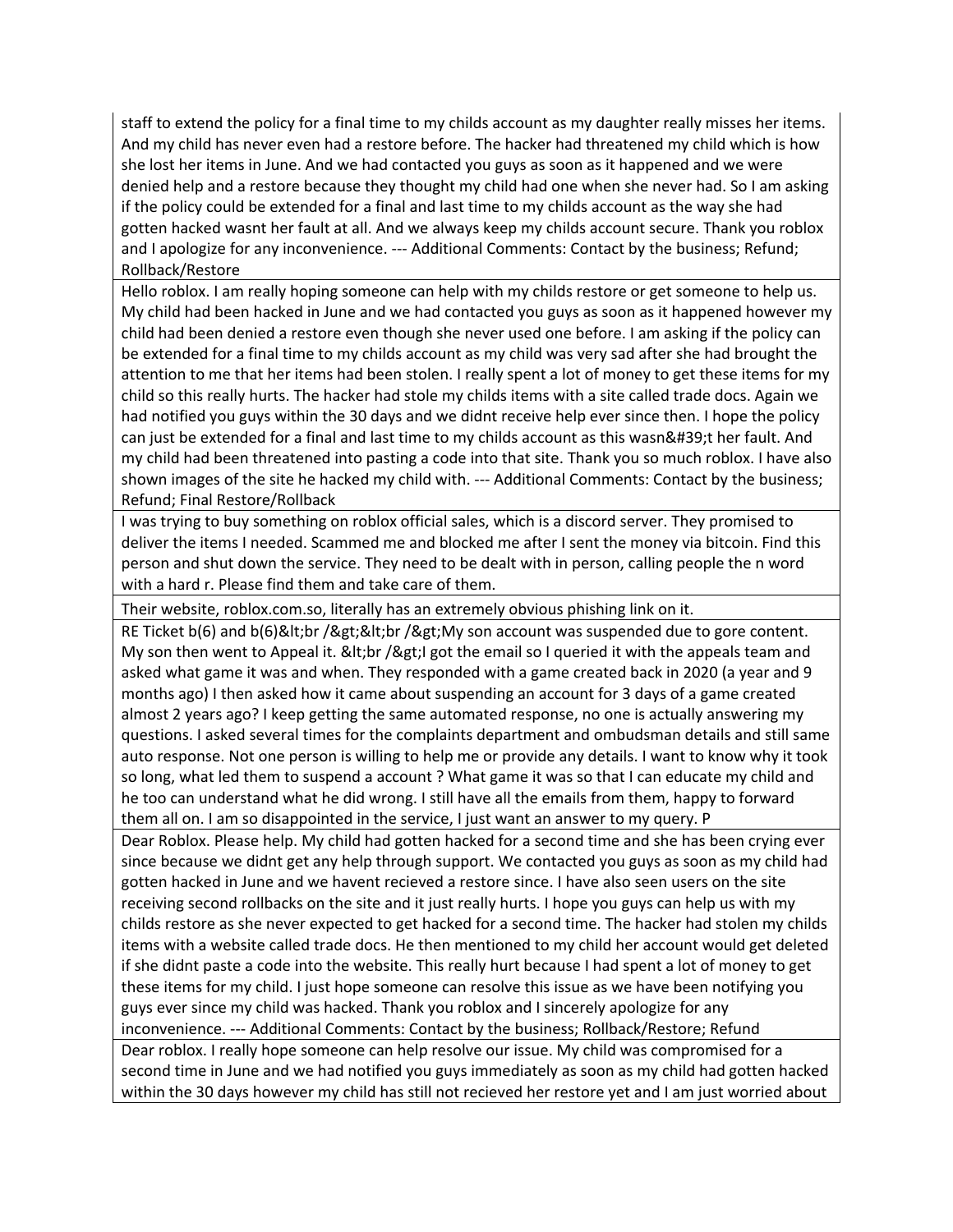what will happen to my childs items. My child always keeps her account secure until one day a hacker had told my child to paste a code into a website called trade docs and after that my child had lost all of her items and she has been crying ever since the incident occured because this was the second time she had been hacked. I am hoping if you guys can help us and get a staff to extend the policy for a final and last time to my childs account as she had been threatened by a hacker which is how my child had lost her items in June. And it really hurts because I spent a lot of money to get these items for my child. I am just hoping someone can take consideration and help us with this. Thank you. --- Additional Comments: Contact by the business; Second restore/rollback; Refund

I am contacting in regard to an account that Roblox refuses to help me regain access to. It is a very important account to me with many years of memories, but apparently due to Roblox's OWN incompetence (data leak), my account's password was reset. This would be no issue if the account wasn't created 12 years ago and the emails I used are either no longer in existence or forgotten.<br /&gt;&lt;br /&gt;After contacting Roblox Support for OVER A YEAR from 3 different emails (hoping one would be associated with the account), I never received more than the same exact automated reply from support, telling me that ownership could not be verified. Keep in mind, this is after correctly typing my password and supplying information nobody nefarious would know, such as the original password on the account upon creation, each specific purchase ever made, the billing address, full name of cardholders, and purchase method of these purchases. I provide sufficient information but receive no assistance whatsoever --- Additional Comments: To work with me to prove ownership of my account

Dear Roblox. I am hoping you guys can get someone to help us. My child has been crying ever since she had gotten hacked and all we have been asking for is for help since the day my child had first gotten hacked. We contact and notified you guys as soon as my daughter had gotten hacked however we were denied a restore because apparantly my child used one before. I am hoping if the policy can get be extended for a final time to my childs account as she has been very sad. And she mentioned the problem to me and I am very concerned. The hacker stole my childs items with a website called https://tradedocs.com. The hacker had told my child to paste a code into the website or her account would be deleted, he threatened my child. I am just hoping if the policy can be extended because of the situation that had happened and how my child has been very sad after she lost her items by the hacker and it wasn't her fault. We again notified you guys within the 30 days. Thank you again Roblox. --- Additional Comments: Second Rollback/Restore; Contact by the business; Exchange Purchased a \$25 Roblox gift card from Dollar General on 9-30-21. Tried to activate gift card and keeps saying invalid. Dollar General stated they are not supposed to exchange them because they are not responabile for any cards that don't work, but the manager was kind enough to replace it. & lt; br /> The new gift card also keeps saying invalid. I am redeeming this at the correct site under Roblox.&It;br />I emailed Roblox 9-30-21 and stated on the form I am a parent. They sent a reply stating I needed to reply back stating I am a parent. I did reply and not hearing back from them.&It; br /> There is no phone number to contact Fast Card who the gift cards are powered by. Roblox also does not offer any kind of phone support.&It;br />My ticket # with Roblox is  $b(6)$ 

Hello Roblox. My child had been hacked for a second time on your site. We had contacted you guys immediately as soon as my child had gotten hacked. She hasn't recieved a restore yet however. I am hoping that the policy can be extended for a final time for my child's account because the hacker had stolen more than a lot of money from my childs account, and my child always keeps her account secure. She had been threatened into a pasting a code into a website called trade docs. After my child did that she lost everything. She told me about it and I got worried. We have been contacting you guys about my childs account since June and notifying you guys. I am just hoping my child can get a second and final restore offered to her account as she wasn't expecting to get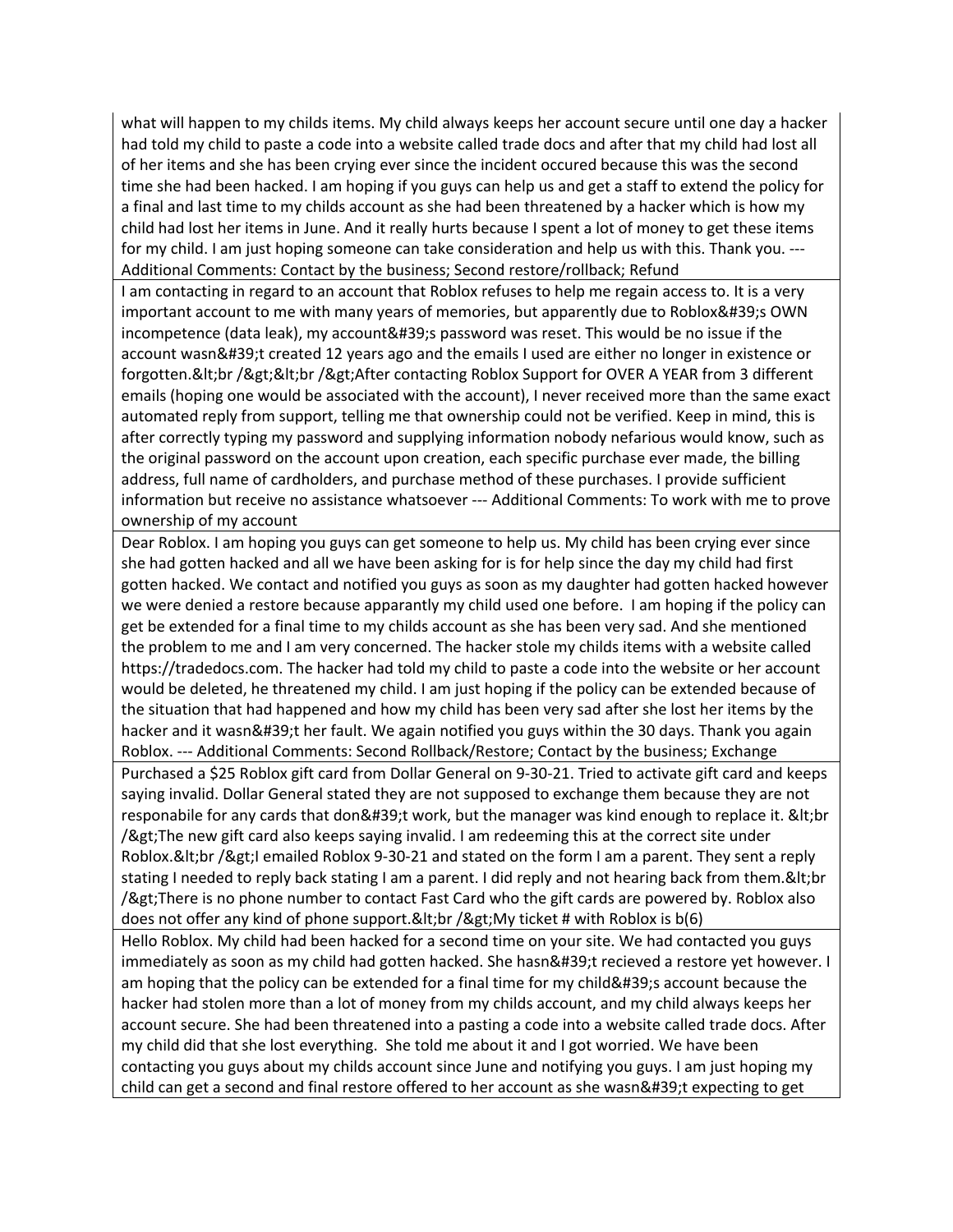hacked again. Thank you so much. --- Additional Comments: Refund; Contact by the business; Second Restore

Roughly 2 days ago, I lost access to my main account. I' ve provided customer support with my billing information, a bank receipt when I bought robux on my account, but they've continuously suggested another way of verifying my account. I am tired of this. Multiple people have been able to get their stolen accounts back with the use of bank receipts. How come they can't do the same for me???<br /&gt;&lt;br /&gt;l want to speak to an ACTUAL human and resolve the matter. We can discuss the conversation over call. But if you decide email, let me speak to a HUMAN who can actually read my messages instead of ignoring me. <br /&gt;&lt;br /&gt;Thank you, &lt;br /&gt; My child had been hacked on your site. And we contacted and notified you guys immediately when my child had gotten hacked in June. However we haven't been able to recieve receive assistance with a restore at all since June of when my child had gotten compromised. The hacker had stolen a lot from my childs inventory and I have spent a lot to get these items for my child on this site. I am hoping someone can assist us with a restore or I may have to take possible legal action and file a lawsuit because of how much that had been stolen from my child's inventory. We notified and contacted you guys as soon as my child had been hacked again. And we haven't been able to recieve a restore at all these past months. So I am hoping again if someone can help us. Thank you so much. --- Additional Comments: Refund; Contact by the business; Restore for my childs compromised account.

Roblox promises on their website reach millions and earn serious cash developing video games on their platform. Then they charge you money to advertise those game that the vast majority of make no money at all. And that advertising is bought at an auction that might not even work. This service is advertised mainly to very young minors in the age group of 9 to 13 and is one giant scam. And if somehow you manage to be one of the games out of millions that make money roblox takes more than three times industry standard for video game development. And if you do make any money their ecosystem is set up to scam the consumer so that they do no get the majority of their money. This is beyond the deceptive advertisement on their websites this is one huge scam where this company is forcing consumers to use any money they earn within their own company because of their insane exchange rates. This is a throwback to company scripts used in the 1930s that were banned in this country. This is something the FTC must investigate. This company is abusing their consumers and workers and must be investigated by the FTC before an entire generation of minors is continued to be abused by this massive company.

Hello Support. We really need help with my childs restore and her rollback. We have been contacting you guys ever since my child had gotten hacked on the site within the 30 days however nobody had helped us. The staff Charlie would continue responding to our tickets and wouldn't assist us.The staff Watson had closed our ticket and told us to stop responding to customer support about the issue. And we would get ignored. We contacted you guys as soon as my child had gotten hacked. My child has never used a restore before either so it really hurts because the hacker had stolen more than a lot from my childs account. We are in sincere need of a restore or I may have to file a lawsuit if we cannot get this resolved. We have been asking for help and notifying you guys only to be ignored and to not recieve a restore for my childs account. Hopefully someone can help as it has been very stressing. Thank you again. --- Additional Comments: Refund; Rollback/Restore; Contact by the business

Hello. I am writing as a concerned parent regarding my childs compromised account. She had been hacked and we notified you guys as soon as it happened within the 30 day time limit. However my child has still not recieved a restore at all. We have been asking for help for a long time now to not recieve a restore since June when we first submitted a ticket. I may have to file a lawsuit complaint and sue if we are unable to get the issue resolved. Since a lot had been stolen by this hacker. & It; br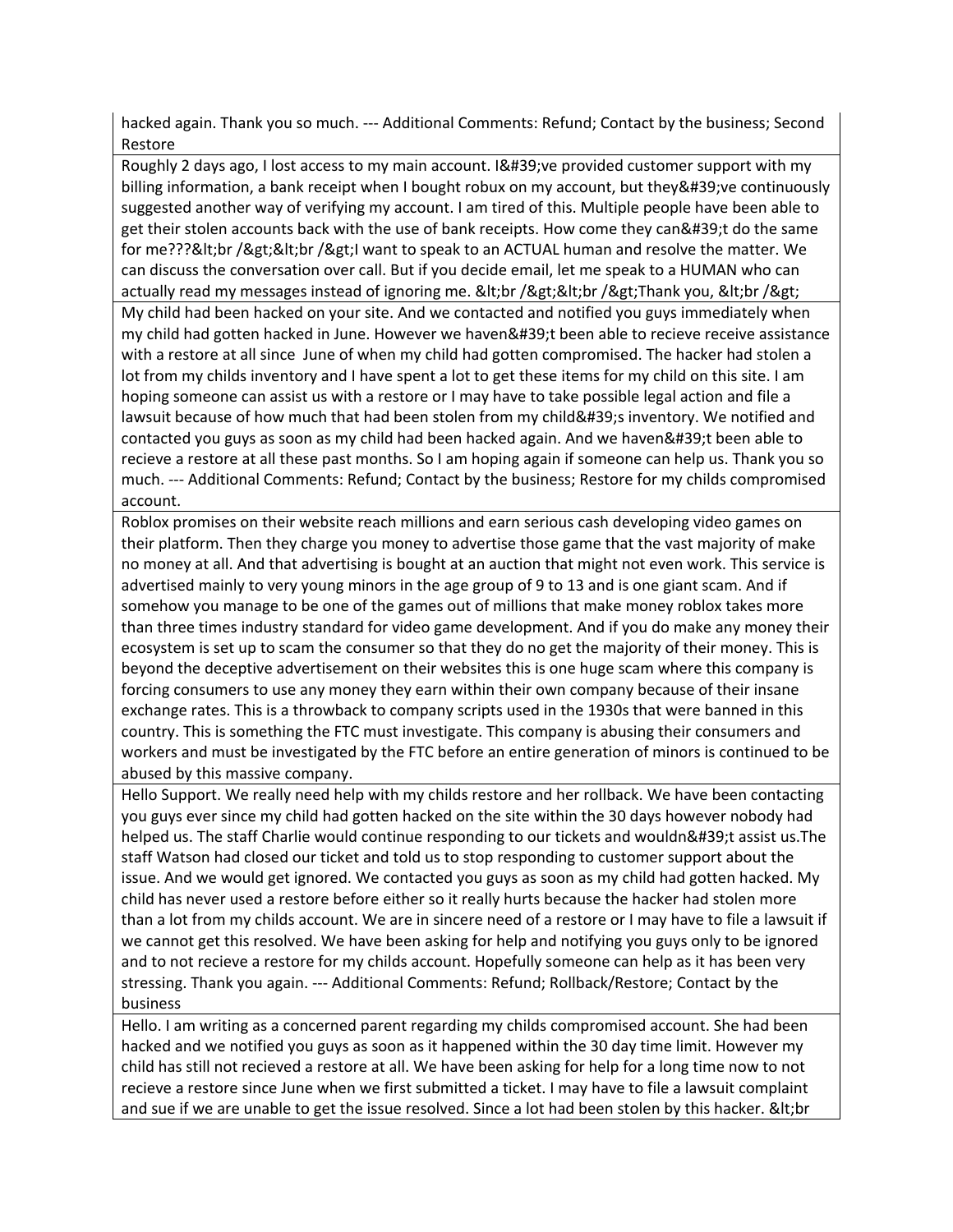/><br /&gt;We have sent tickets out to support to not recieve any response and if it was a response they never helped us or resolved our issue. I am just hoping someone can assist us with our restore/rollback for my childs account as it would be greatly appreciated because she has never used one before on this site or I may have to file a lawsuit because the hacker has stolen a lot of money from my childs account. Thank you so much. --- Additional Comments: Contact by the business; Rollback; Refund

I changed my account age trying to compare the <13 to 13+ versions of Roblox unaware that it would forever lock me into <13 account age, now i am stuck with chat filters and all other unpleasantries and Roblox Support is ABSOLUTELY without any exepetion refusing to help me revert my age of the account back to 13+ I have been constantly sending emails to support only for the bastard calling himself Rick, to be sending me cookie cutter responses and refusing to help me resort the issue. ticket b(6)<br /&gt;&lt;br /&gt;The lack of actual support from Roblox to fix issues is shameful. --- Additional Comments: Finish the job; Reform the support team and get a phone support line.

My daughter received a gift card for \$25 for Roblox from our neighbor at her birthday party. The gift card does not work in the app & amp; will not load the gift card to her account for her to use. We have followed all of the proper channels within the Roblox app, have called, etc. Their system records your information & amp; says they will call you back. My daughter's birthday party was early in August. It's almost October & amp; no one has reached out to resolve this issue or acknowledge us in any way. I would like for Roblox to fix this issue so that my daughter can use her gift card. Thanks.

Hello Roblox. I am hoping you guys can help resolve our issue or I may have to file a lawsuit. My child had been compromised and we had immediately notified you guys when my child had got hacked. We haven't recieved a restore since that day. My child always keeps her account secure and this was the first time my child had ever been hacked. Now I am seeing that users on this platform are being given second and third rollbacks. We have again been contacting you guys ever since my child was hacked. And the staffs do not assist nor help us and close our tickets. I am hoping you guys can resolve our issue with the restore because money had been stolen. And it is very unfair that users are now able to get second and third restores. I may file a lawsuit if our issue is unresolved. --- Additional Comments: Refund; Contact by the business; Restore for my childs account

My 11 year old had his account hacked (this has happened previously and I reached out to roblox at the time as money was taken and they refused to help then as well) when the account was hacked it was out into moderation. I reached out to explain what happened and received automated messages stating they would not unlock the account and would not assist in refunding the money stollen or spent. They additionally will not allow access to the account to get information about purchase to send to the credit and gift card companies. & lt; br / & gt; In emailing to ask for a supervisor I was told they said it'??s locked and to stop messaging. There is no phone support and we have spent hundreds of dollars. They don'??t read the messages or consider the situation. So now an 21 year old who was being bullied is locked out of his account and we are out all of the money spent on it.

Hello. I am hoping roblox can help resolve our issue with a restore or a refund for my childs account. My child had been hacked and we have been notifying you guys about the situation ever since June within the 30 days. However we still haven & #39; t been able to recieve help with our restore. The staffs b(6) and b(6) would never help us and they would close our tickets. My child had lost a serve amount of money from this hacker and we are in need of a restore because of this. We have again been contacting you guys ever since my child had been hacked we have requests all the way from June and we haven't recieved any help yet. I am hoping however you guys can get a staff or agent to assist us with my childs restore as she never even used one before at all on this site. We have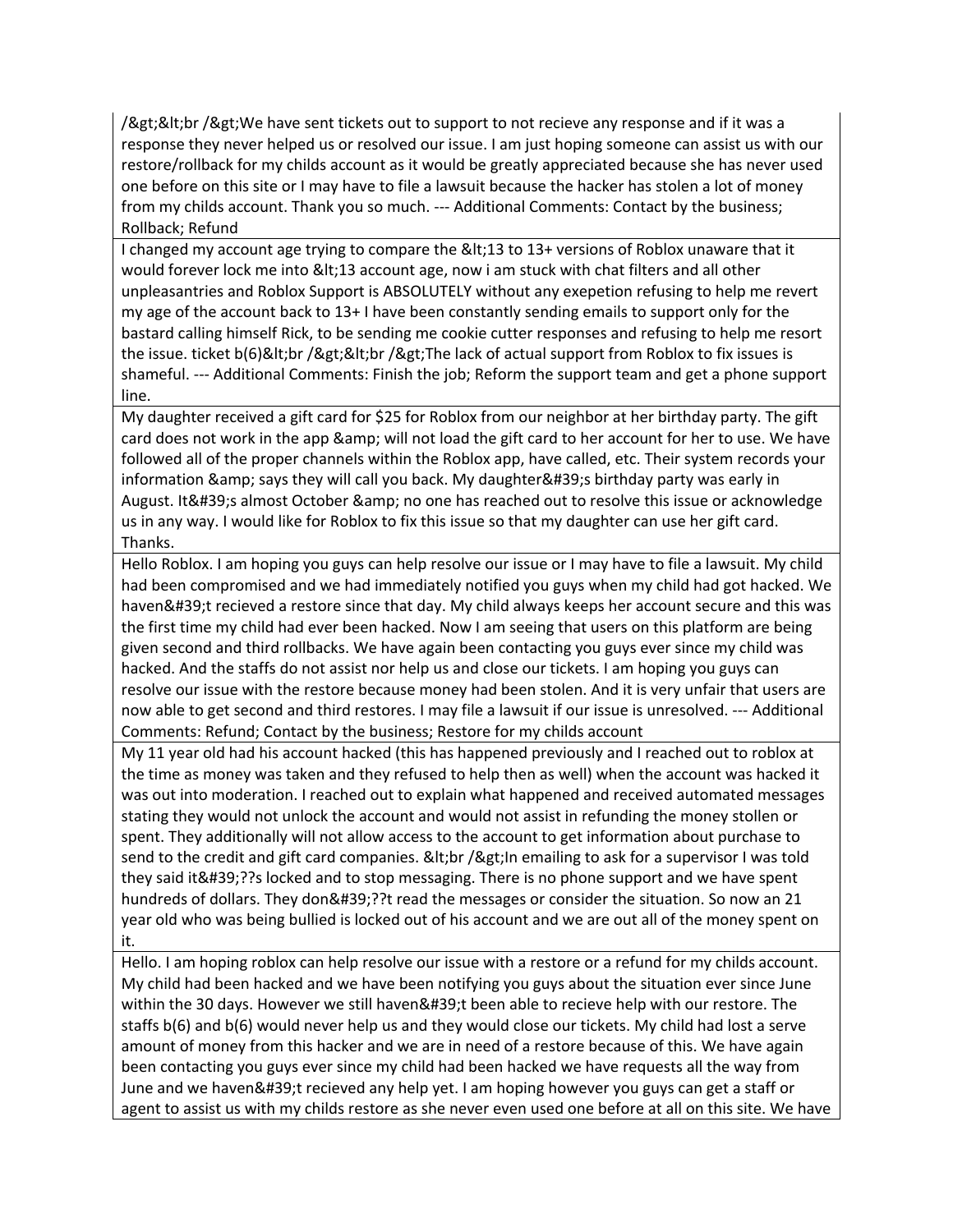been waiting since June to recieve help with a restore and nobody has helped us since. I may have to take legal action if we are unable to recieve help. Thank you so much again. --- Additional Comments: Contact by the business; Refund; Rollback/Restore

Hello Roblox. We are in need of assistance with my childs restore. We have been contacting you guys ever since my child had been hacked. And the staffs b(6) and b(6) did not help us. And they were extremely rude to us. And the staff b(6) would not help us and he told us to stop writing back to you guys about my childs restore. The hacker had stolen more than a lot of money from my childs account and we haven't been able to recieve a restore yet. My child never used a restore at all before so I am hoping you guys can help us and resolve our issue. I may have to file a lawsuit because of the way the staffs had treated me as a customer and because of how long we have been waiting for a restore. We have been contacting you guys ever since my child had been hacked. And it really hurts because I have spent a lot of money to get these items for my childs account. I am hoping someone can help. Thank you. --- Additional Comments: Contact by the business; Refund; Rollback/Restore I have been an active Roblox player for years, since I was under 13 years old. Nowadays, there are more hackers on Roblox. I unfortunately got hacked once. Roblox resolved my issue by refunding my robux spent. However, a few months later on September 20, I was hacked again. I had changed my password, enabled two-step verification, etc. I did everything they told me to do and I got hacked again. This hacker spent 143 robux on a vip server. This was an unauthorized charge. I contacted Roblox twice and they told me it was not an unauthorized charge twice even though I told them I was hacked. I know this is the same hacker because they bought a vip server to one of the same users last time I was hacked. I want my 143 robux that I spent money on and they won't give it to me. Please fix this.

On September 6 2021 I ordered a Roblox Gift Card for \$30. ' Your Roblox Gift Card Order #b(6) has been confirmed!'. The gift card was a fraud/already used number and did not work. I have tried for weeks to contact merchant. They give you an online form to fill out and then a phone number to call that the number is not in service. When you call the number it says no one answers the number and no one responds to the form or emails. I want a refund \$30 on the card on file. Attached all communications and the card statement.

My daughter opened an account with Roblox about 5 or 6 years ago. We have spent close to \$2,000 on upgrades, pets, etc. Recently, we had disputed a \$10 charge we didn't recognize and her entire account was shut down because of it. No care or concern regarding the years and years of time she had spent building houses, acquiring assets, and apparently you are not allowed to question any charges for fear the entire account will be completely erased from existence. What a waste of time and money. Horrible customer service and a horrible company! --- Additional Comments: restore her account. I agreed to pay the \$10. I had no idea her entire account would be deleted!!

Note: The Consumer Sentinel Network cannot presently categorize this data contributor's Product Service Code. The comments field may have a description of the good or service offered to the consumer. --- Unauthorized transaction of 4,191.48 by Roblox, which is an interactive game. My son, who is nine years old, did so unknowingly. When I informed my bank, Mcu, they were unwilling to assist. I then tried to contact Roblox, I got no answer. I am unemployed and can not afford to lose any money due to the negligence of my financial institution to inform me of suspicious activity occurring in my account.

I have belonged to MCU for thirteen years and am disappointed in their unwillingness to assist. Please advise.

Pay me back \$4,191.48 --- Consumer's Requested Relief: refund of \$4191.48 --- Other Payment Method: DEBIT --- Product manufacturing company: Roblox --- Product manufacturer address: 970 Park Place suite 100, San Mateo, CA, 94403 --- Consumer County: NEWY --- Consumer3 County: WEST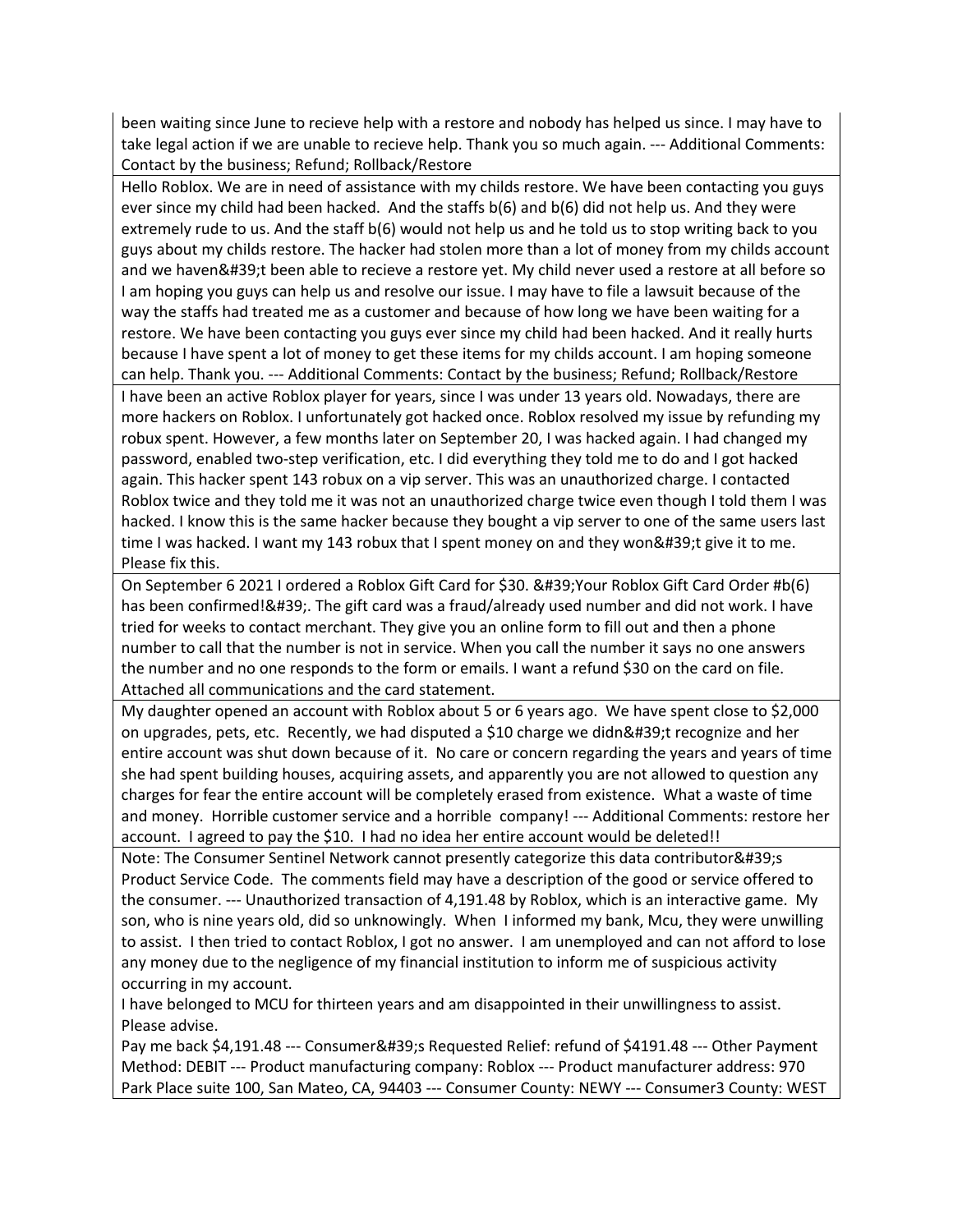On Aug 20th 2021 my Roblox account was hacked while I was sleeping. As soon as I realised I contacted Roblox support. I was shocked and stunned to receive a reply accusing me of hacking myself. I disputed this. My friend told me that some of my items were being sold on an off site website, I informed Roblox and to my surprise they then accused me of selling the items, again I disputed. After this they accused me of buying robux cards from 3rd party sites advising this is a violation of the terms of service (TOS). I checked the TOS and it quite clearly states that 3rd party sites sell robux cards and can be used for robux and other in game items. I was totally shocked at this as I lost 3 million in value. I have been playing Roblox for quite a few years now and accumulated my inventory through hard work. To me now Roblox is a corrupt company that doesn't care for its players at all. It is a joke, all they care about is the revenue they gain from idiots like me that spend a lot on it. --- Additional Comments: I wish for my account to be restored.

I have experienced disappointing and unprofessional customer service regarding an account/technical issue.&It;br />The issue is about a technical error/(hack) that caused my account & amp; personal information to be altered, specifically my age and location.&It;br />&It;br />I attempted to contact the business via both phones and email (Roblox support) multiple times in order to resolve my problem, however, my messages and concerns were disregarded and my issue was not resolved as the responding party was robot/automated. & lt; br / & gt; & lt; br / & gt; The responses I received in the email did not even relate to my concerns. & lt; br / & gt; & lt; br / & gt; As attached are screenshot images that may relate to my issue. This image may allow you to understand my frustration as I am constantly bombarded by automated messages.<br /&gt;&lt;br /&gt; If anything else is needed please contact me via email. --- Additional Comments: I wish for a genuine human being from Roblox customer service to contact me an resolve my issue by correcting my altered personal information.; Contact by the business

I made one purchase for \$19.99 from Roblox on Sept. 9th 2021 using a CitiBank credit card.B There were system problems which produced a message saying 'error' when I tried to make the purchase. After three attempts, the purchase was completed. My credit card was charged threeB times which I reported to Citi as duplicateB charges. However, Roblox canceled my accountB saying there were fraudulentB charges. I lost accessB to the original \$19.99 purchase made on Sept. 9th as well as all past purchases. I am asking that the account be reinstated or that i am refunded all past purchasesB since I no longer have access. My preference is simply to reinstate my account.&It; br /><br /&gt;Roblox Corporation&lt;br /&gt;970 Park Place Suite 100&lt;br /&gt;San Mateo, California 94402<br /&gt;Phone Number: (888) 858-2569&lt;br /&gt;Website:

https://www.roblox.com/<br /&gt;email: support-en@roblox.com --- Additional Comments: I am asking that the account be reinstated or that i am refunded all past purchasesB since I no longer have access. My preference is reinstatement

On 20th August 2 am (GMT) my account was hacked for 3 million in limited items. I contacted Roblox support as soon as I realised. My first real contact was with b(6) and I sent all the proof of the hack and asked for my account to be restored. b(6) pretty much said no right from the start, he first accused me of being the hacker and then of selling my items on an off site platform (this was after I informed them my friend saw my items being sold). He then came back and told me he cant restore my account as I had violated the terms of service (TOS) by purchasing robux cards from 3rd party sites. I informed b(6) that this wasn't a violation as it states in the TOS that you can purchase from 3rd party sites but he was insistent that it was a violation and refused to get me my items back. I have reported this numerous times to Roblox support (with not many human replies) as what they are doing is wrong and immoral and now they dont reply to me anymore, the last one from b(6) stated to stop sending in multiple tickets for the same concern as once it is denied it will not be reviewed a second time. There is no way to appeal against these decisions either which for a billion dollar company I think is wrong. I have been with Roblox since 2017 and spent thousands as I also pay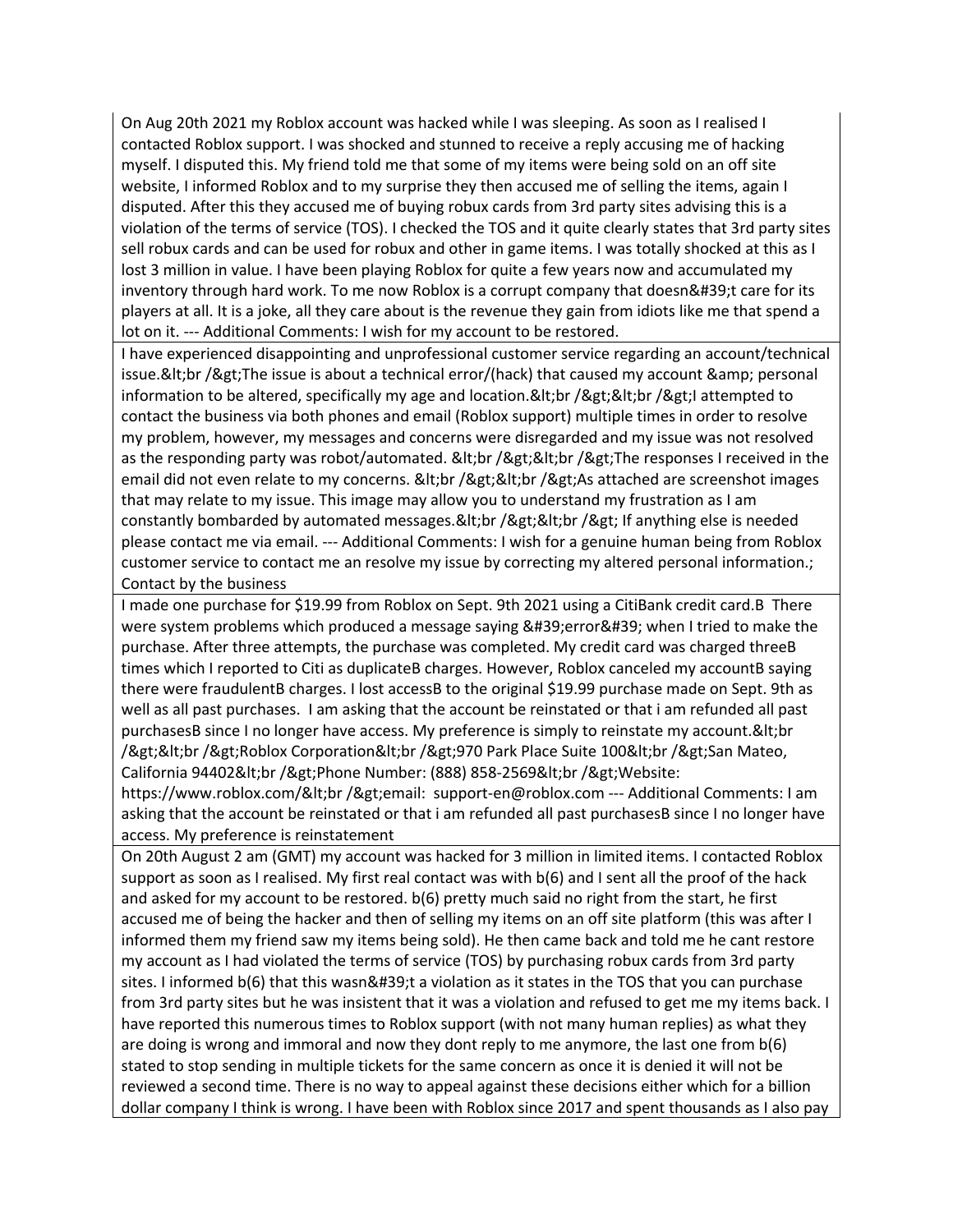for my son, we both had full premium and bought additional robux from 3rd party sites, stores and the Roblox platform. I used to script and help others with games that are now being played by the other users. I feel as if I have been victimised a second time, first from the hack and again from Roblox. I feel I was told no as there was numerous pages (12) full of items that were taken against my knowledge and possibly this was a monumental task to restore, I dont know, but I dont feel I was given a chance to have my claim restored. Other-Other Update

While I was at college and working my items were stolen off of my account. <br /&gt;&lt;br /&gt;I lost items worth 20,064 robux which is equal to \$250.80 USD. & It; br / & gt; & It; br / & gt; This happened on the date of 5/13/20. & It; br / & gt; & It; br / & gt; I have 2-Step Verification set up on my account and it was active prior to this happening. & It; br /> & It; br /> I did not receive a text message to my phone and or an email notification for verification to sign in. <br /&gt;&lt;br /&gt;So whoever took the items bypassed roblox's 2-Step Verification security system and got into my account. Roblox is at fault.&It;br />&It;br />I would appreciate receiving these items back to my inventory please. If the items are not retrievable I am fine with receiving the robux back to my account. & It; br /><br /&gt;My account is secure, nobody accessed my gmail during the time of this happening and there are no sign in attempts.&It;br />&It;br />&It;br />Images of items stolen from account are in this document<br

/>https://docs.google.com/document/d/11E1Z\_aRIw\_b(6)/edit <br /&gt;&lt;br /&gt;Prefer a refund for these items in usd or for the entire accounts history

I tried to purchase an item through their game and did not receive the item(robux) so I disputed the charges with Apple and now the Roblox corporation banned my account. Which is ethically wrong. I play their game with my daughter so I can watch over what she is being in contact too and now I can't because they banned me for no reason. I had every right to dispute a charge on my Apple account if I didn't receive the credits/items. Please resolve this issue --- Additional Comments: Contact by the business; No settlement requested - for BBB information only

There where properly hacking my iPad by the website Other-Other Update

My account was terminated for a 20 dollar refund and  $y'$ ??all said  $y'$ ??all came to help y'??all never did I told I was the adult card holder and gave my last four digits days of the transactions on the account devfinnaflyoff i have been playing for more than 3 years and have spent well over 100 dollars to be terminated for a 20 dollar refund and y'??all customer support was no help and I find this wrong I left many voicemails explaining this and y'??all seem to not listen I am really thinking about sueing because this is wrong

Hello. I am writing as a concerned parent. My child has been hacked on your site. And she has been really sad after this incident had occured. We have been trying to receive help with getting my daughters items restored for weeks however still no success. My child always keeps her account secure. However my child got hacked for the first time of her whole time playing roblox. We sent a ticket to the support to try to get my daughters items restored, they are however saying my child used a restore in the past when she never had one before. This was the first time my daughter had been hacked. I believe that there could be an error on my child's record due to this. I am hoping someone can help us with our issue as I have spent a lot of money to get these items for my child. I may have to take legal action and file a lawsuit because a lot was stolen, and this hacker had stolen a lot. I am again requesting if someone can possibly help us with getting my child's items restored. Thank you. --- Additional Comments: Exchange; Refund; Contact by the business

My son purchased two \$25 Roblox gift cards from Target. We tried unsuccessfully for an hour to activate the cards to no Avail. The verification process will not verify the 14 point rolling dice process. Ive contacted roblox for a full refund to no avail.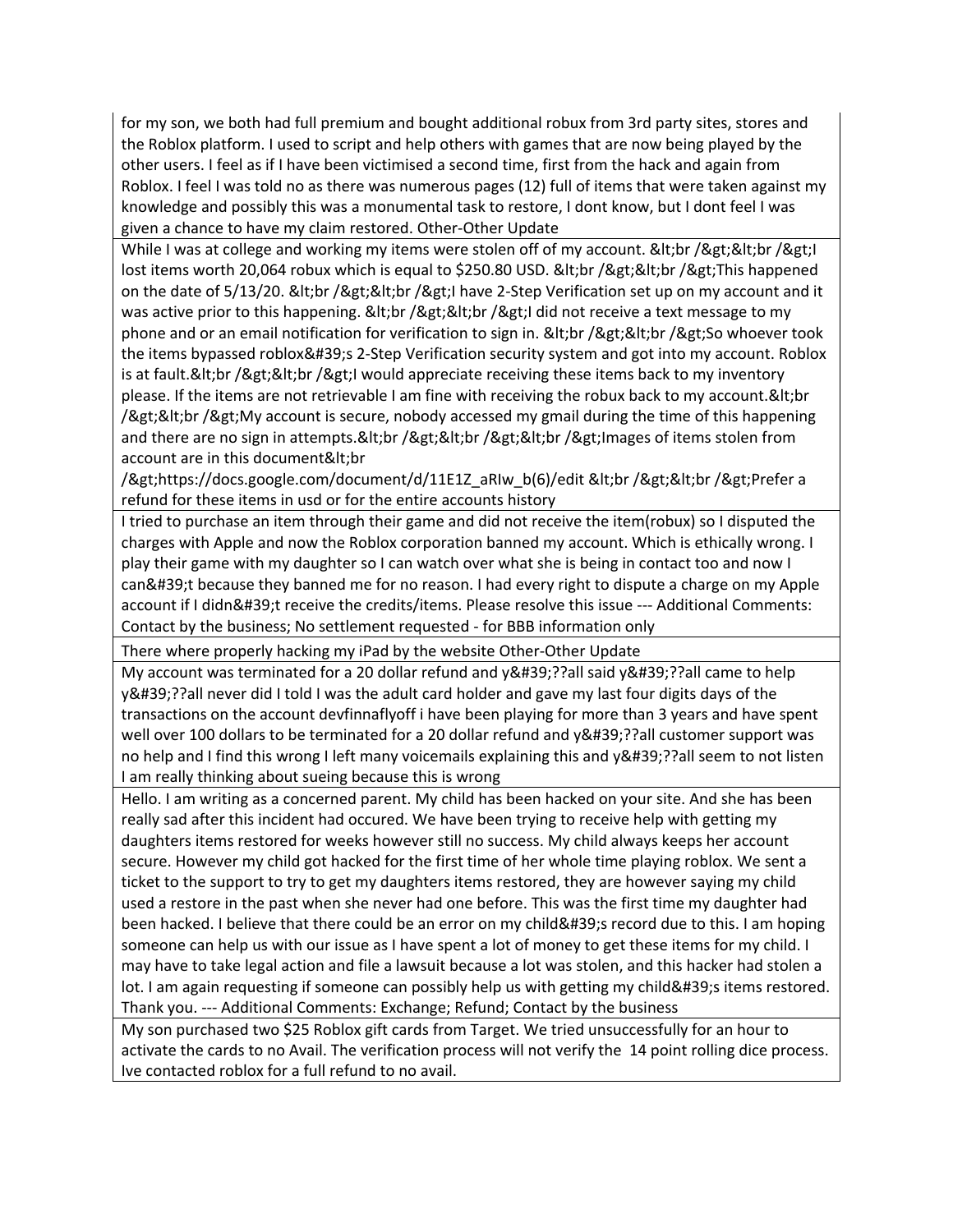Hello. I apologize for any inconvenience however my child had been hacked on your site. And my child has still not recieved her restore. She has never had any rollbacks before on her account so we are unsure as to why we haven't gotten a restore for my child. We have been waiting for a response from the support team however nobody has helped us regarding our issue. The hacker has stolen more than a lot from my child's account and I may possibly have to take legal action and file a lawsuit because money has been stolen from this roblox user. He is now terminated however we haven't been able to recieve a restore so I am writing to you guys today. I hope someone can assist us soon with the restore as it would be truly appreciated. Thank you so much. --- Additional Comments: Contact by the business; Exchange; Refund

I've been an active member of Roblox since 2014. I've always had the same account with a good password and the right email. Since Roblox is becoming more mainstream nowadays, it is easier to get hacked. I have never had a problem with getting hacked because I don't give anyone my password and I don't bother anyone. However, someone hacked me Roblox and used my robux and did a lot of other things. ]<br /&gt;&lt;br /&gt;I contacted Roblox Support and did everything they told me to do and sent screenshots like they asked and they said they were able to restore everything else that was stolen from my account except for Robux! I paid money for the robux in July  $2021.$  I paid \$5 and now it ' s gone.

I am an avid item trader on the ROBLOX platform. I spend a lot of my time into sending and receiving trades and deciding whether or not they ' re good deals that will raise my account value. For the second time, my ROBLOX account has been breached. This occurred on 9/16/21 around 10-11 AM CST whilst I was at work. And now for the SECOND TIME, ROBLOX Corporation will not comply with my requests to restore my items lost. The value of the items I lost the first time added up to around \$12,000 at the time if I were to buy ROBLOX currency to purchase it off of the user catalog. This second time, the amount was much lower at around \$4,000. Regardless, both times, ROBLOX declined my email request even after complying with their requests, sending all proof that would be necessary for a restore and being very desperate for my items back. I already had to waste months of time to get back not even close to where I was. I am interested in making legal claims on this matter. --- Additional Comments: A rollback granted for my b(6) on the ROBLOX Platform.

On August 31, 2021 I purchased 2 Roblox gift cards for my sons. They attempted to redeem the gift cards appx 1 week later and only 1 was successful. When the 2nd went to redeem the card he got a message that the card had already been redeemed. However, when he goes to his account, the value was never added. I provided Roblox Customer Service a copy of the receipt and gift cards and explained to them what happened. They told me that the gift card was redeemed and that was it. I asked if they could tell me what account the value was placed on and what date, and they refused to provide me with any additional information.<br /&gt;&lt;br /&gt;Username(s):b(6)&lt;br /&gt;Date and amount of gift card purchase(s):Aug 31, 2021 \$25<br /&gt;Store and city of purchase: Walmart / Stockbridge, GA&It;br />PIN numbers of all cards purchased (including cards redeemed successfully):<br /&gt;b(6) - Unable to redeem&lt;br /&gt;b(6) - Redeemed successfully Hello, I am writing as a concerned parent regarding my child's account. My child had been hacked, and my child still has not recieved her restore. I may take legal action and file a lawsuit because a lot had been stolen from my child's account. We have sent tickets regarding our issue however nobody has helped us at all for weeks. My child never had a restore before on her prior account. And staffs are saying she has had one when she never had one before, because this had been the first time my daughter had been hacked on this site. I hope someone can help with this. I may have to take legal action because a lot had been stolen by the hacker, and im now seeing that, there are also users on the platform receiving more than just one restore. Thank you again. I have been hacked and after few emails here and there they have come to the decision that they didn't want to rollback the items to my account when i lost Valkyrie Helm, Blizzard Beast Mode,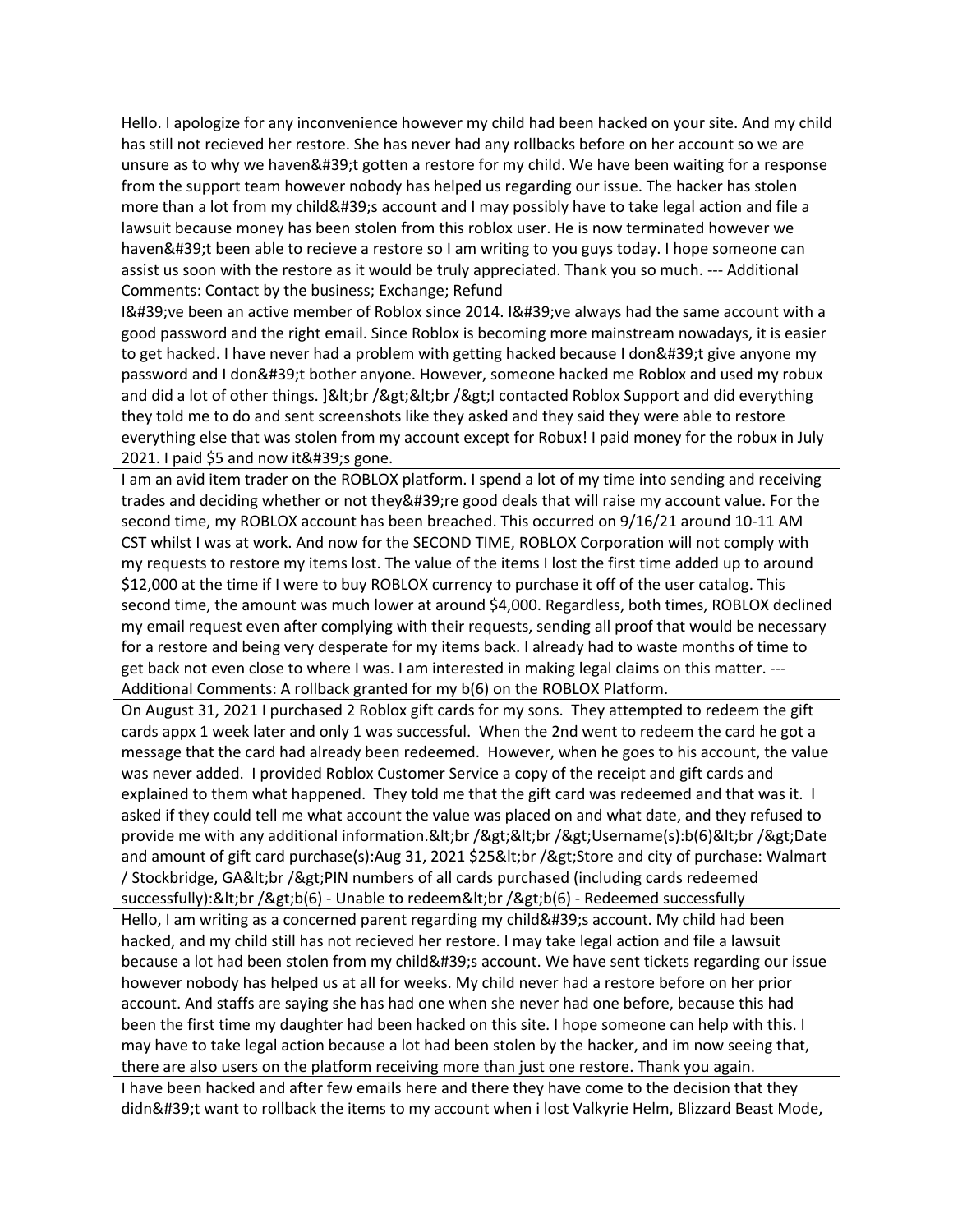Silver King of The Knights, Supa Dupa Fly Cap. My account username was b(6). Still is. But I've been crying and tearing up that I couldn't receive the items I got hacked off which i received for beating cancer. Sadly it's back on my doorstep however what's worse is that the community and platform I hang around with the most and the community and platform I supported the most doesn't support me. In this case I find it as discrimination even after reporting people for making fun of my sexual orientation they still haven't done anything to the users that have discriminated me. I believe they aren't giving back my items because of my sexual orientation too for being a He/They/Them. Main thing I want at the moment is a rollback of the items. Thank you. They haven't given me a valid reason why.

I am giving y'all a heads up that I will be sueing y'all for the termination of my account b(6) cause of a refund --- Additional Comments: Explanation of charges; Contact by the business

The issue began on September 6th of this year, I was banned for life. They had deleted my account for breaking one of their policies, I agreed with the fact that I had broken a rule, but the fact that it had been for life was ridiculous. I understand that I can't force them to appeal and reopen my account. But this account has been open for about 7 years and I have spend around 500 dollars on this game. For it to all be taken away from me as if it were a scam is unacceptable and is a bad business practice. The solution that I am looking for is for them to give me my money back. If not reopen my account.

Hello Roblox. My child had been hacked on your site and she brought the attention to me and I am very concerned. I have spent a lot to get these items for my child. We recently submitted a ticket to recieve help however the staffs are saying my child has had a restore before when she never had one before on her account. We really need assistance and help with this issue or I will have to take legal action and file a lawsuit because I have also seen users on this site recieving more than one restore to their accounts. For example second restores/rollbacks. I really hope someone can assist us with this issue with getting my childs items restored, as it would be greatly appreciated. Thank you so much. --- Additional Comments: Refund; Contact by the business; A restore for my childs account

My child has been hacked on your site. And she still hasnt recieved her items because a one time restore that she never used before. This had been the first time my child had been hacked on your site. And my child had also shown me users on this site receiving second and third restores. I may take legal action and file a lawsuit due to the unfair treatment per certain users and because this hacker had stolen a lot from my childs inventory. We have sent multiple emails about our concern however support staffs b(6), b(6), do not assist us and close our ticket. We really need assistance regarding my child's items being restored. Or I may take legal action because there are users on the platform receiving more than just one restore/rollback. Thank you again. I will also provide an image of a user receiving a second restore.

Roblox banned my daughter's account alleging that she used the word 'balky,' which is not a real word, much less an offensive one. I appealed the ban and Roblox never replied substantively or removed the ban from the account. Because Roblox did not comply with its own stated policies and procedures, I disputed in-app payments made via Apple to the platform for 'not working as expected.' <br /&gt;&lt;br /&gt;Within hours of requesting the dispute, b(6), the 'Appeals Lead' acknowledged that my daughter did not violate any policy and removed the ban. I contacted Apple to rescind the dispute only to be immediately informed by Roblox that they banned her again because of the disputed charge.  $<$ It;br / $t; $lt; $\pi$ he way this$$ platform treats children and consumers is abysmal. Correct your moderation, your appeals process, and respond to inquiries from parents. Also, Roblox fraudulently states on its blog that the platform is BBB-accredited, with a perfect rating, even though this BBB profile clearly states that It is not. --- Additional Comments: Maintain my daughter & #39; saccount and stop improperly harassing her. End false moderation policies. Respond to appeals. Stop false advertisement.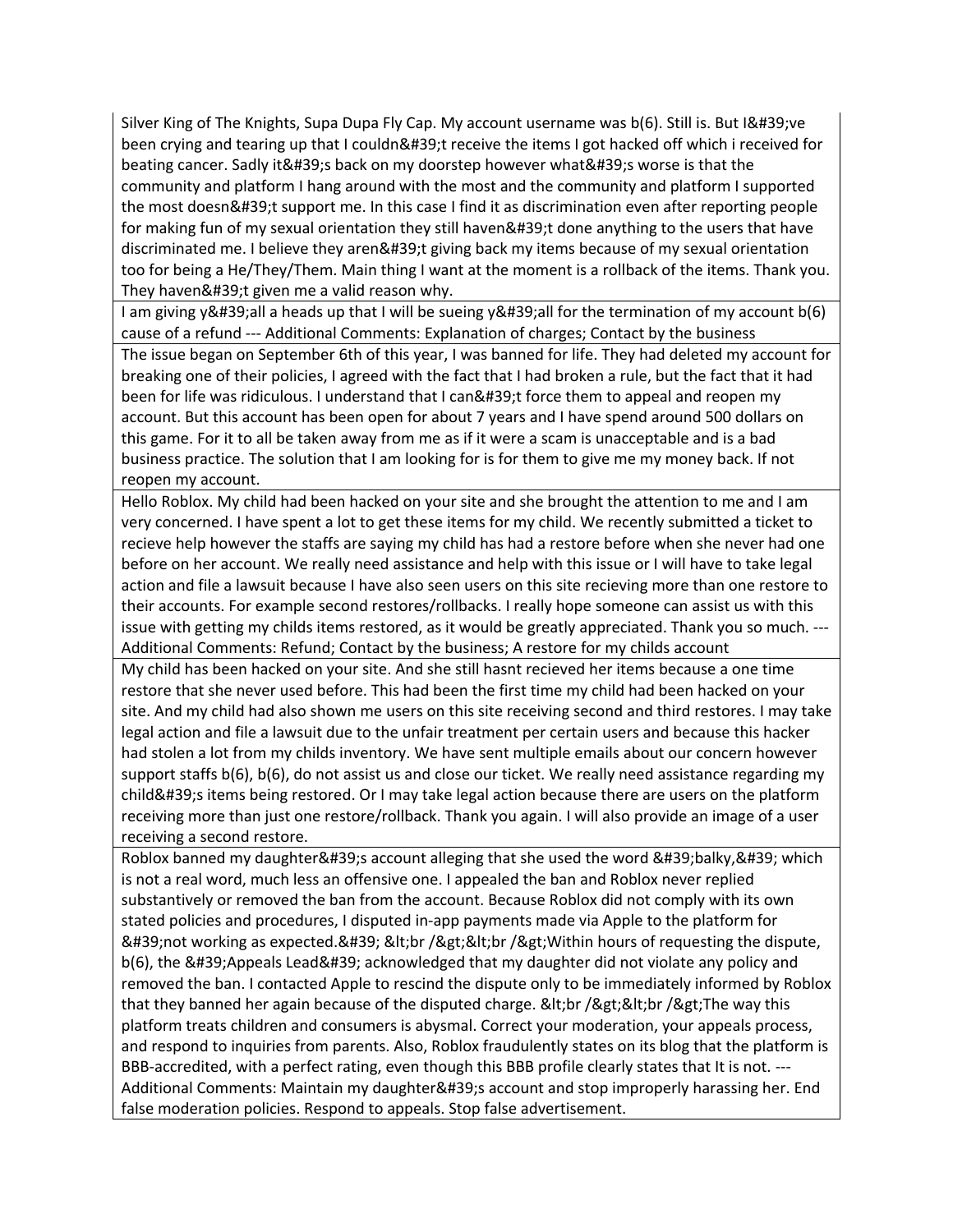Hello, I am writing as a concerned parent regarding my child  $\&\#39$ ; account. My child had been hacked, and my child still has not recieved her restore. I may take legal action and file a lawsuit because a lot had been stolen from my child's account. We have sent tickets regarding our issue however nobody has helped us at all for weeks. My child never had a restore before on her prior account. And staffs are saying she has had one when she never had one before, because this had been the first time my daughter had been hacked on this site. I hope someone can help with this. I may have to take legal action because a lot had been stolen by the hacker, and im now seeing that, there are also users on the platform receiving more than just one restore. Thank you again.

CFPB Issue Type: Closing your account | Can't close your account --- What Happened: I contacted Roblox Corporation and told them to close my minor child' account ( $b(6)$ ) and  $b(6)$ ) as I did not give my child permission to open a Roblox account. My card was charged \$24.95 total for a Roblox package under my son 's b(6) account. Roblox leaves children vulnerable to online predators, viruses have popped up on their computers and I simply do not want my children to see something that is not appropriate at their age on Roblox many platforms. My concern is that I told Roblox several times to close my minor children's account yet they refuse to do so. Roblox does not provide an automated way to delete a Roblox account. So I emailed Roblox support staff at info@roblox.com and request that account deletion. I had my children use the Roblox online support form in the web browser and ask support to delete the accounts. Names, email were provided and I cc'd in my children's email addresses so support could confirm users and delete the accounts. --- Have contacted: CC Issuer --- Fair Resolution: I want my children's accounts b(6) and b(6) deleted.

Hi my Roblox account was hacked on September 3rd, 2021. <br /&gt;&lt;br /&gt;My roblox username is  $b(6)$  and my email address is  $b(6)$ <br /&gt;&lt;br /&gt;l was hacked inside the game Adopt Me.<br /&gt;&lt;br /&gt;The hacker made 8 individual transactions from my account to their own. In total 68 items were taken. Their roblox username is  $b(6)$  (it 's in all caps) & It; br  $/$ ><br  $/$ >I have attached screen shots as proof which show both my roblox user and the hacker, along with the individual items that were stolen. He took many items and high tier pets. & It; br /> Time and dates are also attached.< br /&gt; &lt; br /&gt; The hacker has been reported through Adopt Me and Roblox channels, however no correspondence has been received, and the user is still very much active and possibly hacking other people. I would like to receive most if not all of my items back that include the high tier pets please and have that hacker's account banned.&It;br /><br /&gt;My password has been reset along with refreshing my two step verification.&lt;br /><br /&gt;Thank you for the assistance

On 09/12/21 my child and i purchased robux for roblox on her account. when she hit confirm something glitched on their system and it signed her up for a membership and it charged my credit card immediately. we did not want a monthly membership she only wanted to add a couple robox on her account. when the we hit the payment option it said there was an error and payment was not processed but my credit card and microsoft account clearly states i was billed for a monthly membership that i did not want. i tried to email there cokmplaint compartment on the issue on three separate occassions and each time i write an huge response to the company and go to hit send and error occurs and it will not send . There is no live agents to contact they claim to the current events in the world. i was fraudulantly charged for a service and to top it off nothing was added to my daughters account reflecting what they charged me for. i have attempted to contact them from my b(6) email. --- Additional Comments: full refund and cancellation of membership

My child has not recieved a restore for her roblox account yet. And she has never had any assets restored to her account before. And the support is saying my child has had a restore when she never has had one. We haven't been able to get assistance with this issue yet at all. So I am writing to you guys about this.